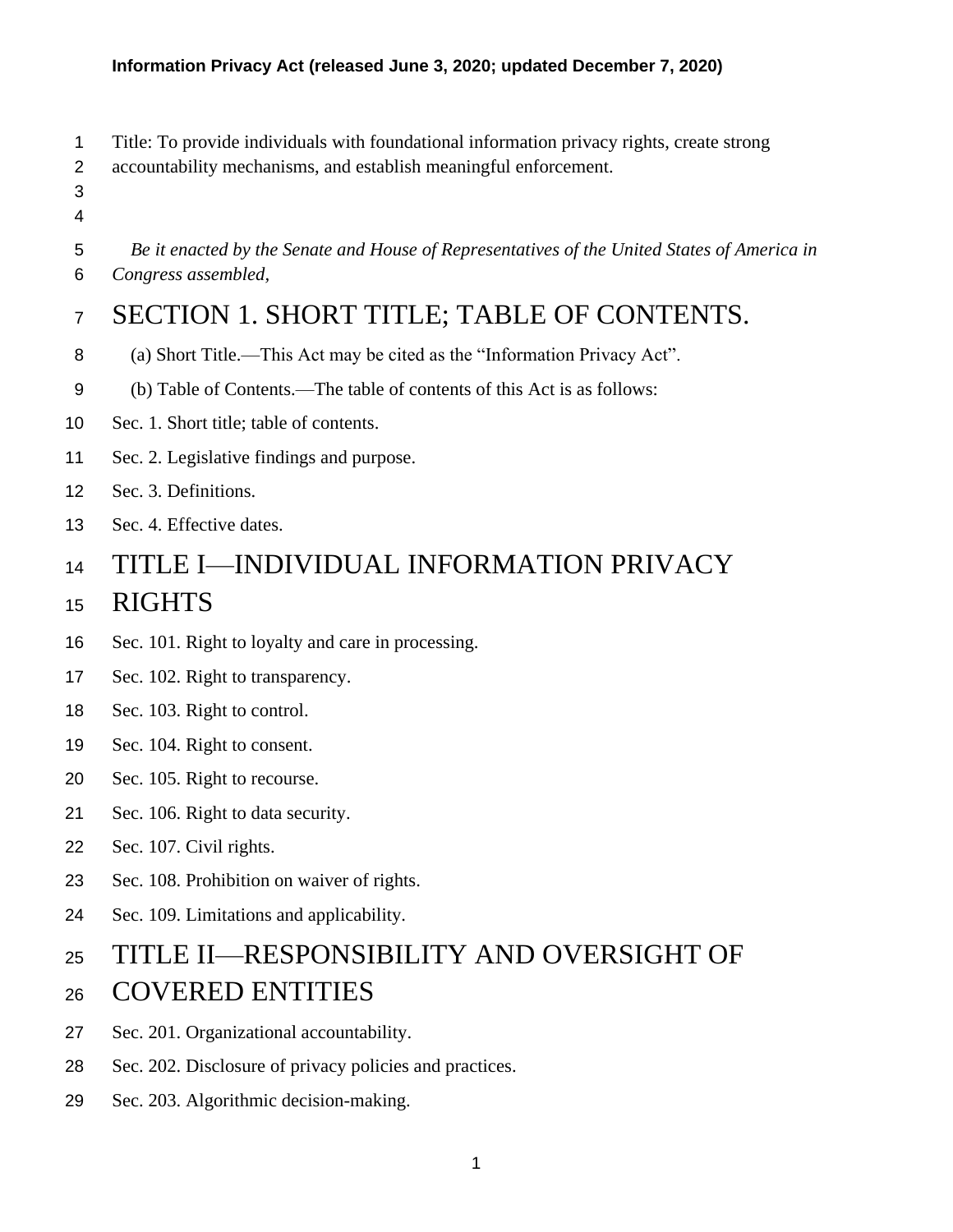- Sec. 204. Service providers and third parties.
- Sec. 205. Data brokers.
- Sec. 206. Whistleblower protections.

### TITLE III—MISCELLANEOUS

- Sec. 301. Enforcement by the Federal Trade Commission.
- Sec. 302. Enforcement by States.
- Sec. 303. Enforcement by individuals.
- Sec. 304. Approved certification programs.
- Sec. 305. Relationship to Federal and State laws.
- Sec. 306. Digital content forgeries.
- Sec. 307. Severability.
- Sec. 308. Authorization of appropriations.

### SEC. 2. LEGISLATIVE FINDINGS AND PURPOSE.

- (a) Findings.—The Congress finds the following—
- (1) The right to privacy is a personal and fundamental right protected by the Constitution of the United States.

 (2) Americans cherish privacy as an essential element of their personal and social lives, and our system of self-government. It serves essential human needs by sheltering zones for individual liberty, autonomy, seclusion, and self-definition, including the exercise of free expression; for family life, intimacy and other relationships; and for physical and moral space and security, among other values.

 (3) Privacy also advances societal interests in the protection of marginalized or vulnerable individuals or groups, the safeguarding of foundational values of democracy, and the integrity of democratic institutions and processes including elections.

 (4) The United States has protected aspects of privacy since the Nation's founding. The Constitution protects various privacy interests through the First, Third, Fourth, Fifth, Ninth, and Fourteenth Amendments, and protection of individual privacy helps enable the exercise of these fundamental civil rights and fundamental freedoms of all Americans.

 (5) The United States has a history of leadership in privacy rights since that time. It enacted some of the first privacy laws anywhere beginning in the 18th century, it gave birth to the legal concept of a "right to privacy" in the 19th century and, in the 20th century, it adopted one of the first national privacy and data protection laws as well as "fair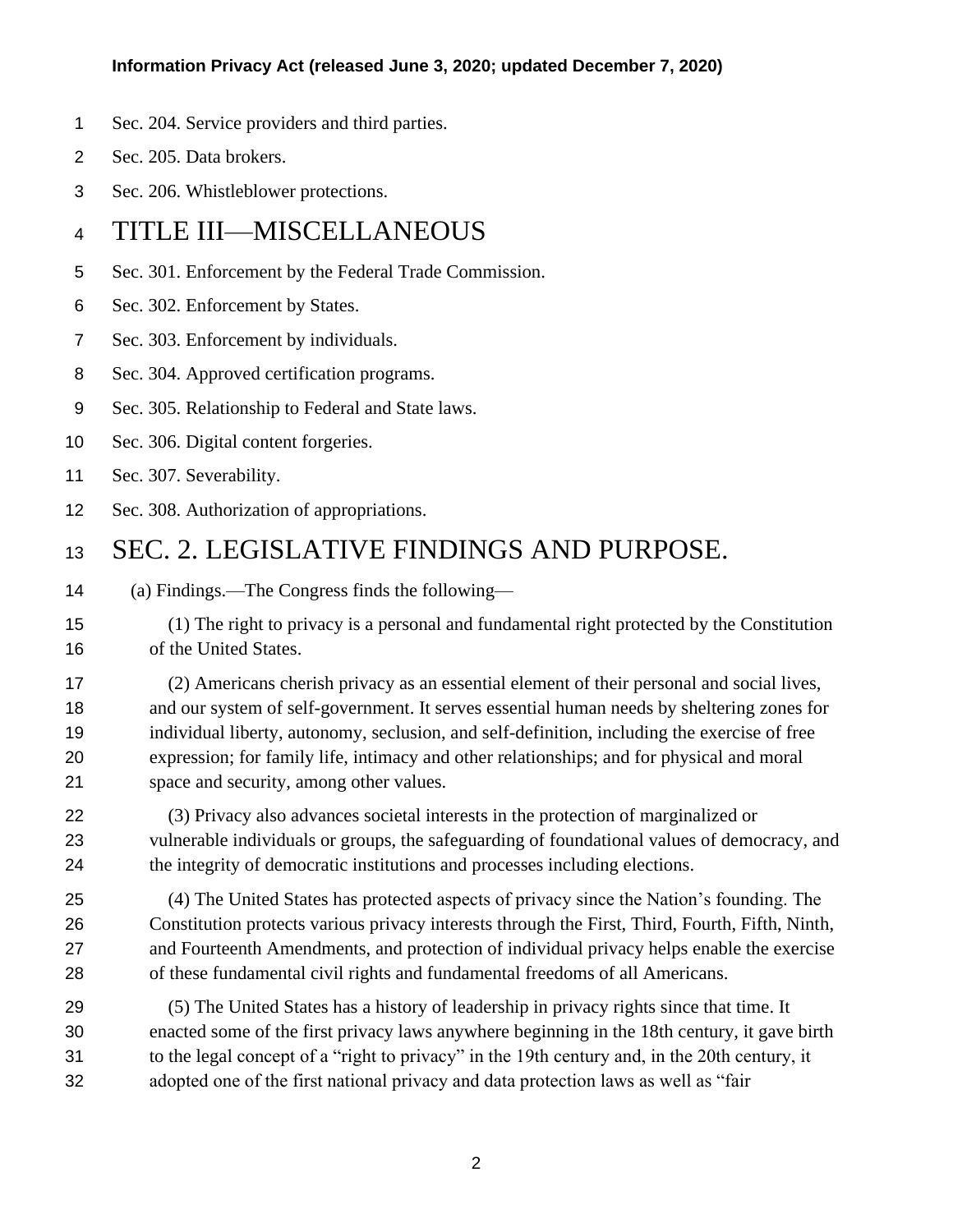- information practice principles" that influenced laws and privacy practices worldwide. The United States should continue to be a leader in protecting privacy rights in the 21st century.
- (6) The right to privacy is widely recognized in international legal instruments that the United States has endorsed, ratified, or promoted.
- (7) Throughout the Nation's history, economic growth, opportunity, and leadership have been propelled by technological innovations. In the 20th century, digital and communications technologies and networks have become integral to economic competitiveness, social and political discourse, and the flow of information, ideas, and innovation in the United States and around the world.
- (8) The expansion of computers, Internet connectivity, mobile telephones, and other digital information and communications technology has magnified the risks to individuals' privacy that can occur from collection, processing, storage, or dissemination of personal information.
- 

(9) Digital network connectivity has become essential for full engagement in modern life.

- (10) As of 2019, more than 90 percent of Americans possess mobile telephones and approximately 80 percent own smartphones equipped with powerful computers, immense storage capacity, arrays of sensors, and the capacity to transmit information around the globe instantaneously. Many individuals use these devices continuously and store on them a digital record of nearly every aspect of their lives.
- (11) An increasing number of individuals have smart consumer devices such as automobiles, televisions, home appliances, and wearable accessories that collect, process, and transmit information linked to these individuals and their activities.
- (12) In addition to these personal devices, a growing number of interconnected sensors in public spaces collect, process, and transmit personal information linked or linkable to individuals, often without their knowledge or control. The number of such devices is likely to expand faster with increased deployment of smart public and private infrastructure and systems and advances in network technology.
- (13) These ubiquitous and always-connected devices have exploded the volume and variety of personal information collected, stored, and analyzed by a wide variety of entities. Such information is often available not only to service providers with which the individuals affected have some relationship, but also to networks of applications providers, websites, advertisers, data brokers, and additional parties that are able to collect, process, and transmit the information for purposes that may be unexpected and unrelated to the reason for which this information originally was shared or collected.
- (14) The aggregation of personal information from many different sources across these networks, coupled with the increasing power of data science, enables a wide variety of entities to make connections, inferences, or predictions regarding individuals with levels of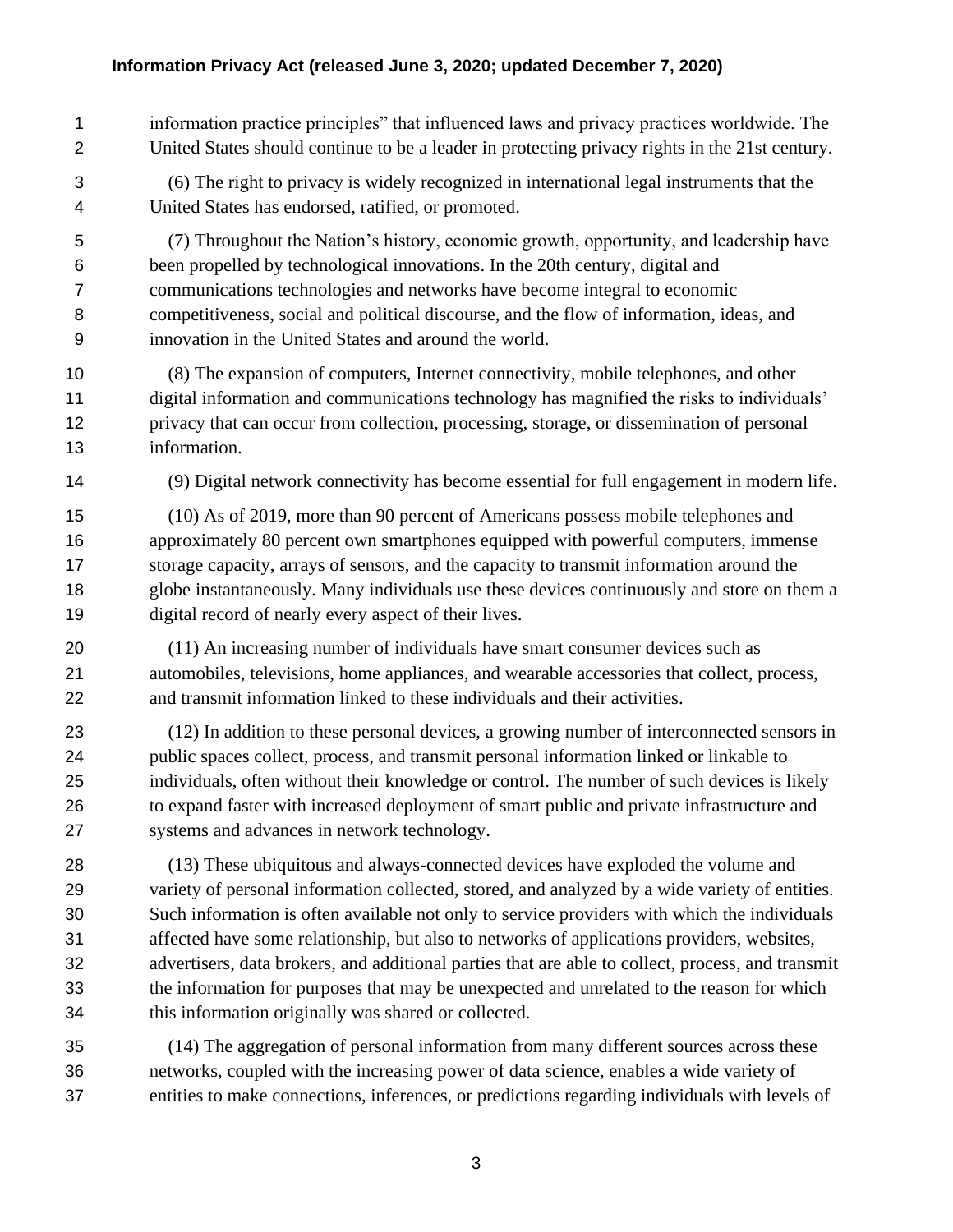power and granularity far beyond what individuals linked to this information reasonably know or expect. These include the ability to link information to specific individuals even in the absence of explicit identifying information, and to derive conclusions about individuals that are sensitive to a reasonable person.

 (15) Surveys demonstrate that most individuals do not read or understand published privacy policies.

 (16) Even if they do, the increased velocity, complexity, and opacity of data collection, aggregation, and use have rendered individual control or consent a futile exercise.

 (17) Numerous surveys of consumer attitudes on privacy and security also indicate that a majority of Americans lack confidence in industry to handle personal information and keep it secure, and also believe they lack control and knowledge of information collected about them.

 (18) Some use of personal information in advertising and marketing provides benefits to businesses and consumers by disseminating information about products, services, and public issues; supporting the delivery of news and other content; and enabling free services. However, increases in precise targeting of individuals and automated advertising exchanges have enabled sharing of personal information for advertising that can be unwanted, intrusive, manipulative, discriminatory, or unfair.

 (19) With the development of artificial intelligence and machine learning, the potential to use personal information in ways that replicate existing societal biases has increased in scale. Algorithms use personal information to guide decisionmaking related to critical issues—such as credit determination, housing advertisements, and hiring processes—and can result in differing accuracy rates among demographic groups. Such outcomes may violate federal and state anti-discrimination laws or result in diminished opportunities for members of some groups. The covered entities that use these algorithms should have the responsibility to show that the algorithms do not cause discriminatory effects.

 (20) The majority of Americans have experienced losses of personal information linked to them due to data breaches that have occurred at numerous businesses and institutions. Personal information increasingly is a target of malicious actors, including nation-states and organized criminals anywhere in the world.

 (21) The aggregation of increasing volumes of data among many different entities expands the attack surface exposed to malicious actors in cyberspace and the availability of personal information to such actors.

 (22) The risks of harm from privacy violations are significant. Unwanted or unexpected disclosure of personal information and loss of privacy can have devastating effects for individuals, including financial fraud and loss, identity theft and the resulting loss of personal time and money, destruction of property, harassment, and even potential physical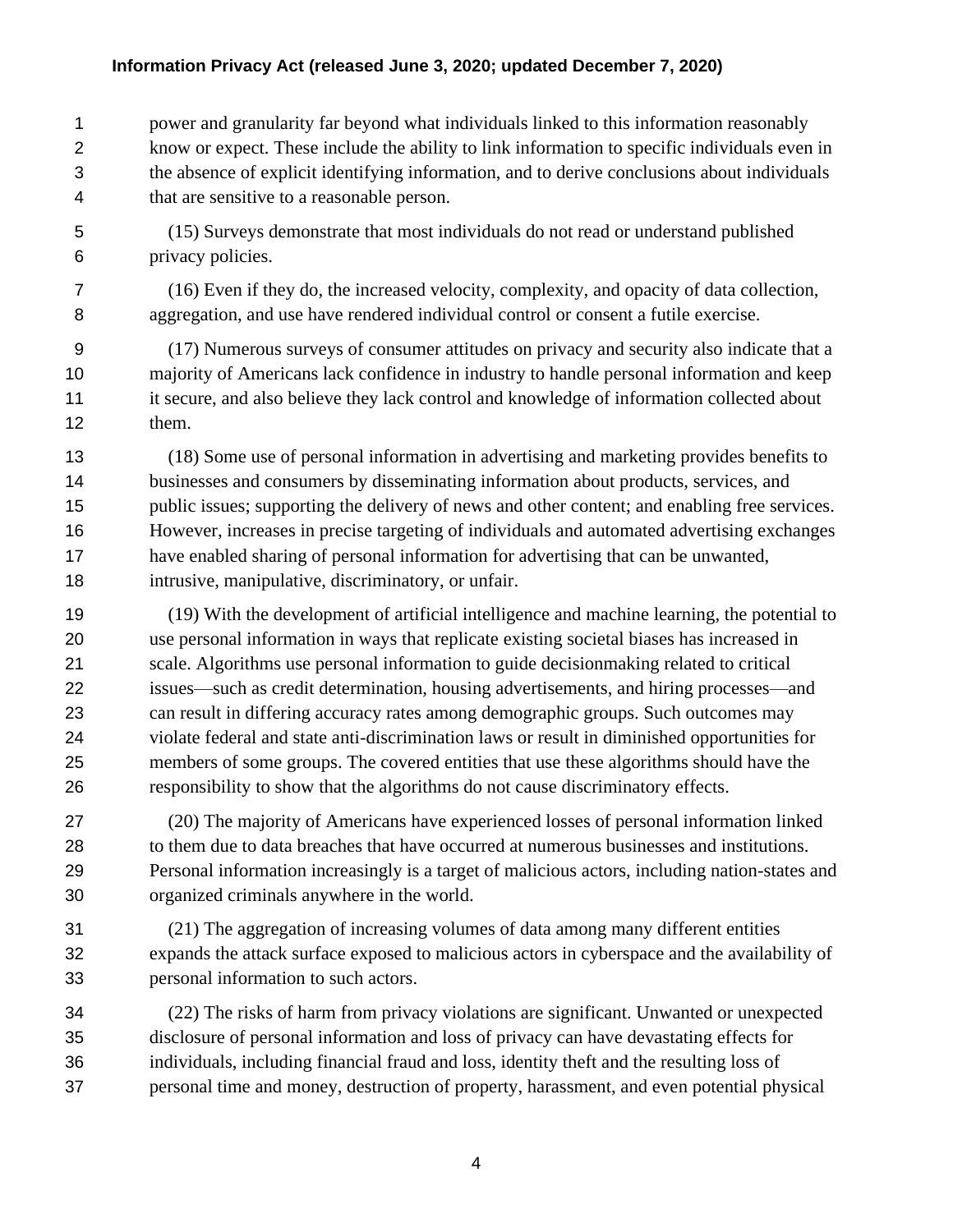- injury. Other effects such as reputational or emotional damage can be equally or even more substantial.
- (23) Individuals need to feel confident that data that relates to them will not be used or shared in ways that harm themselves, their families, or society.
- (24) As with all forms of commerce, trust is an essential element for broad consumer use and acceptance of goods and services offered in the digital economy, and a growing lack of trust in online services harms the interstate and foreign commerce of the United States. Trust is also important to social and political discourse, and a growing lack of trust in online communications impairs American democracy and society.
- (25) As enterprises use technology to collect, retain, and process more and more personal information, laws and regulations protecting individual privacy must keep pace to protect users and businesses and sustain the Nation's digital economy and society.
- (26) Current laws and regulations governing the use of personal information do not sufficiently protect individual privacy because they do not cover many new and expanding types of information and uses of such information.
- (27) In addition, they rely substantially on "notice and choice" for individuals. This places the burden of protecting privacy on individuals instead of on the companies that use 18 and collect data, and permits the companies to set the boundaries for what information they collect and how they use or share it, with little meaningful understanding on the part of the individuals whose data is collected.
- (28) Entities that collect, use, process, and share personal information should be subject to meaningful and effective boundaries on such activities. They should be obligated to take reasonable steps to protect the privacy and security of personal information, and to act with loyalty and care toward individuals linked or linkable to such information.
- (29) Privacy risk and harms must be mitigated and addressed up front, because in the digital era, data harms are often unforeseen and compounded almost instantaneously. Information leakage usually cannot be undone, and it is often difficult to make victims of privacy harms whole after the fact.
- (30) There is a need for a national solution to ensure that entities that collect, process, and transmit personal information do so in ways that respect the privacy interests of individuals linked or linkable to that information and do not cause harm to these individuals or their families and communities.
- (31) States have a patchwork of differing laws and jurisprudence relating to the privacy of their citizens. A robust and comprehensive federal privacy law will ensure that all Americans have the benefit of the same privacy protections regardless of where they live and can rely on the entities they deal with to handle personal information consistently regardless of where these entities are located.
	-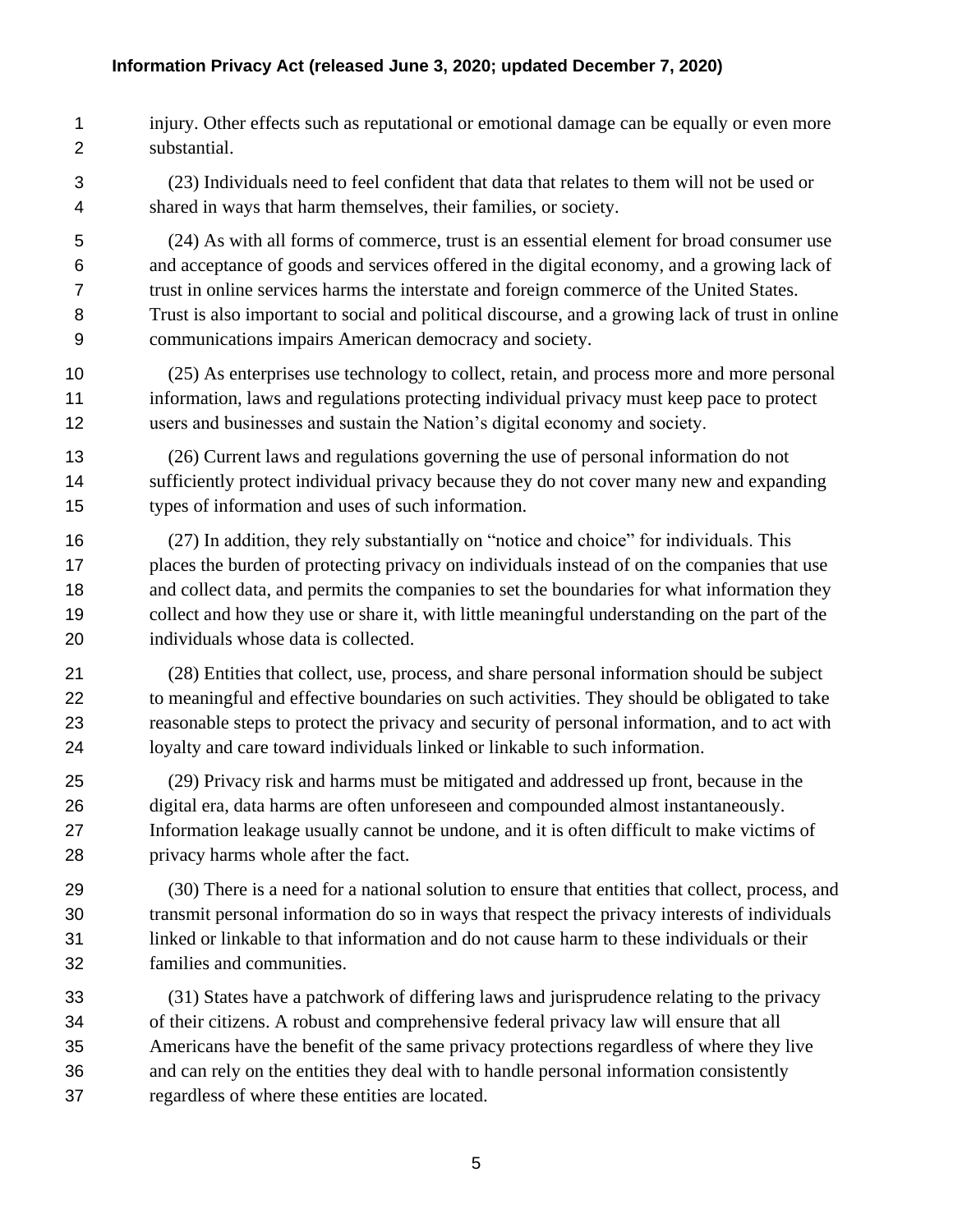(32) The need for consistent federal privacy protection is heightened by the interstate and global nature of the information economy in which few online products and services are targeted toward specific states. Instead, many such services are offered to users anywhere in the United States (and often around the world) who can access the Internet. Consistent federal privacy protection will facilitate entry and competition in interstate commerce for millions of small businesses for which compliance with multiple state laws could present barriers to entry.

 (33) Consistent and robust data security practices will enhance the privacy of individuals as well as the collective security of U.S. information and communications networks.

 (34) Privacy laws must be backed by strong enforcement agencies and tools. To provide such enforcement, the Federal Trade Commission needs adequate resources and legal authority at least equal to that of other leading privacy regulators, reinforced by authorized state officials.

 (35) Individuals should have recourse through the federal courts for privacy harms that have been commonly compensable under existing laws, including anti-discrimination laws, as well as violations of federal privacy law that cause "actual" harm.

 (36) Technology will continue to evolve and change. Any new privacy laws therefore must be flexible and technology-neutral, so that the laws' protections may apply not only to the technologies and products of today, but to those of tomorrow.

 (37) A comprehensive federal privacy law will enable the United States to take steps toward ensuring that Americans' privacy is appropriately protected internationally, while increasing the flow of information and promoting greater trust in American commerce abroad.

(b) Policy.—The Congress declares the following—

 (1) In order to protect the privacy of individuals, it is necessary and proper for Congress to regulate the collection, use, processing, and sharing of personal information.

 (2) There is a compelling national interest in providing meaningful and effective boundaries on the collection, use, storage, and sharing of personal information so all individuals linked or linkable to such information have a basis to trust that such information will be handled in ways consistent with their privacy and other interests.

 (3) There is a compelling national interest in empowering individuals through meaningful and effective rights with respect to personal information linked to them so that those individuals who want to can ensure this information is used and shared in ways consistent with their privacy and other interests.

 (4) It is the policy of the United States to provide a consistent national approach to the collection, processing, storage, and sharing of personal information, but also to preserve the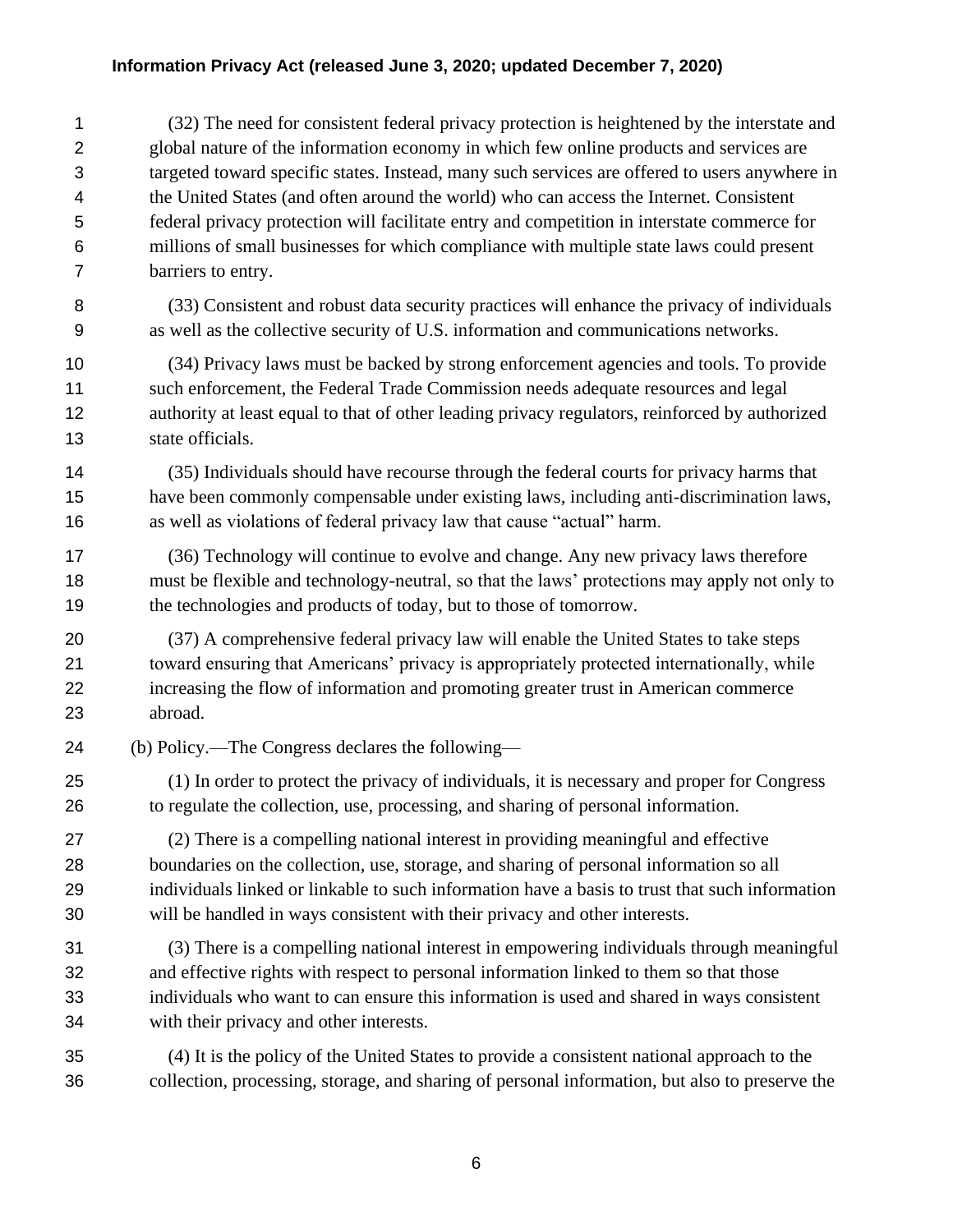existing fabric of state and local statutory and common law protecting privacy to the extent it does not interfere with the comprehensive operation of federal law.

 (5) It is the policy of the United States to provide individuals with meaningful remedies for privacy harms, whether those harms are financial, physical, reputational, emotional, or other kinds; and to ensure that an exclusive federal remedy for violation of privacy rights vindicates interests that have long been protected by other privacy laws.

- (6) It is the policy of the United States to ensure that protections for users' privacy can remain up-to-date, and continue to evolve as technology, innovation, and services—and risks to privacy—evolve.
- SEC. 3. DEFINITIONS.
- 11 In this Act:

 (1) Affirmative express consent.—The term "affirmative express consent" means an affirmative act by an individual that clearly communicates the individual's authorization for certain collection, processing, or transfer practices in response to a specific and unambiguous request that meets the requirements of sections 102(c) and 104.

- (2) Algorithmic decision-making.—The term "algorithmic decision-making" means a computational process, including one derived from machine learning, statistics, or other data processing or artificial intelligence techniques, that uses covered data to make a decision or provide significant support for human decision-making.
- (3) Biometric information.—
- (A) In general.—The term "biometric information" means any covered data generated from the measurement or specific technological processing of an individual's biological, physical, or physiological characteristics, including—
- (i) fingerprints;
- (ii) voice prints;
- (iii) iris or retina scans;
- (iv) facial scans or templates;
- (v) deoxyribonucleic acid (DNA) information;
- (vi) gait, or any other identifiable physical movement characteristics used for the purpose of identifying an individual; and
- (vii) other physical attributes of an individual used to identify the individual.
- (B) Exclusions.—Such term does not include writing samples, written signatures, photographs, voice recordings, demographic data, or physical characteristics such as height, weight, hair color, or eye color, provided that such data is not used for the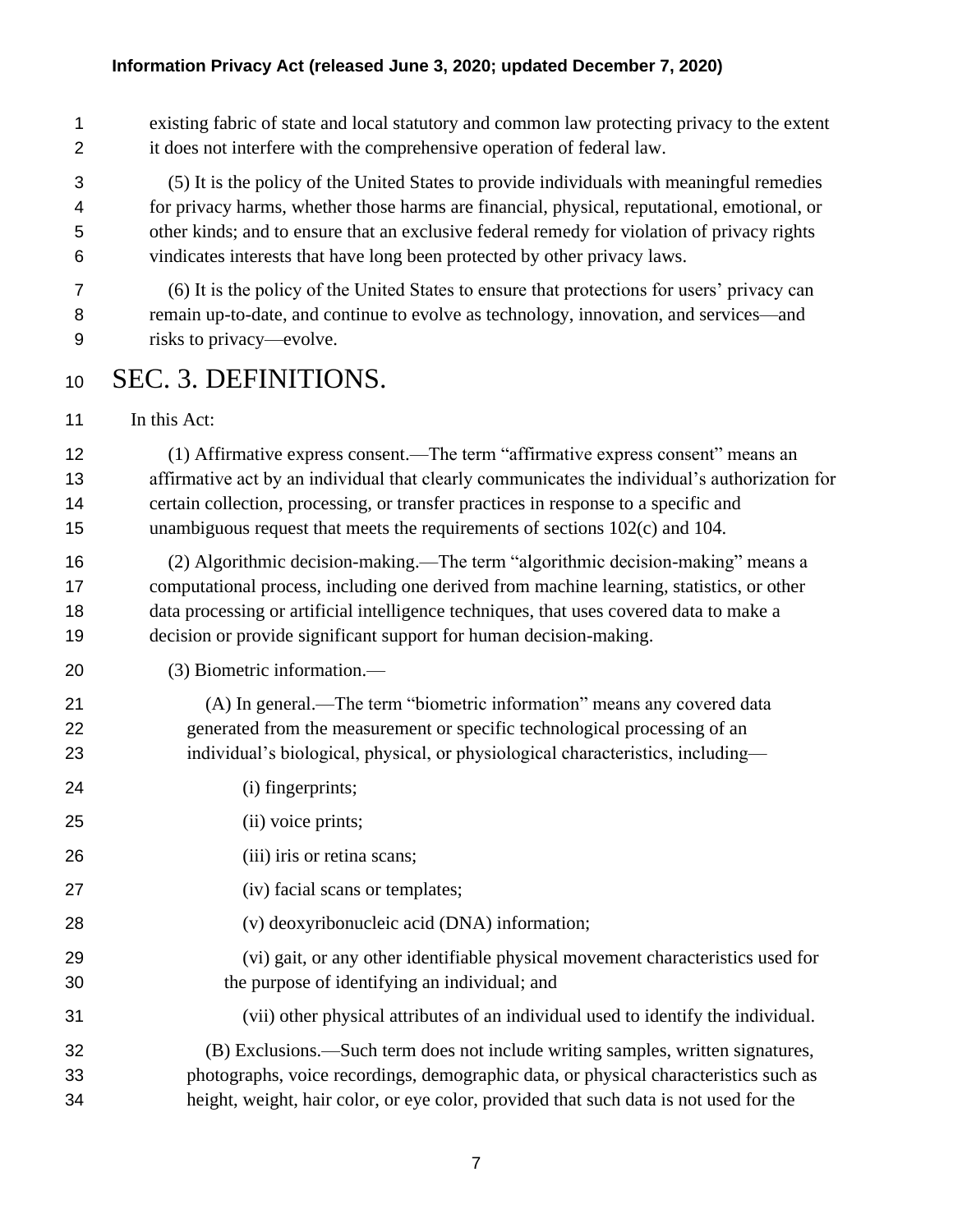| 1<br>$\overline{2}$        | purpose of identifying an individual's unique biological, physical, or physiological<br>characteristics.                                                                                                                                                                                                                                                                                     |
|----------------------------|----------------------------------------------------------------------------------------------------------------------------------------------------------------------------------------------------------------------------------------------------------------------------------------------------------------------------------------------------------------------------------------------|
| 3<br>4<br>5                | (4) Collect; collection.—The terms "collect" and "collection" mean acquiring covered<br>data by any means, including buying, renting, gathering, obtaining, receiving, accessing, or<br>observing individual behavior.                                                                                                                                                                       |
| 6<br>7                     | (5) Common branding.—The term "common branding" means a shared name,<br>servicemark, or trademark between two or more entities.                                                                                                                                                                                                                                                              |
| 8                          | (6) Control.—The term "control" means, with respect to an entity—                                                                                                                                                                                                                                                                                                                            |
| 9<br>10                    | (A) ownership of, or the power to vote, more than 50 percent of the outstanding<br>shares of voting securities of the entity;                                                                                                                                                                                                                                                                |
| 11<br>12                   | (B) control in any manner over the election of a majority of the directors of the<br>entity (or of individuals exercising similar functions); or                                                                                                                                                                                                                                             |
| 13                         | (C) the power to exercise a controlling influence over the management of the entity.                                                                                                                                                                                                                                                                                                         |
| 14                         | (7) Commission.—The term "Commission" means the Federal Trade Commission.                                                                                                                                                                                                                                                                                                                    |
| 15                         | (8) Covered data.—                                                                                                                                                                                                                                                                                                                                                                           |
| 16<br>17<br>18<br>19<br>20 | (A) In general.—The term "covered data" means information that identifies, or is<br>linked or reasonably linkable to an individual, household, or device used by in<br>individual or household, including derived data. "Covered data of the individual"<br>means information that is linked or reasonably linkable to a specific individual or a<br>device associated with that individual. |
| 21                         | (B) Exclusions.—Such term does not include—                                                                                                                                                                                                                                                                                                                                                  |
| 22                         | (i) de-identified data;                                                                                                                                                                                                                                                                                                                                                                      |
| 23                         | (ii) employee data; and                                                                                                                                                                                                                                                                                                                                                                      |
| 24                         | (iii) public records;                                                                                                                                                                                                                                                                                                                                                                        |
| 25                         | Provided that such data or records are not aggregated with other covered data.                                                                                                                                                                                                                                                                                                               |
| 26                         | $(9)$ Covered entity.—                                                                                                                                                                                                                                                                                                                                                                       |
| 27<br>28                   | (A) In general.—The term "covered entity" means any entity or person that<br>processes or transfers covered data and-                                                                                                                                                                                                                                                                        |
| 29<br>30                   | (i) is subject to the Federal Trade Commission Act (15 U.S.C. $\S$ 41 et seq.) as<br>amended from time to time; or                                                                                                                                                                                                                                                                           |
| 31                         | $(ii)$ is identified in Section 301 $(c)$ of this Act.                                                                                                                                                                                                                                                                                                                                       |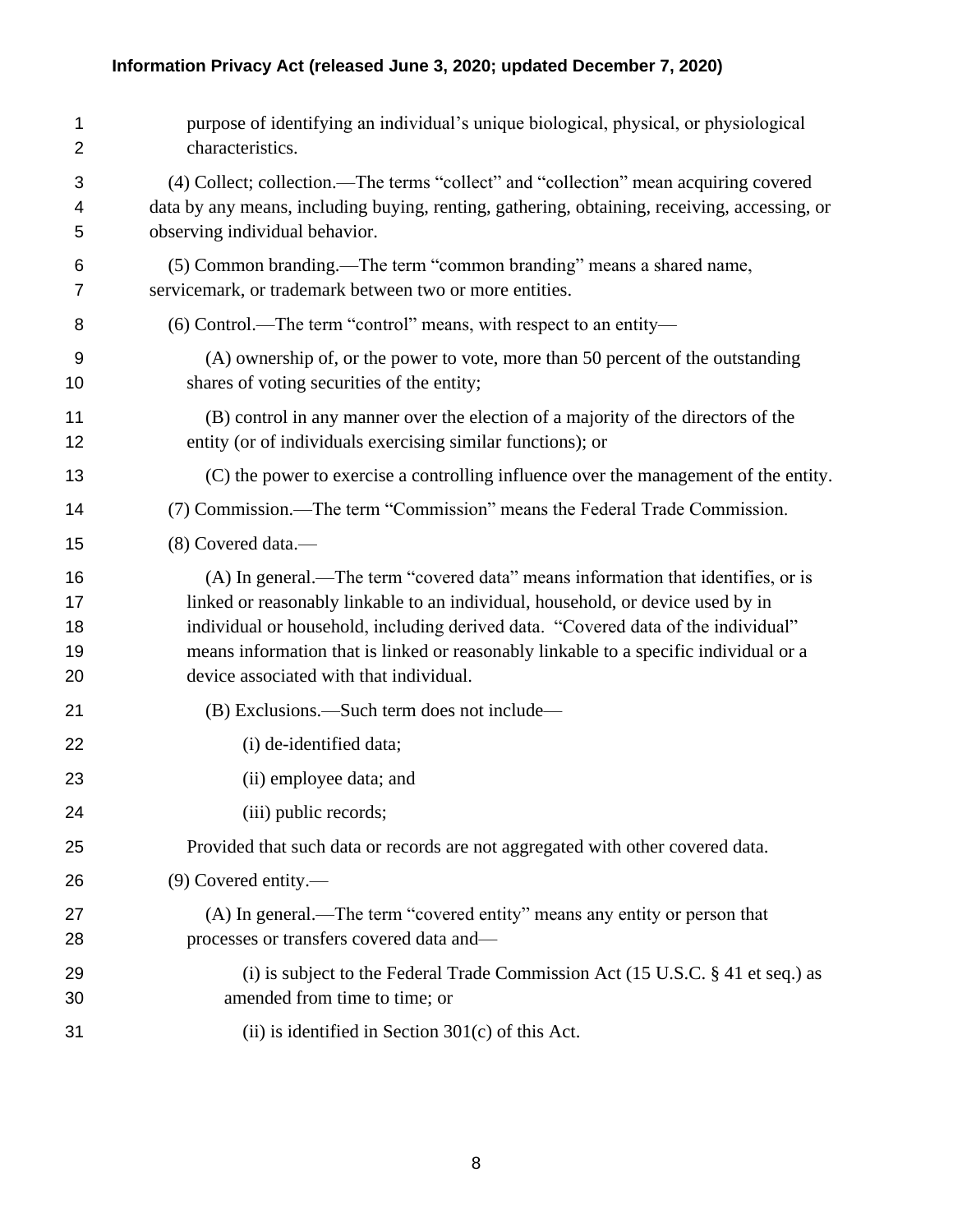| 1              | (B) Inclusion of commonly controlled and commonly branded entities.—Such term                   |
|----------------|-------------------------------------------------------------------------------------------------|
| $\overline{2}$ | includes any entity or person that controls, is controlled by, is under common control          |
| 3              | with, or shares common branding with a covered entity.                                          |
| 4              | (10) Data broker.—The term "data broker" means a covered entity that knowingly                  |
| 5              | collects and processes covered data and transfers such data to third parties for consideration. |
| 6              | (11) De-identified data.—The term "de-identified data" means covered data that is               |
| 7              | altered, aggregated, or otherwise processed in such a way that it cannot reasonably be used     |
| 8              | to infer information about, or otherwise be linked to, an individual, a household, or a device  |
| 9              | used by an individual or household, provided that the entity-                                   |
| 10             | (A) takes reasonable administrative, technical, and legal measures to ensure that the           |
| 11             | information cannot be reidentified, or associated with, an individual, a household, or a        |
| 12             | device used by an individual or household; including—                                           |
| 13             | (i) publicly commits in the disclosure required by Section 202—                                 |
| 14             | (I) to process and transfer the information only in a de-identified form; and                   |
| 15             | (II) not to attempt to re-identify or associate the information with any                        |
| 16             | individual, household, or device used by an individual or household; and                        |
| 17             | (ii) contractually obligates any person or entity that receives the information                 |
| 18             | from the covered entity to comply with all of the provisions of this subsection.                |
| 19             | (12) Delete.—The term "delete" means to remove or destroy data such that it is not              |
| 20             | maintained in retrievable form and effectively cannot be retrieved for any purpose.             |
| 21             | (13) Derived data.—The term "derived data" means covered data that is created by the            |
| 22             | derivation of information, data, assumptions, inferences, or conclusions from facts,            |
| 23             | evidence, or another source of information or data about an individual, household, or device    |
| 24             | used by an individual or household.                                                             |
| 25             | $(14)$ Device.—                                                                                 |
| 26             | (A) In general.—The term "device" means an item of hardware or equipment that                   |
| 27             | can be connected directly or indirectly to networking technology and is linked or               |
| 28             | likable to an individual or a household. This term includes among other things                  |
| 29             | computers, tablets, wireless phones, "smart" devices and appliances, connected                  |
| 30             | automobiles, and data storage and networking equipment commonly found in use by                 |
| 31             | individuals and households.                                                                     |
| 32             | (B) Exclusion.—Such term does not include hardware or equipment that is used                    |
| 33             | exclusively or predominantly only in commercial contexts, such as backbone                      |
| 34             | networking equipment, industrial machinery, and other industrial equipment connected            |
| 35             | to the Internet.                                                                                |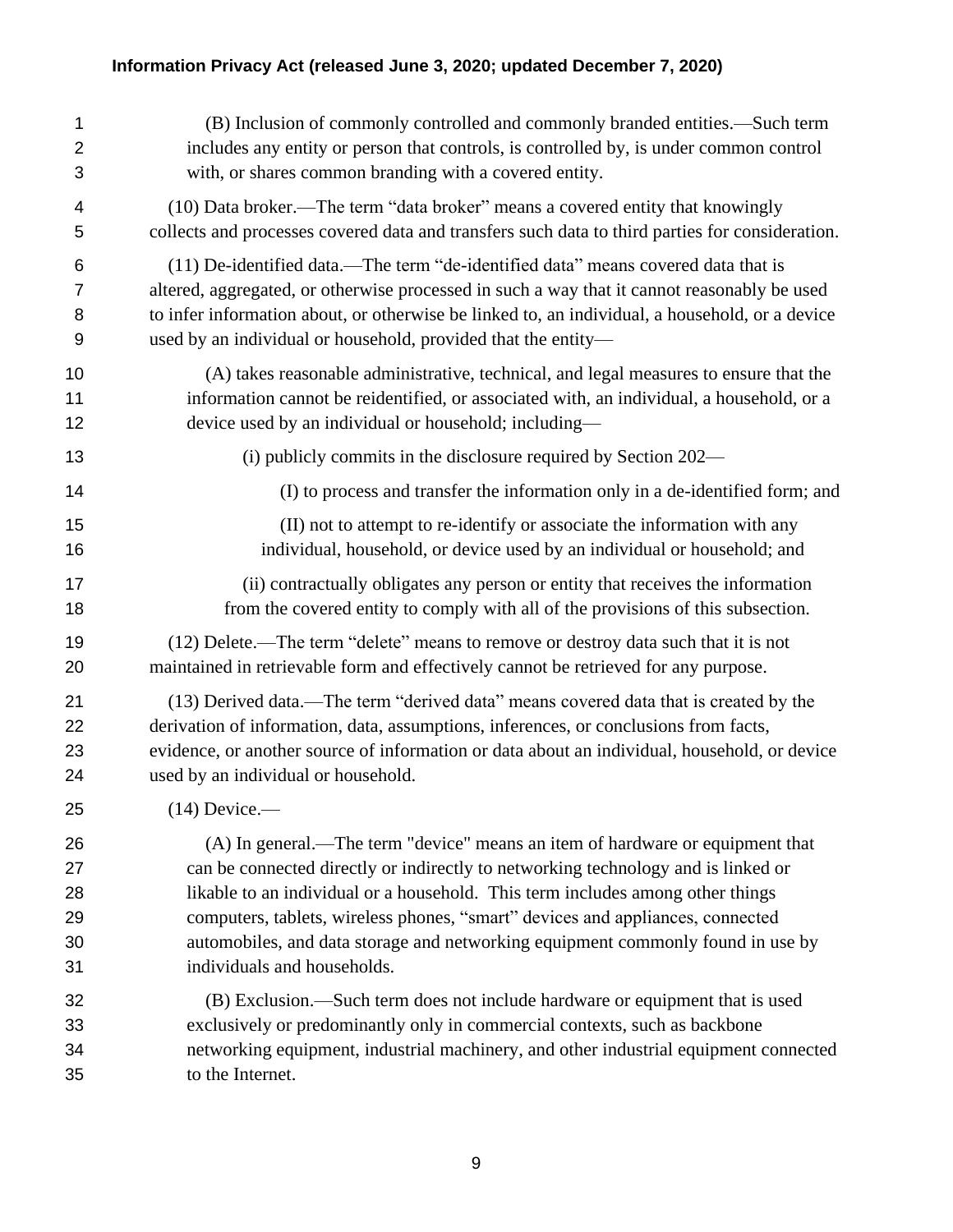| 1              | (C) Hardware and equipment used by employees and contractors.—To the extent                |
|----------------|--------------------------------------------------------------------------------------------|
| $\overline{2}$ | that an entity provides a hardware or equipment for use by an employee or contractor       |
| 3              | of the entity, the entity shall not be deemed to violate this Act by tracking or           |
| 4              | monitoring the use of such hardware or equipment so long as the entity discloses the       |
| 5              | tracking or monitoring to the employee or contractor.                                      |
| 6              | (D) Rulemaking authority.—Upon petition of an interested party, and if the                 |
| $\overline{7}$ | Commission determines that there exists significant confusion as to the applicability of   |
| 8              | the term "device" to a particular type or class of physical hardware or equipment, the     |
| 9              | Commission may conduct a rulemaking pursuant to section 553 of title 5, United States      |
| 10             | Code, to resolve the confusion.                                                            |
| 11             | (15) Employee data.—The term "employee data" means covered data that is collected          |
| 12             | and processed by a covered entity or the covered entity's service provider—                |
| 13             | (A) about an individual in the course of the individual's employment or application        |
| 14             | for employment in any capacity (including on a contract or temporary basis) solely for     |
| 15             | purposes necessary for the individual's status with the covered entity;                    |
| 16             | (B) emergency contact information for an individual who is an employee,                    |
| 17             | contractor, or job applicant of the covered entity, provided that such data is retained or |
| 18             | processed by the covered entity or the covered entity's service provider solely for the    |
| 19             | purpose of having an emergency contact for such individual on file; and                    |
| 20             | (C) about an individual (or a relative of an individual) necessary for the purpose of      |
| 21             | administering benefits to which such individual or relative is entitled on the basis of    |
| 22             | the individual's employment with the covered entity, provided that such data is            |
| 23             | retained or processed by the covered entity or the covered entity's service provider       |
| 24             | solely for the purpose of administering such benefits.                                     |
| 25             | (16) Individual.—The term "individual" refers to a natural person residing in the United   |
| 26             | States.                                                                                    |
| 27             | (17) Large data holder.—The term "large data holder" means a covered entity that, in the   |
| 28             | most recent calendar year-                                                                 |
| 29             | (A) processed or transferred the covered data of more than 30,000,000 individuals,         |
| 30             | devices used by individuals or households, or households; or                               |
| 31             | (B) processed or transferred the sensitive covered data of more than 3,000,000             |
| 32             | individuals, devices used by individuals or households, or households.                     |
| 33             | (18) Material.—In reference to any communication by a covered entity concerning any        |
| 34             | processing or practice, the term "material" means that such communication or the           |
| 35             | processing or practice referred to is likely to affect an individual's decision or conduct |
| 36             | regarding to such processing or practice.                                                  |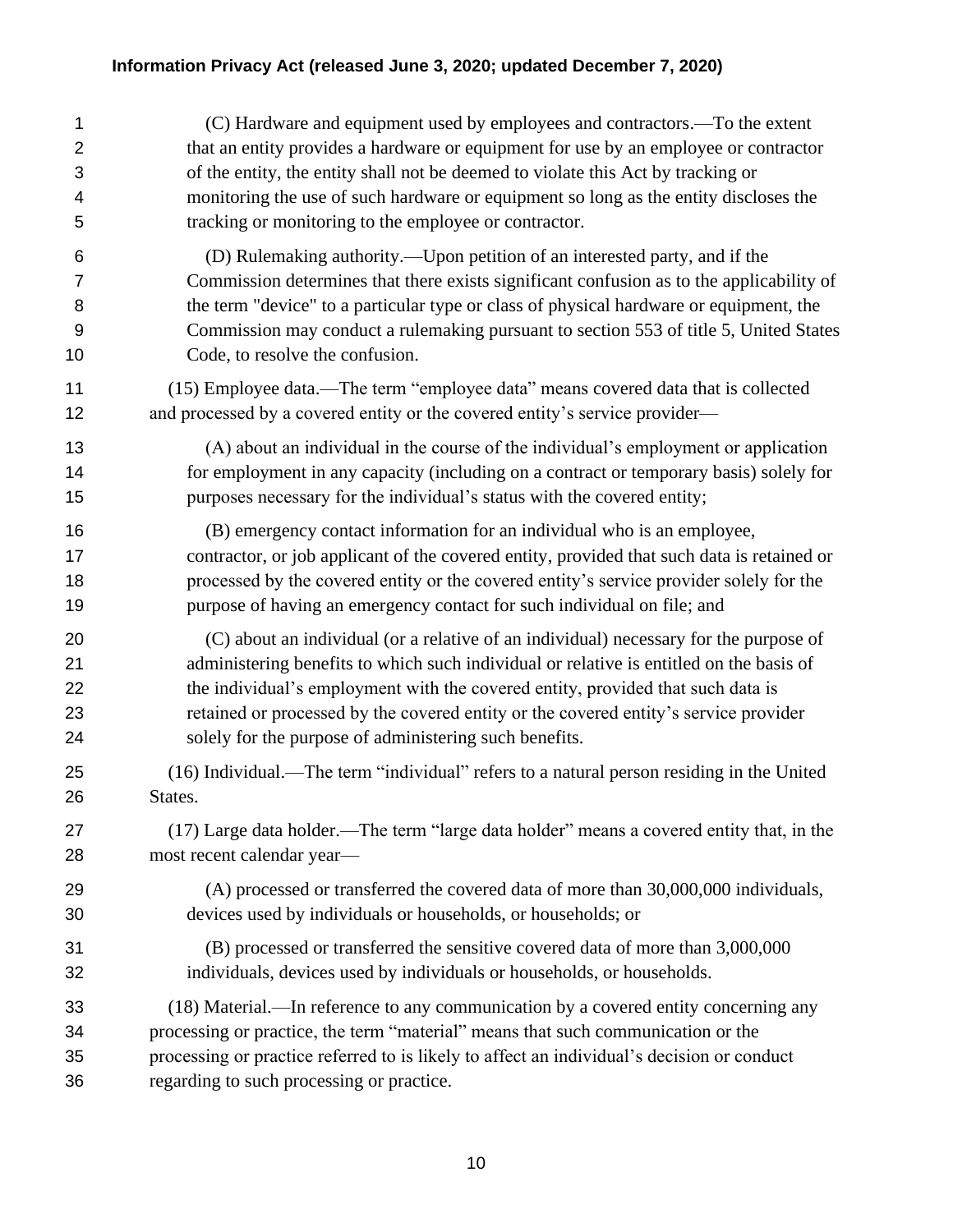| 1  | (19) Process.—The term "process" means any operation or set of operations performed          |
|----|----------------------------------------------------------------------------------------------|
| 2  | on covered data including collection, analysis, organization, structuring, retaining, using, |
| 3  | deleting, or otherwise handling covered data.                                                |
| 4  | (20) Publicly available information.—                                                        |
| 5  | (A) In general.—The term "publicly available information" means—                             |
| 6  | (i) information that a covered entity has a reasonable basis to believe is                   |
| 7  | lawfully available to the general public from widely distributed media; and                  |
| 8  | (ii) information that is directly and voluntarily disclosed to the general public            |
| 9  | by the individual to whom the information relates.                                           |
| 10 | (B) Limitation.—Such term does not include—                                                  |
| 11 | (i) information derived from publicly available information;                                 |
| 12 | (ii) biometric information;                                                                  |
| 13 | (iii) nonpublicly available information that has been combined with publicly                 |
| 14 | available information; or                                                                    |
| 15 | (iv) a disclosure that is required to be made by an individual under Federal,                |
| 16 | State, or local law.                                                                         |
| 17 | (21) Public records.—The term "public records" means information that is lawfully made       |
| 18 | available from Federal, State, or local government records provided that the covered entity  |
| 19 | processes and transfers such information in accordance with any restrictions or terms of use |
| 20 | placed on the information by the relevant government entity.                                 |
| 21 | (22) Sensitive covered data.—The term "sensitive covered data" means the following           |
| 22 | forms of covered data-                                                                       |
| 23 | (A) A government-issued identifier, such as a Social Security number, passport               |
| 24 | number, or driver's license number, that uniquely corresponds to an individual person        |
| 25 | and that is not routinely made publicly available by the issuing authority.                  |
| 26 | (B) Any information that describes or reveals the existence or nature of a medical           |
| 27 | diagnosis, condition, or treatment or the past, present, or future physical health, mental   |
| 28 | health, or disability of an individual.                                                      |
| 29 | (C) A financial account number, debit card number, credit card number, or any                |
| 30 | required security or access code, password, or credentials allowing access to any such       |
| 31 | account.                                                                                     |
| 32 | (D) Account log-in credentials such as a user name, email address or telephone               |
| 33 | number when combined with a password or similar credential, including a security             |
| 34 | question and answer, that would permit access to an online account, application, or          |
| 35 | communications device.                                                                       |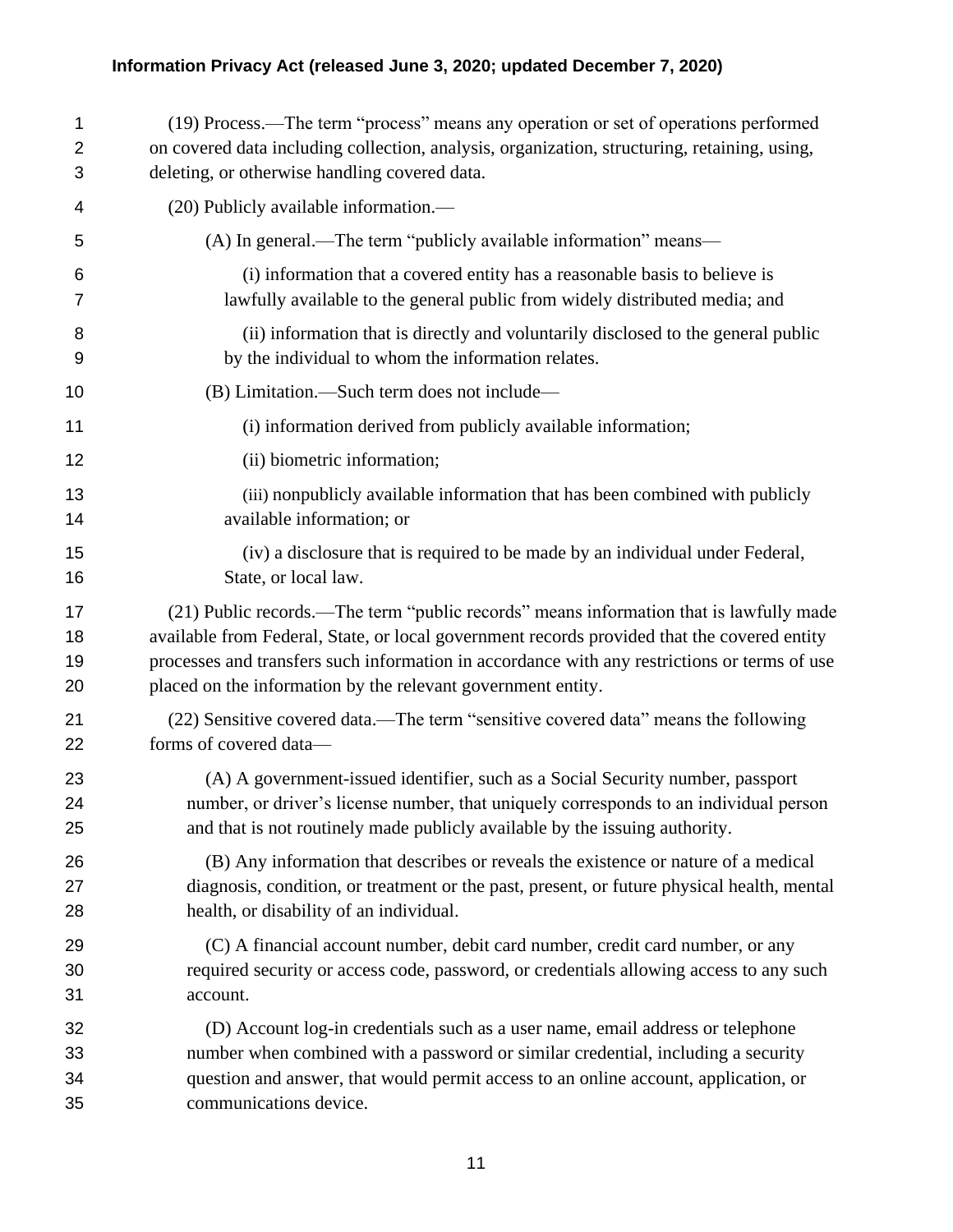| 1              | (E) Biometric information.                                                                |
|----------------|-------------------------------------------------------------------------------------------|
| $\overline{2}$ | (F) Precise geolocation information that reveals the past or present actual physical      |
| 3              | location of an individual or device of an individual or household to within a reasonable  |
| 4              | degree of specificity.                                                                    |
| 5              | (G) The content of an individual's private communications and the identity of the         |
| 6              | parties to such communications, unless the covered entity is an intended party to a       |
| 7              | communication.                                                                            |
| 8              | (H) Information revealing an individual's race, ethnicity, national origin, religion, or  |
| 9              | union membership in a manner inconsistent with the individual's reasonable                |
| 10             | expectation regarding disclosure of such information.                                     |
| 11             | (I) Information revealing the sexual orientation or sexual behavior of an individual      |
| 12             | in a manner inconsistent with the individual's reasonable expectation regarding           |
| 13             | disclosure of such information.                                                           |
| 14             | (J) Information revealing the online activities of an individual, a household, or a       |
| 15             | device used by an individual or household that relate to a category of sensitive covered  |
| 16             | data described in another subsection of this section.                                     |
| 17             | (K) Calendar information, address book information, phone or text logs, photos, or        |
| 18             | videos maintained in an individual's non-public account, whether on an individual's       |
| 19             | device or otherwise.                                                                      |
| 20             | (L) Any other covered data processed or transferred for the purpose of identifying        |
| 21             | the above data types.                                                                     |
| 22             | (M) Any other covered data that the Commission determines should be included in           |
| 23             | the term "sensitive covered data" through a rulemaking pursuant to section 553 of title   |
| 24             | 5, United States Code, based on a finding that such data warrants similar treatment to    |
| 25             | the categories above in light of developments in technology, industry practices, or       |
| 26             | public expectations.                                                                      |
| 27             | (23) Service provider.—                                                                   |
| 28             | (A) In general.—The term "service provider" means a covered entity that processes         |
| 29             | or transfers covered data in the course of performing a service or function on behalf of, |
| 30             | and at the direction of, another covered entity, but only to the extent that such         |
| 31             | processing or transfer-                                                                   |
| 32             | (i) is reasonably necessary and limited to the performance of such service or             |
| 33             | function; and                                                                             |
| 34             | (ii) is not performed under common ownership or control or with common                    |
| 35             | branding.                                                                                 |
| 36             | (B) Exclusions.—Such term does not include—                                               |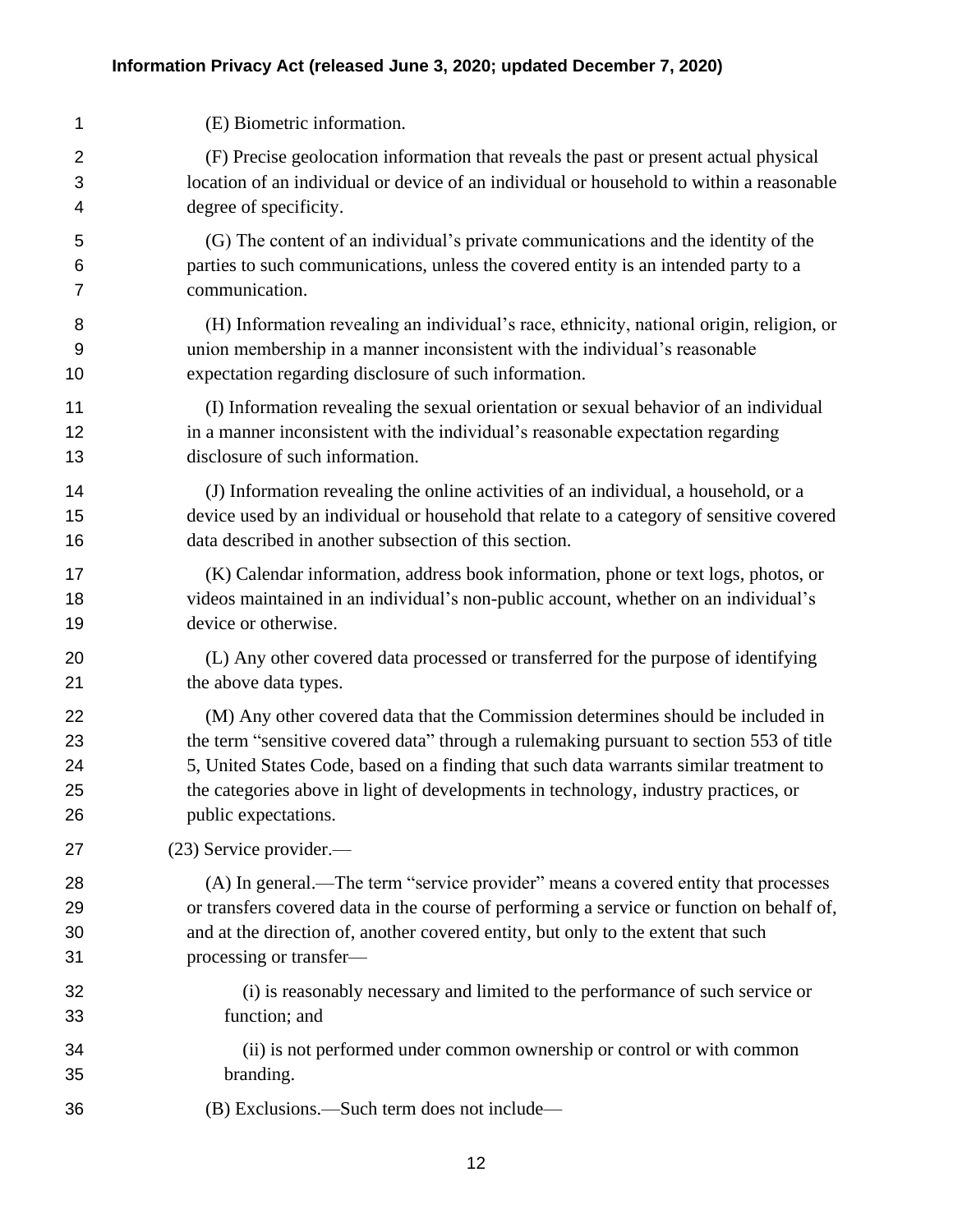| 1              | (i) a covered entity that processes or transfers the covered data outside of the               |
|----------------|------------------------------------------------------------------------------------------------|
| $\overline{2}$ | direct relationship between the service provider and the covered entity; or                    |
| 3              | (ii) a data broker to the extent that the broker transfers covered data to a                   |
| 4              | covered entity or processes service provider data based on or in combination with              |
| 5              | covered data under the control of such data broker.                                            |
| 6              | (24) Service provider data.—The term "service provider data" means covered data that is        |
| $\overline{7}$ | collected by or has been transferred to a service provider by a covered entity for the purpose |
| 8              | of allowing the service provider to perform a service or function on behalf of, and at the     |
| 9              | direction of, such covered entity.                                                             |
| 10             | (25) Small or medium entity.—                                                                  |
| 11             | (A) Business.—The term "small or medium entity" means, with respect to a for-                  |
| 12             | profit business, an entity that can establish that, with respect to the 3 preceding            |
| 13             | calendar or fiscal years (or for the period during which the entity has been in existence      |
| 14             | if, as of such date, such period is less than 3 years) the entity does not—                    |
| 15             | (i) maintain annual average gross revenue in excess of $$25,000,000;$                          |
| 16             | (ii) annually process the covered data of an average of greater than 100,000 or                |
| 17             | more individuals, households, or devices used by individuals or households; and                |
| 18             | (iii) derive 50 percent or more of its annual revenue from transferring                        |
| 19             | individuals' covered data.                                                                     |
| 20             | (B) Common control; common branding.—For purposes of subsection (A), the                       |
| 21             | annual average gross revenue, data processing volume, and percentage of annual                 |
| 22             | revenue of an entity shall include the revenue and processing activities of any person         |
| 23             | that controls, is controlled by, is under common control with, or shares common                |
| 24             | branding with such entity.                                                                     |
| 25             | (C) Nonprofit entities.—The term "small or medium entity" means, with respect to               |
| 26             | an organization not organized to carry on business for their own profit or that of their       |
| 27             | members, an entity that does not annually process covered data of individuals,                 |
| 28             | households, or devices used by individuals or households at more than levels to be             |
| 29             | established by the Commission pursuant to a rulemaking under section 553 of title 5,           |
| 30             | United States Code, within one year after the effective date of this Act; provided,            |
| 31             | however, that such levels shall not encompass entities that annually process the               |
| 32             | covered data of an average less than 100,000 individuals, households, or devices used          |
| 33             | by individuals or households.                                                                  |
| 34             | (26) Third party.—The term "third party"—                                                      |
| 35             | (A) means any person or entity that—                                                           |
| 36             | (i) processes or transfers data received from a covered entity; and                            |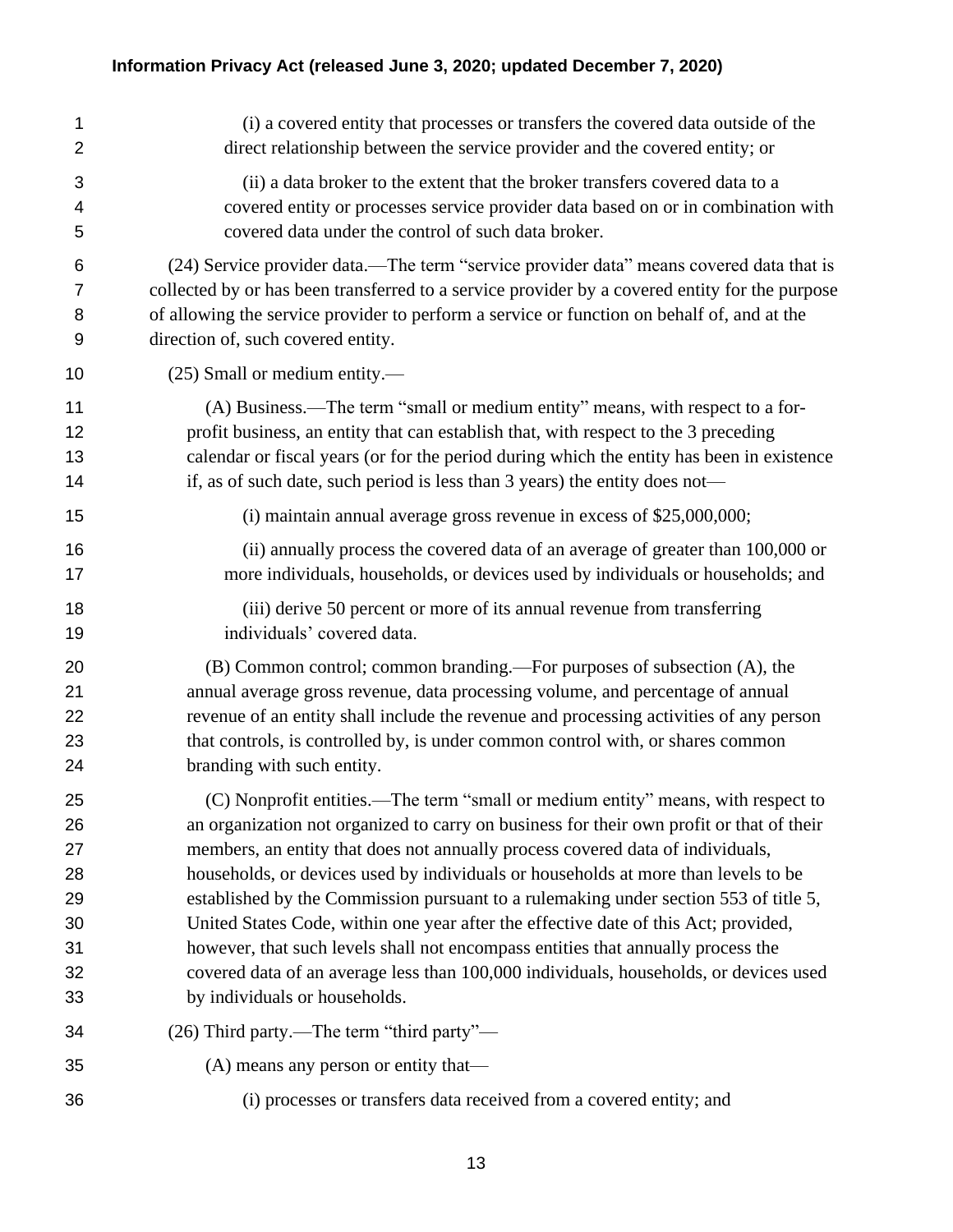| 1              | (ii) is not a service provider with respect to such data; and                                   |
|----------------|-------------------------------------------------------------------------------------------------|
| $\overline{2}$ | (B) does not include a person or entity that collects covered data from another entity          |
| 3              | if the two entities are related by common ownership or corporate control or share               |
| 4              | common branding.                                                                                |
| 5              | (27) Third party data.—The term "third party data" means covered data that is transferred       |
| 6              | to a third party by a covered entity.                                                           |
| $\overline{7}$ | (28) Transfer.—The term "transfer" means to disclose, release, share, disseminate, make         |
| 8              | available, sell, license, or otherwise communicate covered data by any means to a service       |
| 9              | provider or third party-                                                                        |
| 10             | (A) in exchange for consideration; or                                                           |
| 11             | (B) for a commercial purpose.                                                                   |
| 12             | (29) Unique identifier.—The term "unique identifier" means any unique sequence or               |
| 13             | aggregation of data that is reasonably linkable to an individual, household, or device used     |
| 14             | by an individual or household, including a unique pseudonym, user alias, user or subject        |
| 15             | number or key code, telephone numbers, device identifier, Internet Protocol address, cookie,    |
| 16             | beacon, pixel tag, mobile ad identifier, or similar technology, as well as keystroke patterns,  |
| 17             | web browser data, device information or other forms of persistent or probabilistic identifiers  |
| 18             | that can be used to identify a particular individual, household, or device used by an           |
| 19             | individual or household.                                                                        |
| 20             | (30) Widely distributed media.—The term "widely distributed media" means information            |
| 21             | that is available to the general public, including information from a telephone book or         |
| 22             | online directory, a television, Internet, or radio program, the news media, or an Internet site |
| 23             | that is available to the general public on an unrestricted basis.                               |
|                |                                                                                                 |

SEC. 4. EFFECTIVE DATES.

 (a) Except as provided in this section, the provisions of this Act shall take effect upon the date of enactment of this Act.

 (b) The obligations of covered entities under this Act shall take effect on the date that is 180 days after the date of enactment of this Act, except that the obligations under sections 103 and 105 shall take effect two years after the date of enactment.

 (c) The obligations of covered entities under this Act shall not give rise to a cause of action based on this Act or any other law (1) less than six months after the entry into force of the provisions enforced for actions initiated under sections 301(a) and (b), or (2) less than one year after such entry into force for any other actions.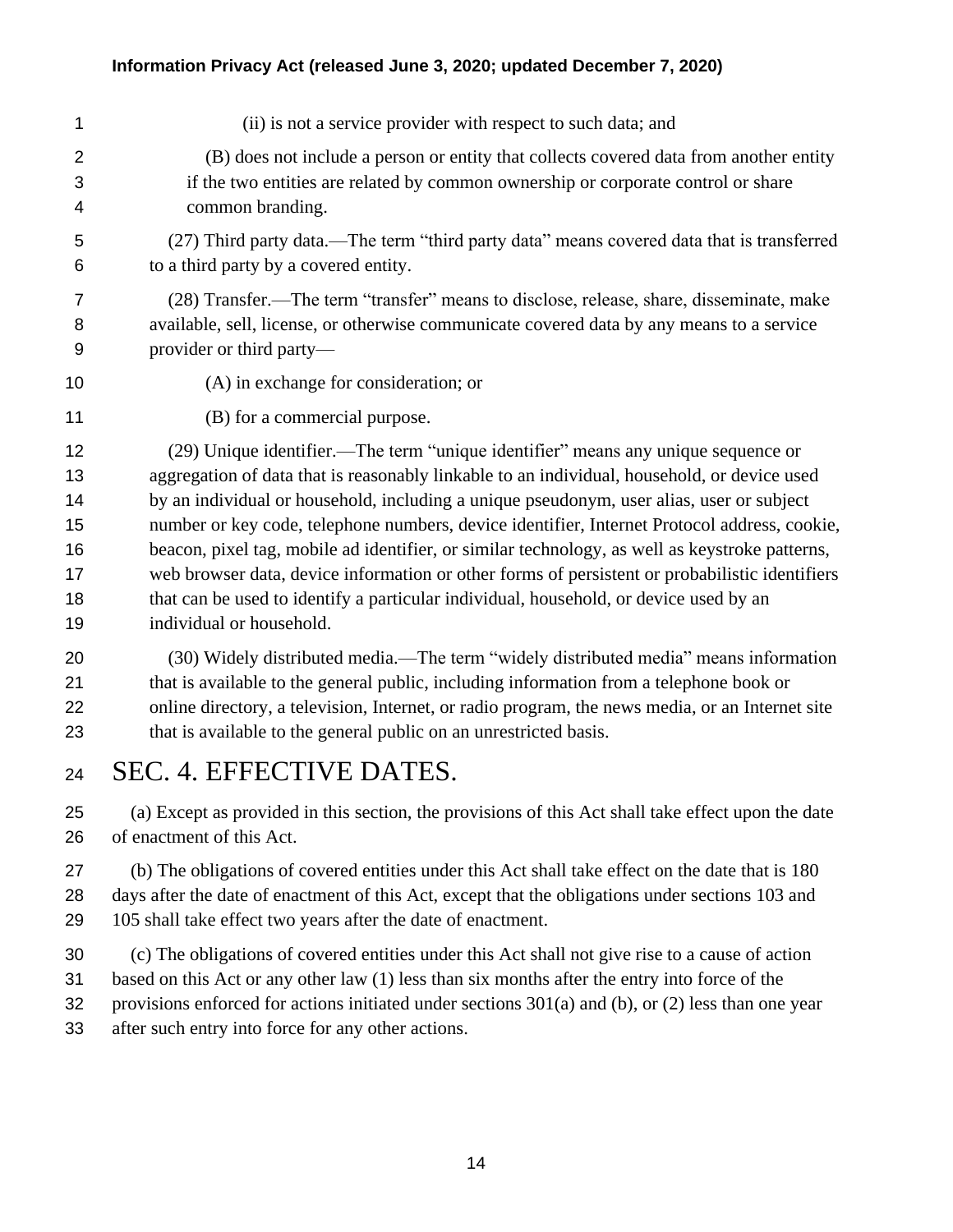(d) The provisions of section 304 shall take effect two years after the date of enactment,

 except that subsection 304(f) shall take effect immediately upon the date of enactment of this Act.

# TITLE I—INDIVIDUAL INFORMATION PRIVACY RIGHTS

# SEC. 101. RIGHT TO LOYALTY AND CARE IN

### PROCESSING.

(a) Duty of loyalty.—A covered entity shall establish reasonable policies and practices,

appropriate to the size and complexity of the covered entity and volume, nature, and intended

uses of the covered data processed, so as to process and transfer data in a manner that respects

the privacy of individuals linked or linkable to such data.

#### (1) A covered entity shall process and transfer covered data only to the extent reasonably necessary, proportionate, and in accordance with law—

- (A) To provide a product or service specifically requested by an individual;
- (B) For purposes otherwise reasonably foreseeable within the context of the relationship between the covered entity and an individual;
- (C) To carry out a processing purpose or transfer for which the covered entity has obtained affirmative consent; or
- (D) To the extent necessary for any purpose expressly permitted by this Act or other applicable law.
- (2) A covered entity shall communicate its policies and practices for processing and transferring covered data in a fair and transparent manner appropriate to the complexity of the processing, the volume and nature of covered data processed, and the context of the relationship between the covered entity and the individual.
- (b) Duty of care.—A covered entity shall not process or transfer covered data in a manner that reasonably foreseeably causes—
- (1) Financial, physical, or reputational injury to an individual;
- (2) Physical or other intrusion upon the solitude, seclusion, or obscurity of an individual or of intimacy and intimate relationships, where such intrusion would be highly offensive and unexpected to a reasonable person;
- (3) Discrimination in violation of Federal antidiscrimination laws or antidiscrimination laws of any State or political subdivision thereof applicable to the covered entity; or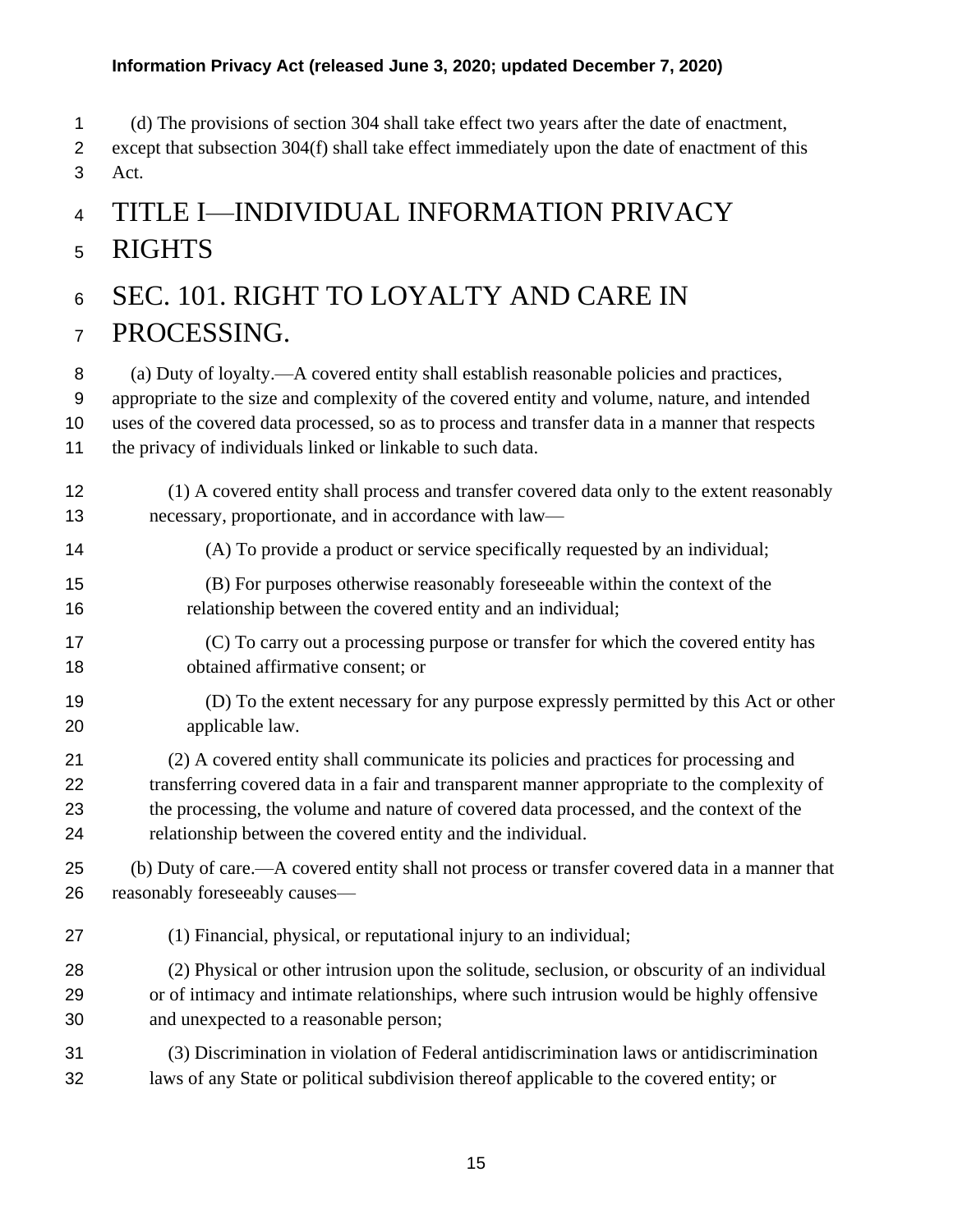(4) Other substantial injury to an individual.

(c) Rule of construction.—The rights and obligations provided in subsequent sections of Titles

I and II of this Act shall be construed in light of the duties set out in this section; provided,

however, that this subsection shall not be interpreted to alter the applicable standard of liability

under Section 303 of this Act.

# 6 SEC. 102. RIGHT TO TRANSPARENCY.

 (a) A covered entity shall make publicly and prominently available at all times an up-to-date statement of its policies and practices relating to collection, processing, and transferring of covered data for each product or service the covered entity provides. Such a statement is distinct from the comprehensive disclosures provided for in section 202, but may link to specific information in such disclosure or share certain content.

 (b) Any statement prescribed in subsection (a) shall be clear and intelligible to persons of ordinary understanding, as well as in all of the languages in which the covered entity provides the relevant products or services, available to vision-impaired persons, and in machine-readable format. It shall include—

(1) the categories of covered data being collected, processed, or transferred;

 (2) the purposes for which the covered entity is collecting, processing, or transferring 18 such covered data;

 (3) the categories of third parties to which the covered entity transfers such covered data with information available listing such third parties;

(4) how long each category of covered data will be held;

 (5) a summary of the rights provided in Title I of this Act, information as to how an individual can exercise such rights, and prominent links to the mechanisms for exercising such rights; and

 (6) the identity and contact information of the contact entity, including of individuals responsible for the security and privacy of covered data processing.

 (c) In addition to any statement prescribed in subsections (a) and (b), a covered entity shall provide individuals with timely, actionable, and context-specific notification of—

 (1) any collection, processing, or transferring of sensitive covered data for which affirmative express consent is required under section 104(b);

 (2) any collection, processing, or transferring of covered data that reflects material changes in policies and practices covered by Section 104(c); and

 (3) any government request, subpoena, warrant or other process seeking covered data of the individual, unless otherwise required by law.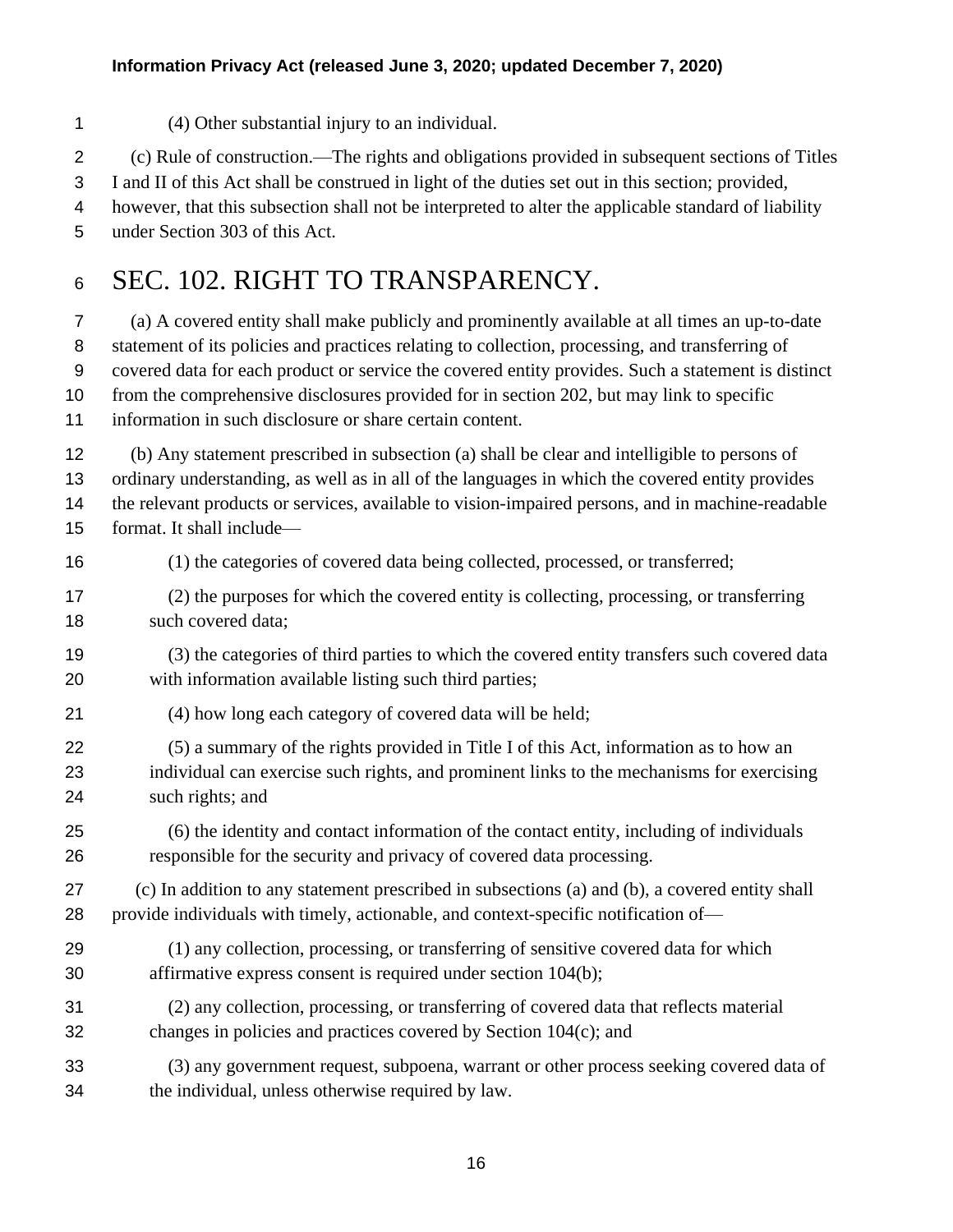(4) Such notification shall— (A) present clear, fair, and affirmative choices of actions to take in response; (B) identify concretely what covered data is involved, the purpose of the processing, and why the data is needed for such purpose; and (C) explain the right to withhold as well as grant consent, and the right to opt out where applicable. (5) Such notification may include links to additional information provided pursuant to subsection (a), but such additional information shall not be essential to comprehension of the notification. (6) The notification prescribed in this subsection is not required for an in-person transaction where the sensitive covered data will not be used for any purpose inconsistent with context in which such data was collected. SEC. 103. RIGHT TO CONTROL. (a) In general.—A covered entity shall establish means by which an individual may exercise the rights described in this section. Subject to subsections (f) and (g), the covered entity shall respond to the exercise of such rights as quickly as possible and in no case later than 45 days after receiving a verified request from the individual. (b) The right to access.—In response to a verified request, a covered entity shall provide to the requesting individual in an easily-readable format and in language in which such covered entity transacts business with individuals— (1) the covered data of the individual, including derived data, or an accurate representation of such data, that is processed by the covered entity and any service provider of the covered entity; (2) if a covered entity transfers covered data, a description of the purpose for which the covered entity transferred the covered data of the individual to a service provider or third party; and (3) an easily accessible list of names of any third parties and service providers to which 28 the covered entity has transferred the covered data of the individual. (c) The right to correction.—In response to a verified request, a covered entity shall— (1) correct material inaccuracies or incomplete information with respect to the covered data of the individual that is processed by the covered entity; and (2) notify any service provider or third party to which the covered entity transferred such covered data of the corrected information. (d) The right to deletion.—In response to a verified request, a covered entity shall—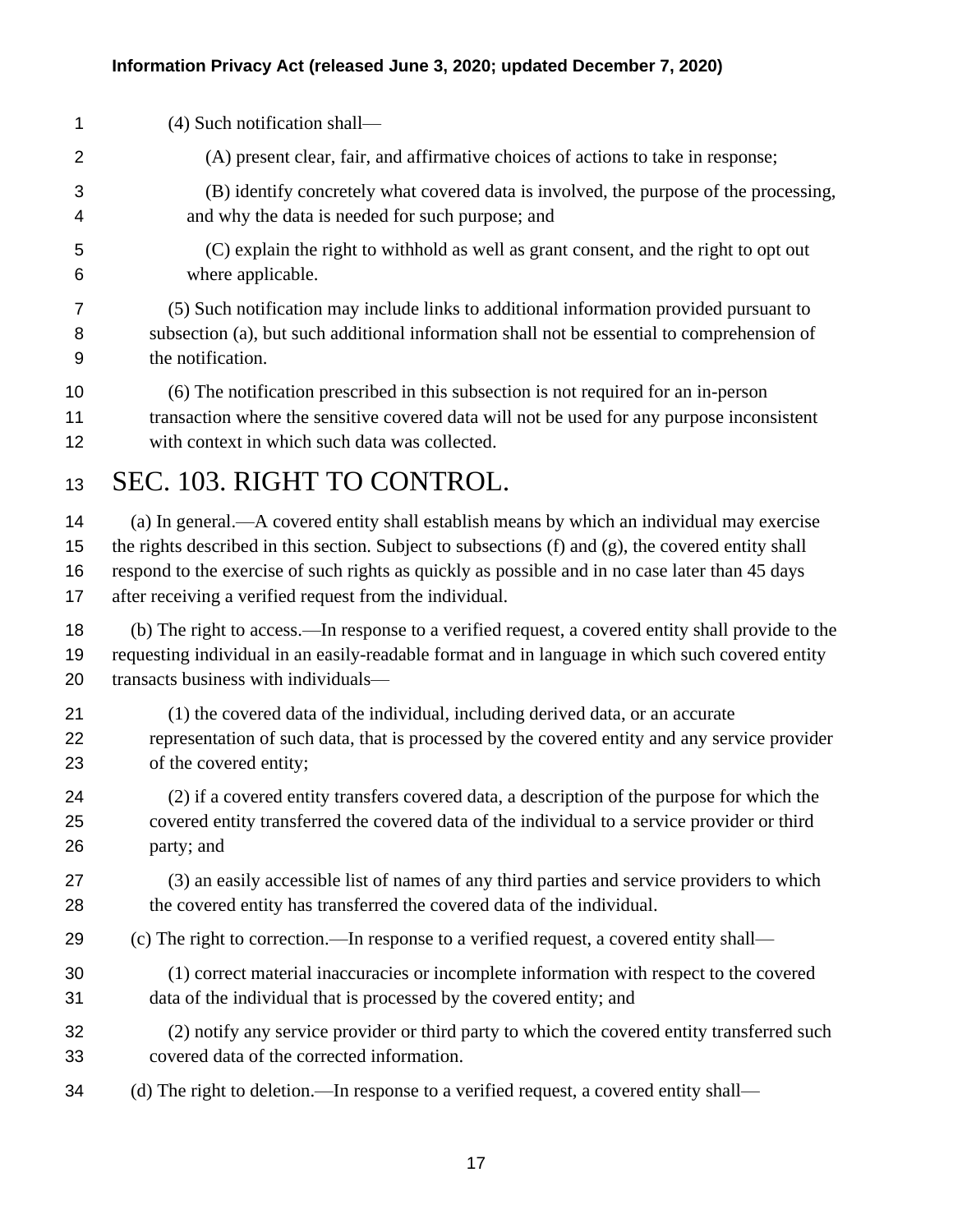- (1) delete or de-identify covered data of the individual that is processed by the covered entity; and
- (2) notify any service provider or third party to which the covered entity transferred such covered data of the individual's request.

 (e) The right to portability.—In response to a verified request, a covered entity shall, to the extent that is technically feasible, provide covered data of the requesting individual (except for derived data) in a portable, structured, standards-based, interoperable, and machine-readable format that is not subject to licensing restrictions.

- (f) Frequency and cost of access.—A covered entity shall provide an individual with—
- (1) the opportunity to exercise the rights described in subsections (b) through (e) not less 11 than twice in any 12-month period; and
- (2) with respect to the first two times that an individual exercises the rights described in subsections (b) through (e) in any 12-month period, shall allow the individual to exercise such rights free of charge.

 (g) Exception for small and medium entities.—The rights and obligations of this section do not apply to a covered entity that is a small or medium entity. A small or medium entity that grows to exceed the definition of that category shall come into compliance with this section within six months after reaching that level.

- (h) Regulations.—Not later than 18 months after the date of enactment of this Act, the Commission shall promulgate regulations under section 553 of title 5, United States Code, establishing requirements for covered entities with respect to the verification of requests to 22 exercise rights described in subsection  $(a)(1)$ .
- SEC. 104. RIGHT TO CONSENT.

(a) Opt Out of Transfers.—

- (1) In general.—A covered entity—
- (A) shall not transfer an individual's covered data to a third party if the individual objects to the transfer; and
- (B) shall allow an individual to object to the covered entity transferring covered data of the individual to a third party through a process established under the rule issued by the Commission pursuant to subsection (2).
- (2) Rulemaking.—
- (A) In general.—Not later than 18 months after the date of enactment of this Act, the Commission shall issue a rule under section 553 of title 5, United States Code, establishing one or more acceptable processes for covered entities to follow in allowing individuals to opt out of transfers of covered data.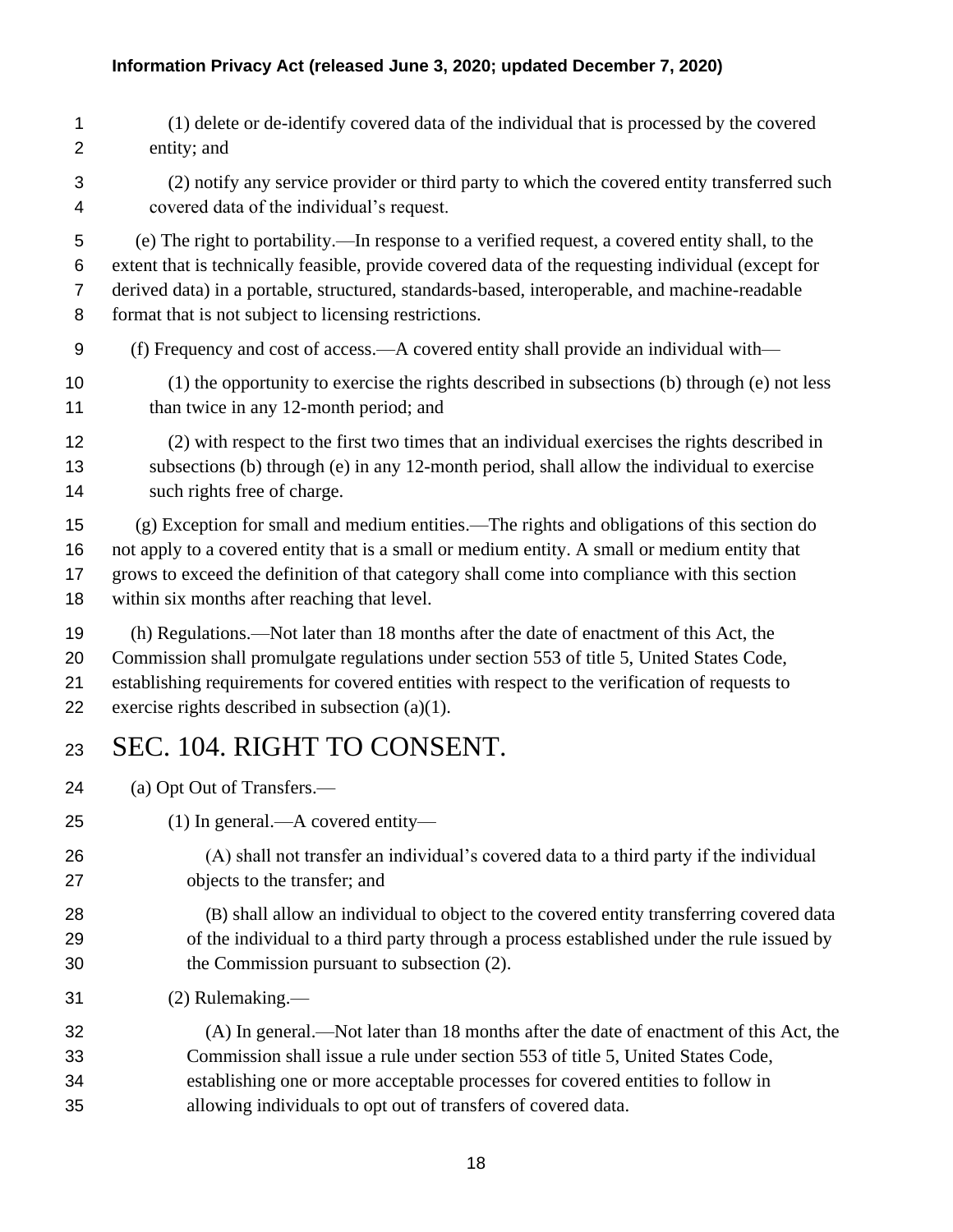| 1  | (B) Requirements.—The processes established by the Commission pursuant to this                  |
|----|-------------------------------------------------------------------------------------------------|
| 2  | subsection shall-                                                                               |
| 3  | (i) be centralized, to the extent feasible, to minimize the number of opt-out                   |
| 4  | designations of a similar type that an individual must make;                                    |
| 5  | (ii) include clear and conspicuous opt-out notices and consumer-friendly                        |
| 6  | mechanisms to allow an individual to opt out of transfers of covered data;                      |
| 7  | (iii) allow an individual who objects to a transfer of covered data to view the                 |
| 8  | status of such objection;                                                                       |
| 9  | (iv) allow an individual who objects to a transfer of covered data to withdraw                  |
| 10 | or modify such objection;                                                                       |
| 11 | (v) be privacy protective;                                                                      |
| 12 | (vi) permit covered entities to contract with service providers to handle the                   |
| 13 | processing of opt-out requests; and                                                             |
| 14 | (vii) be informed by the Commission's experience developing and                                 |
| 15 | implementing the National Do Not Call Registry.                                                 |
| 16 | (b) Consent to Processing of Sensitive Data.—A covered entity—                                  |
| 17 | (1) shall not process the sensitive covered data of an individual without the individual's      |
| 18 | prior, affirmative express consent;                                                             |
| 19 | (2) shall provide an individual with a consumer-friendly means to withdraw affirmative          |
| 20 | express consent to process the sensitive covered data of the individual previously given; and   |
| 21 | (3) is not required to obtain prior, affirmative express consent to process or transfer         |
| 22 | publicly available information.                                                                 |
| 23 | (c) Consent to Processing Involving Minors.—                                                    |
| 24 | (1) A covered entity shall not transfer the covered data of an individual under the age of      |
| 25 | 16 to a third party without affirmative express consent either of the individual or a parent or |
| 26 | legal guardian if the covered has actual knowledge that such individual is less than 16 years   |
| 27 | of age.                                                                                         |
| 28 | (2) A parent or legal guardian may provide affirmative express consent on behalf of an          |
| 29 | individual who less than 18 years of age, provided that such consent shall be effective only    |
| 30 | until that individual reaches the age of 18.                                                    |
| 31 | (3) Once the minor turns 18 years of age, the affirmative express consent of that               |
| 32 | individual is required for the continued processing of sensitive covered data of the            |
| 33 | individual.                                                                                     |
| 34 | (d) Consent to Material Changes.—                                                               |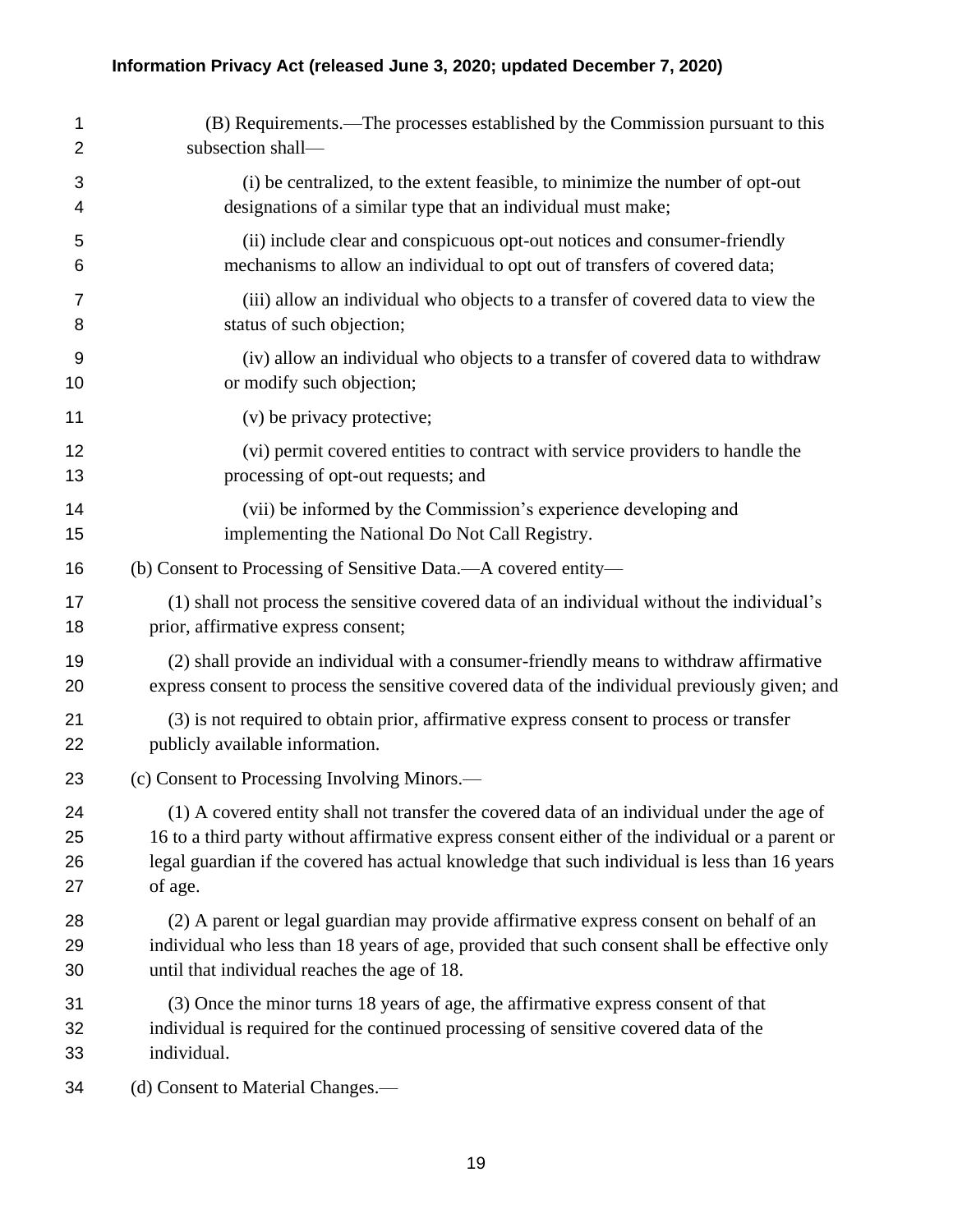(1) Unless it first obtains prior affirmative express consent from affected individuals, a covered entity shall not make a material change to its privacy policies or practices with respect to previously collected covered data that—

- (A) would be inconsistent with terms on which an individual gave affirmative express consent to processing or transfer of sensitive collected data; or
- (B) would adversely affect the exercise of opt-out rights under subsection (a) of this section.

 (2) The covered entity shall provide direct notification regarding such changes to affected individuals where possible, taking into account available technology and the nature of the relationship between the covered entity and affected individuals.

### SEC. 105. RIGHT TO RECOURSE.

(a) Covered entities must establish an internal process whereby an individual may—

- (1) Seek recourse not otherwise provided for in this title for complaints concerning the 14 practices of a covered entity in processing or transferring covered data under this Act; or
- (2) appeal a refusal to act on a request to exercise any of the rights under subsections 103 (b) through (e) within a reasonable period of time after the individual's receipt of the notice sent by the covered entity under subsection (c) of this section.

 (b) These internal processes must be as conspicuously available and easy to use as the process for submitting such requests under this section.

 (c) A covered entity must inform an individual of any action taken on a request under subsection (a) without undue delay and in any event within forty-five days of receipt of the request. This period may be extended once by forty-five additional days where reasonably necessary, taking into account the complexity and number of the requests, provided that the covered entity informs the requesting individual of any such extension and the reasons for the delay within the initial forty-five days.

26 (d) If within the time periods set out in subsection (c) a covered entity does not take action to address an individual's request in full, it must inform the individual of the reasons for not taking action and instructions for how to appeal the decision with the covered entity as described in 29 subsection  $(a)(2)$  of this section.

 (e) Within thirty days of receipt of such an appeal under subsection (d), a covered entity must inform the individual of any action taken or not taken in response to the appeal, along with a written explanation of the reasons in support thereof. This period may be extended by fifteen additional days where reasonably necessary, taking into account the complexity and number of the requests serving as the basis for the appeal. The covered entity must inform the individual of any such extension and the reasons for the delay within thirty days of receipt of the appeal.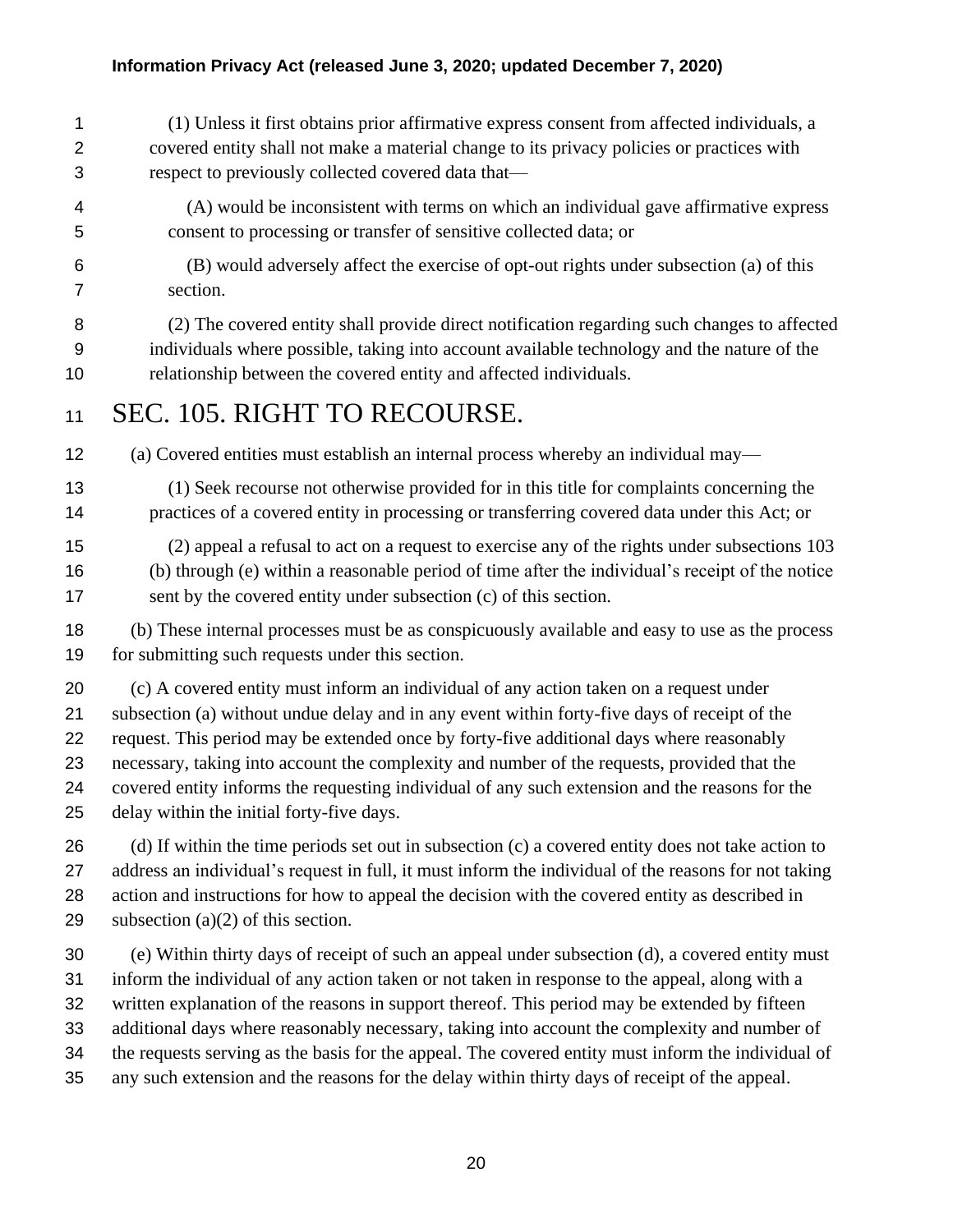(f) In responding to a request or appeal pursuant to this section, a covered entity may make an offer of monetary compensation to an individual. An individual who receives such an offer shall have thirty days from the date of receipt to accept the offer, reject it, or otherwise respond. In the absence of a response within this time, the offer shall be deemed rejected. Payment of an accepted offer shall be made within sixty of receipt of the acceptance.

 (g) Exception for small and medium entities.—The rights and obligations of this section do not apply to a covered entity that is a small or medium entity, unless the small or medium entity voluntarily and in a conspicuous manner opts to comply with this section. A small or medium entity that grows to exceed the definition of that category shall come into compliance with this section within six months after reaching that level.

### 11 SEC. 106. RIGHT TO DATA SECURITY.

 (a) In General.—A covered entity shall establish, implement, and maintain reasonable data security practices to protect the confidentiality, integrity, and accessibility of covered data. Such data security practices shall be appropriate to—

- (1) the volume and nature of the covered data collected, processed, or transferred by the covered entity;
- (2) the potential risks to individuals from any unauthorized access, use, destruction, misappropriation, alteration, or disclosure involving such covered data;
- (3) the vulnerabilities of covered data and the covered entity to such risks; and
- (4) the size and complexity of the covered entity and the costs and technical feasibility of mitigating vulnerabilities.
- (b) Specific Requirements.—Data security practices required under subsection (a) shall include, at a minimum, the following administrative, technical, physical, and legal safeguards—
- (1) Assessment of vulnerabilities.—Identifying and assessing any reasonably foreseeable risks to, and vulnerabilities in, each system maintained by the covered entity that processes or transfers covered data.
- (2) Preventive and correction action.—Taking preventive and corrective action to mitigate any risks or vulnerabilities to covered data identified by or reported to the covered entity, including appropriate changes to or the architecture, installation, or implementation of network or operating software or data security practices.
- (3) Information retention and disposal.—Disposing covered data that is required to be deleted or is no longer necessary for the purpose for which the data was collected. Such disposal shall include destroying, permanently erasing, or otherwise modifying the covered data to make such data permanently unreadable or indecipherable and unrecoverable for any purpose.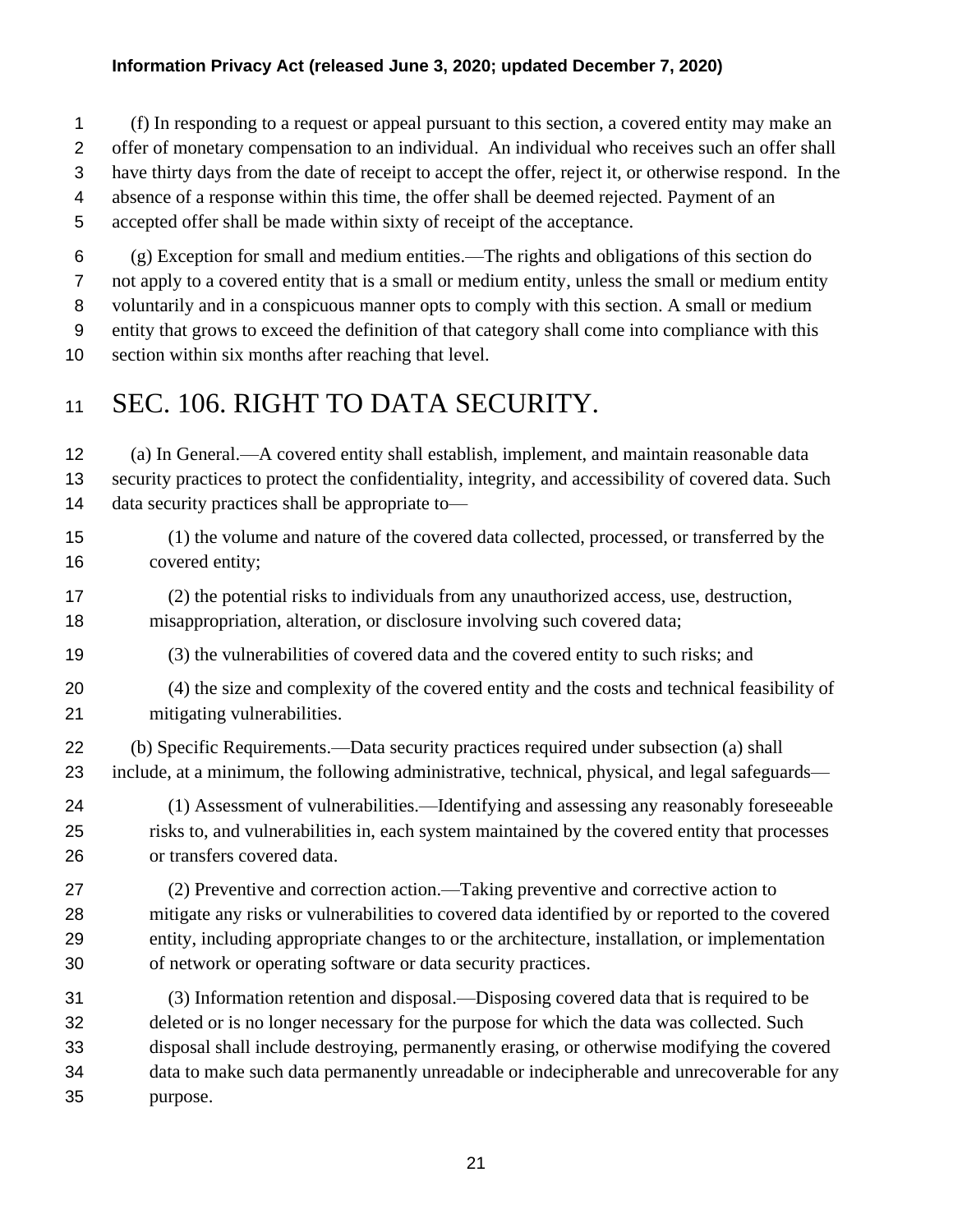- (4) Training.—Training all employees and any contractors with access to covered data on how to safeguard covered data and protect individual privacy and updating that training as necessary.
- (c) FTC Guidance.—Not later than one year after the date of enactment of this Act, the Commission, in conjunction with the National Institute of Standards and Technology of the Department of Commerce, shall publish guidance on standards and practices for protecting data security, including—
- (1) assessment of vulnerabilities;
- (2) administrative, technical, physical, and legal safeguards to mitigate vulnerabilities and risks to covered data;
- (3) effective data security and privacy training; and
- (4) detecting, responding to, and recovering from attacks, intrusions and other system failures.
- SEC. 107. CIVIL RIGHTS.
- (a) In General.—A covered entity shall not process or transfer covered data, including derived data, that differentiates an individual or class of individuals with respect to any characteristic, category, or classification protected under the Constitution or laws of the United States as they 18 may be construed or amended from time to time—
- (1) for the purpose of advertising, marketing, soliciting, offering, selling, leasing, licensing, renting, or otherwise commercially contracting for an opportunity for housing, employment, credit, or education in a manner that unlawfully discriminates against or otherwise diminishes the opportunity to the individual or class of individuals; or
- (2) in a manner that unlawfully segregates, discriminates against, or otherwise reduces the availability to the individual or class of individuals the goods, services, facilities, privileges, advantages, opportunities, or accommodations of any place of public accommodation.

 (b) Burden of proof.—If the processing of covered information differentiates an individual or class of individuals with respect to any characteristic, category, or classification protected under the Constitution or laws of the United States, the covered entity shall have the burden of demonstrating that—

- (1) such processing of data—
- (A) is independent of any protected characteristic, category, or classification; and
- (B) is necessary to achieve one or more substantial, legitimate, nondiscriminatory interests; and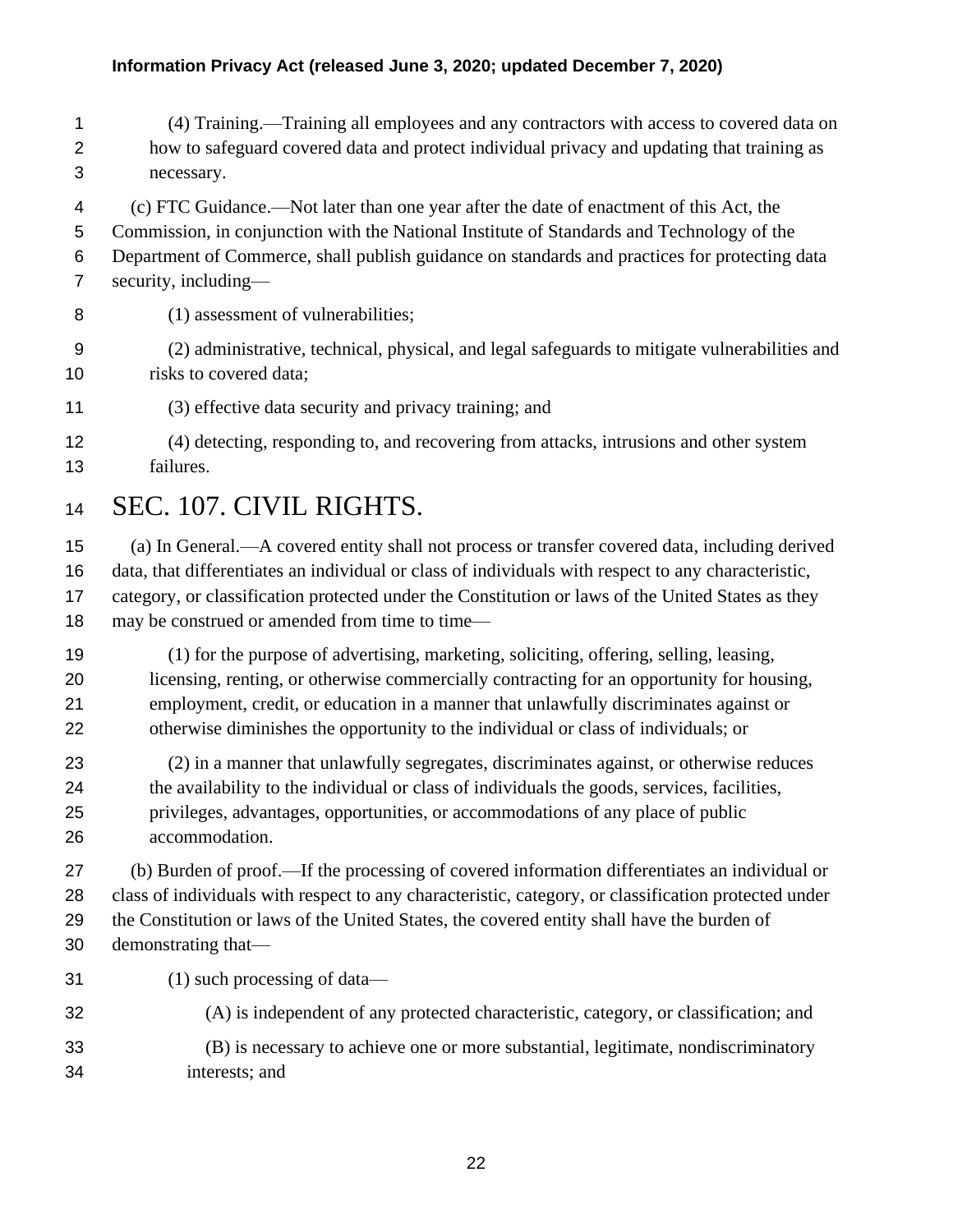(2) there is no reasonable method of processing that could serve the interests described in clause (B) of subsection (b)(1) with a less discriminatory effect.

(c) FTC Enforcement Assistance.—

 (1) Whenever the Commission obtains information or evidence that any covered entity may have processed or transferred covered in violation of any antidiscrimination law, the Commission shall transmit such information or evidence to, and cooperate with, the appropriate Executive agency with authority to initiate investigation or proceedings on the basis of the information or evidence. The Commission shall endeavor to implement this section by executing cooperative agreements or memoranda of understanding with the Executive agencies charged with enforcing Federal antidiscrimination laws.

 (2) If the Commission obtains information or evidence that any covered entity may have processed or transferred covered in violation of the antidiscrimination law of any State or political subdivision thereof, the Commission may transmit such information or evidence to, and cooperate with, the appropriate State or local agency with authority to initiate investigation or proceedings on the basis of the information or evidence.

 (3) In its annual reports to Congress pursuant to section 6(f) of the Federal Trade 17 Commission Act (15 U.S.C. § 46 (f)), the Commission shall include a summary of the information transmitted to other Federal departments and agencies pursuant to subsection (b)(1) and an assessment of how processing and transfers of covered data may relate to Federal antidiscrimination laws.

 (d) Exception.—Nothing in this section shall limit a covered entity from processing covered data for legitimate internal testing for the purpose of preventing unlawful discrimination or otherwise necessary and proportionate to evaluate the extent or effectiveness of the covered entity's compliance with this Act.

# SEC. 108. PROHIBITION ON WAIVER OF RIGHTS.

 (a) In General.—A covered entity shall not condition the provision of a service or product to an individual on the individual's agreement to waive privacy rights guaranteed by—

- (1) sections 101, 105(a), and 106 through 109 of this Act; and
- (2) sections 102 through 104, and 105(b) and (c) of this Act, except in the case where—
- 

(A) there exists a direct relationship between the individual and the covered entity

- initiated by the individual;
- (B) the provision of the service or product requested by the individual requires the processing or transferring of the specific covered data of the individual and the covered data is strictly necessary to provide the service or product; and
- (C) an individual provides affirmative express consent to such specific limitations.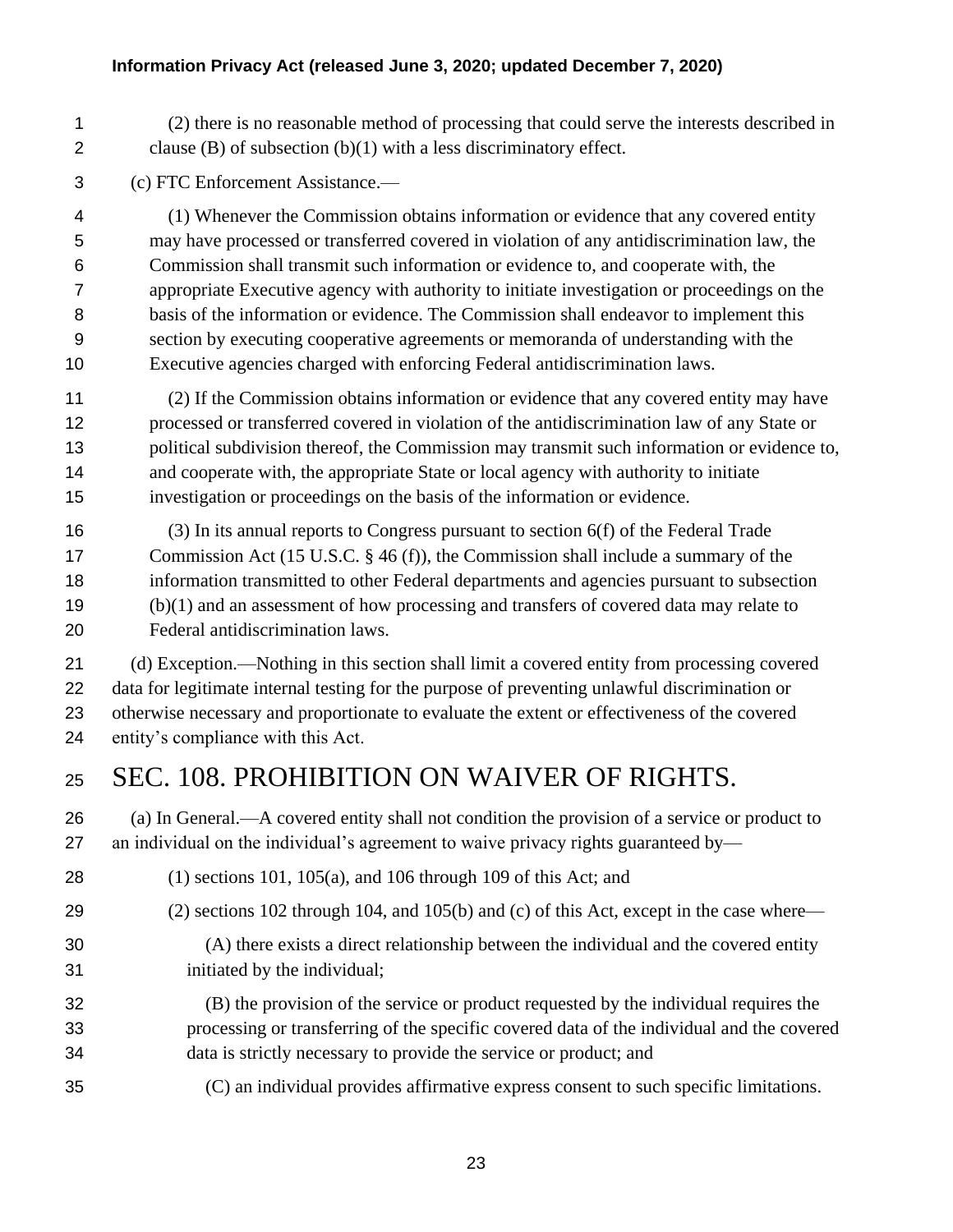### SEC. 109. LIMITATIONS AND APPLICABILITY. (a) Exceptions to Individual Control.— (1) In general.—A covered entity shall not comply with a request to exercise a right described in section 102 (b) through (e) if— (A) the covered entity cannot reasonably verify that the individual making the request to exercise the right is— (i) the individual to whom the covered data that is the subject of the request is linked, or (ii) an individual or entity authorized to make such a request on such individual's behalf; or (B) the covered entity reasonably believes that the request is made to interfere with a contract between the covered entity and another individual or entity. (2) A covered entity may decline to comply with an individual's request to exercise a 14 right described in section 102 (b) through (e) if— (A) complying with the request would require the covered entity to retain covered data for the sole purpose of fulfilling the request or to re-identify covered data that has been de-identified; (B) complying with the request would be impossible or demonstrably impracticable, provided that the receipt of a large number of verified requests within a short period shall not be considered to render compliance with a request demonstrably impracticable; (C) complying with the request would prevent the covered entity from carrying out internal audits, performing accounting functions, processing refunds, or fulfilling warranty claims, provided that the covered data that is the subject of the request is not processed or transferred for any purpose other than these specific activities; (D) the request is made to correct or delete publicly available information, and then only to the extent the data is publicly available information; (E) complying with the request would impair the publication of newsworthy information of legitimate public concern to the public by a covered entity; (F) complying with the request would impair the privacy of another individual or the rights of another to exercise free speech; or (G) the covered entity processes or will process the data subject to the request for a specific purpose described in subsection (b) of this section and complying with the

 request would prevent the covered entity from using such data for such specific purpose.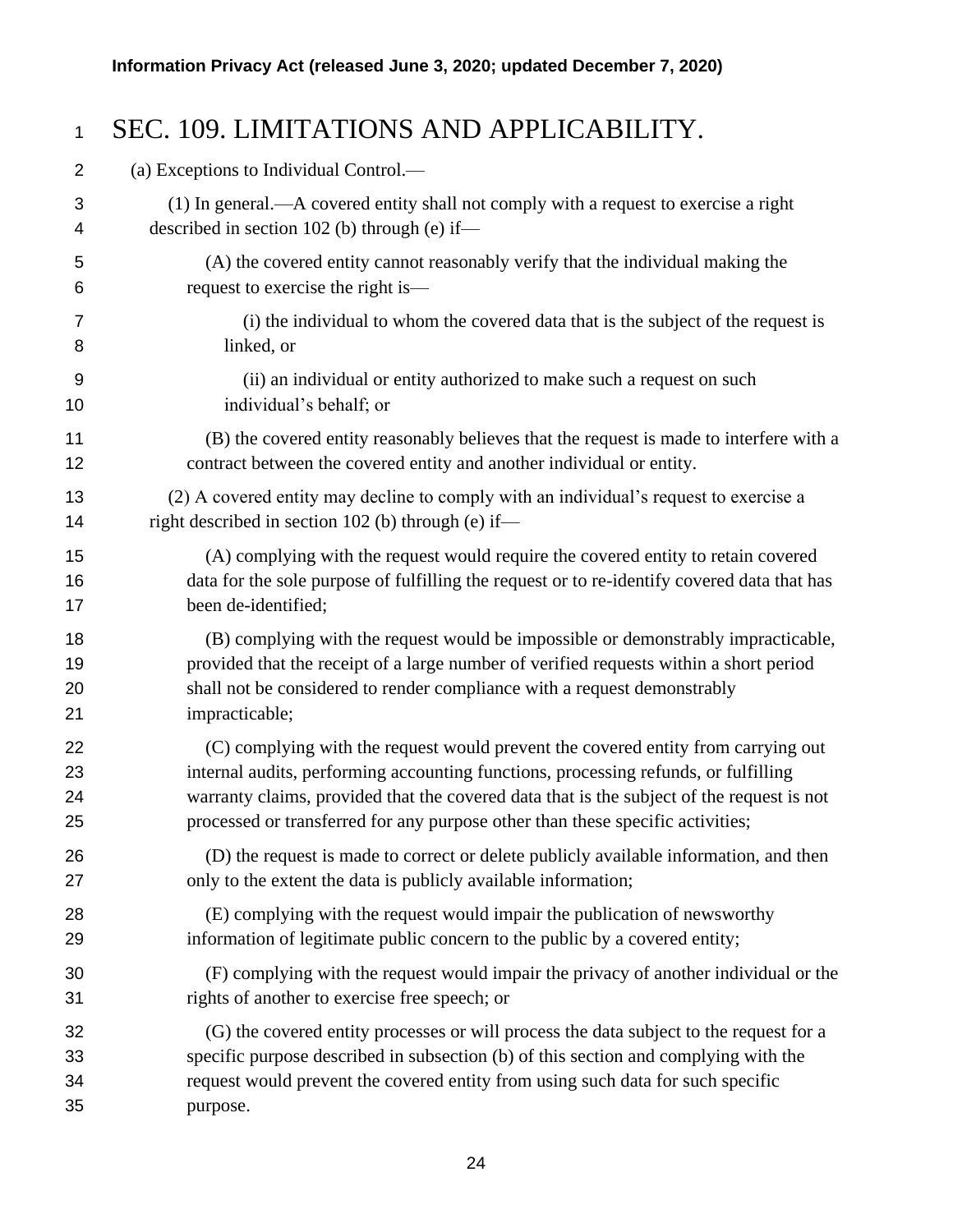(3) Additional information.—If a covered entity cannot reasonably verify that a request to exercise a right described in sections 102 through 105(a) is made by the individual whose covered data is the subject of the request (or an individual or entity authorized to make such a request on the individual's behalf), the covered entity shall request the provision of additional information necessary for the sole purpose of verifying the identity of the individual and shall not process or transfer such additional information for any other purpose.

 (4) Burden minimization.—A covered entity shall minimize the inconvenience to individuals relating to the verification or authentication of requests.

(b) Exceptions to Affirmative Express Consent.—

 (1) In general.—A covered entity may process or transfer covered data without the individual's affirmative express consent for any of the following purposes, provided that the processing or transfer is reasonably necessary, proportionate, and limited to the specific purpose—

 (A) to complete a transaction or fulfill an order or service specifically requested by an individual, such as billing, shipping, or accounting;

 (B) to provide an ephemeral and immediate answer or service in response to a request by an individual or household when the data collected is reasonably necessary to provide such answer or service, and is not recorded or retained beyond the time strictly necessary to provide such immediate answer or service;

 (C) to perform system maintenance, diagnostics, debugging, or error repairs to ensure or update the functionality of a product or service provided by the covered entity;

 (D) to detect or respond to a security incident, provide a secure environment, or maintain the safety of a product or service;

(E) to protect against deception, fraud, or other illegal or malicious activity;

 (F) to comply with a legal obligation or the establishment, exercise, or defense of legal claims;

 (G) to prevent an individual from suffering harm where the covered entity believes in good faith that there is an immediate risk to the life, safety, or welfare of an individual;

(H) to effectuate a product recall pursuant to Federal or State law; or

 (I) to conduct scientific, historical, or statistical research in the public interest that adheres to all other applicable ethics and privacy laws and is approved, monitored, and governed by an institutional review board or a similar oversight entity that meets standards promulgated by the Commission pursuant to section 553 of title 5, United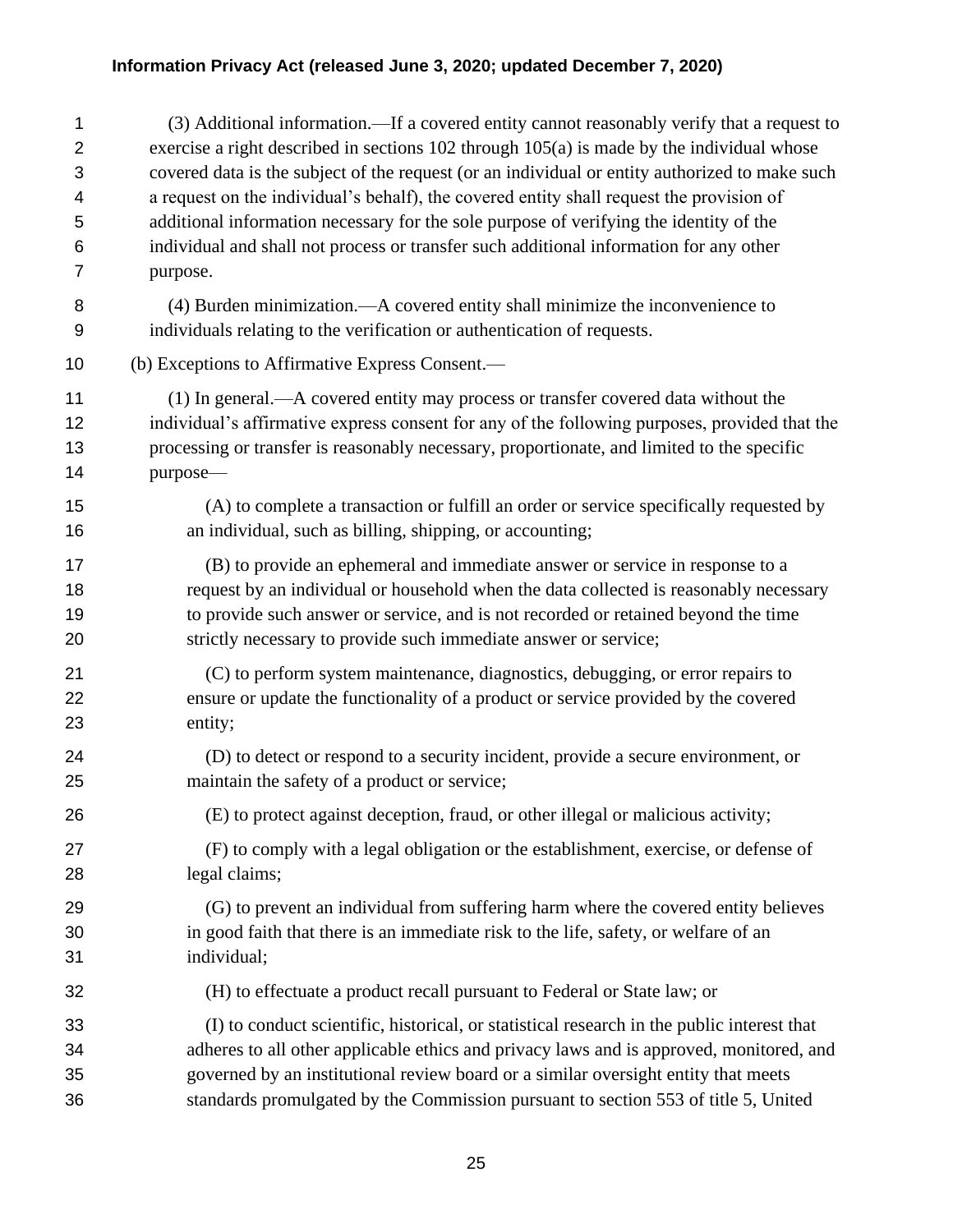States Code, in consultation with the Departments of Commerce and Health and Human Services and the National Institutes of Health. (2) The Commission shall have the authority pursuant to section 553 of Title 5, United States Code, to promulgate a regulation or regulations establishing additional specific exceptions to affirmative express consent in circumstances where the purposes of collection, processing, or transfer of sensitive covered data proposed offer significant benefits to the public interest or the individuals affected and the collection, processing, or transfer is reasonably necessary and proportionate for such purposes. (3) Biometric information.—Not later than one year after the date of enactment of this Act, the Commission shall promulgate regulations pursuant to section 553 of title 5, United States Code, identifying privacy protective requirements for the processing of biometric information for a purpose described in clauses (C) or (D) of subsection (1). Such regulations shall include— (A) data processing limitations, including a prohibition on the processing of biometric information unless the covered entity has a reasonable suspicion, after a specific criminal incident involving the covered entity, that the individual may engage 17 in criminal activity; (B) strict data transfer limitations, including a prohibition on the transfer of biometric information to a third party other than to comply with a legal obligation or to establish, exercise, or defend a legal claim; and (C) strict transparency obligations, including requiring disclosures in a conspicuous and readily accessible manner regarding specific data processing and transfer activities. (c) Bankruptcy.—In the event that a covered entity enters into a bankruptcy proceeding that could lead to the disclosure of covered data to a third party, the covered entity shall, within a reasonable time prior to any such disclosure— (1) provide notice to all affected individuals of the proposed disclosure of covered data, identify the third party, and provide material information on the third party's policies and practices with respect to the covered data and the terms on which such data would be disclosed; and (2) provide each affected individual with the opportunity to withdraw any previously- granted affirmative express consent with respect to covered data of the individual or to request that such data be deleted or de-identified. (d) Journalism Exception.—Nothing in this title shall apply to the publication of newsworthy information of legitimate public concern to the public by a covered entity, or to the processing or transfer of information by a covered entity for that purpose.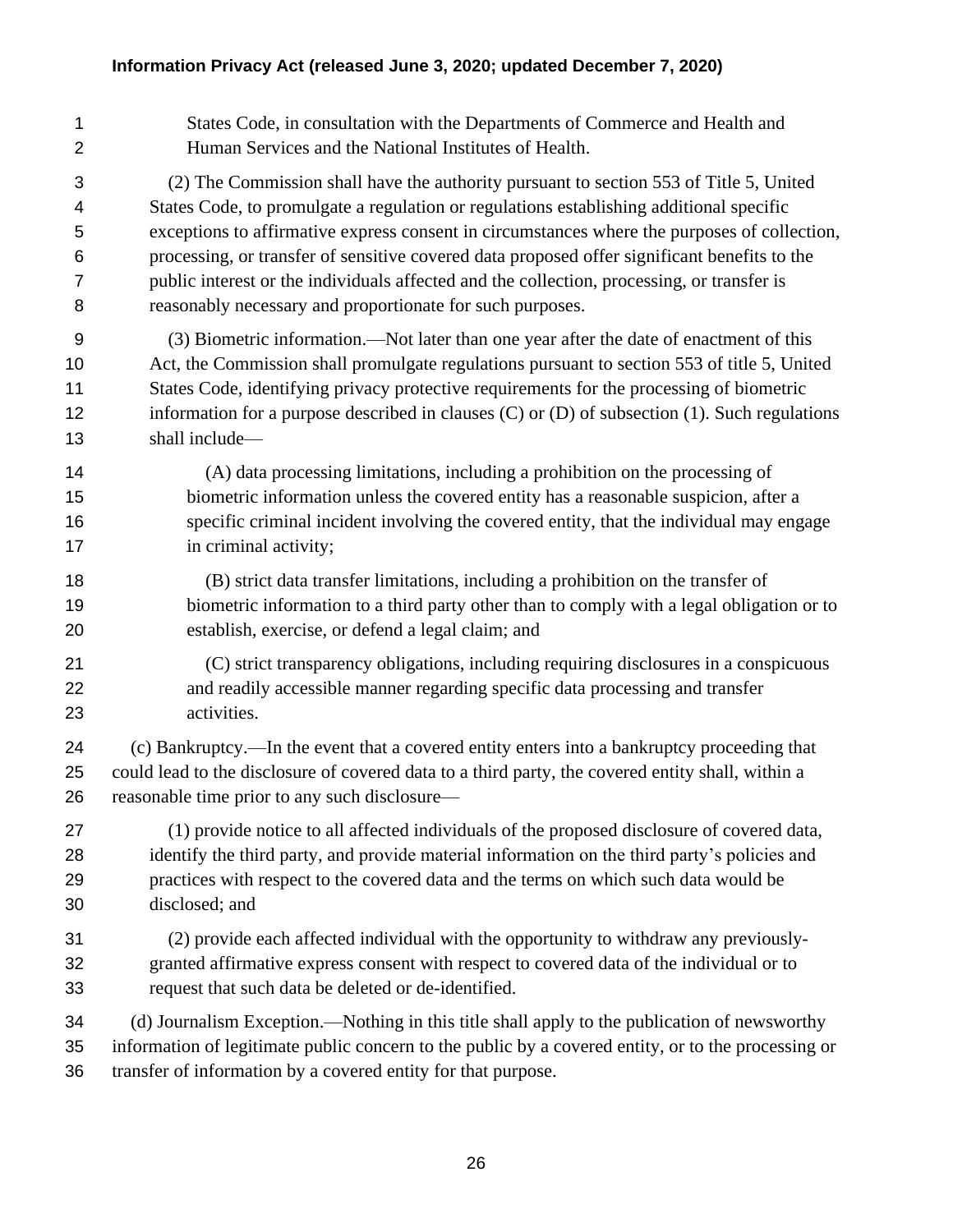# TITLE II—RESPONSIBILITY AND OVERSIGHT OF COVERED ENTITIES

### SEC. 201. ORGANIZATIONAL ACCOUNTABILITY.

 (a) Risk assessment.—A covered entity shall consider the benefits of its covered data collection, processing, and transfer practices; the potential adverse consequences of such practices to individuals and their privacy; and measures to mitigate any such adverse consequences. Such risk assessments shall be reasonable and appropriate in scope and frequency given— (1) the nature of the covered data collected, processed, or transferred by the covered entity; (2) the volume and uses of the covered data collected, processed, or transferred by the covered entity; (3) the potential risks to individuals from the collection, processing, and transfer of covered data by the covered entity; and (4) the size and complexity of the covered entity. (b) Privacy and data security officer.—A covered entity other than a small or medium entity shall designate— 18 (1) one or more qualified employees as privacy officers; and (2) one or more qualified employees as data security officers, in addition to any employee designated under subsection (1). (3) Such privacy and security officers shall develop and implement comprehensive written information privacy programs and data security programs to comply with this Act and to safeguard the privacy and security of covered data throughout the life cycle of development and operational practices of the covered entity's products or services. (c) Risk assessments by large data holders.—A covered entity that is a large data holder shall document the privacy risk assessments required by subsection (a) in written form and maintain the record of such assessments for at least five years after it ceases to be applicable. (1) Such a risk assessment shall be completed not later than one year after the date of enactment of this Act (or one year after the covered entity meets the definition of a large data holder in this Act), and in any event at least once every two years after the assessment required by subsection (1). (2) Such risk assessments shall take into account the impact of data processing under common branding or control of the large data holder.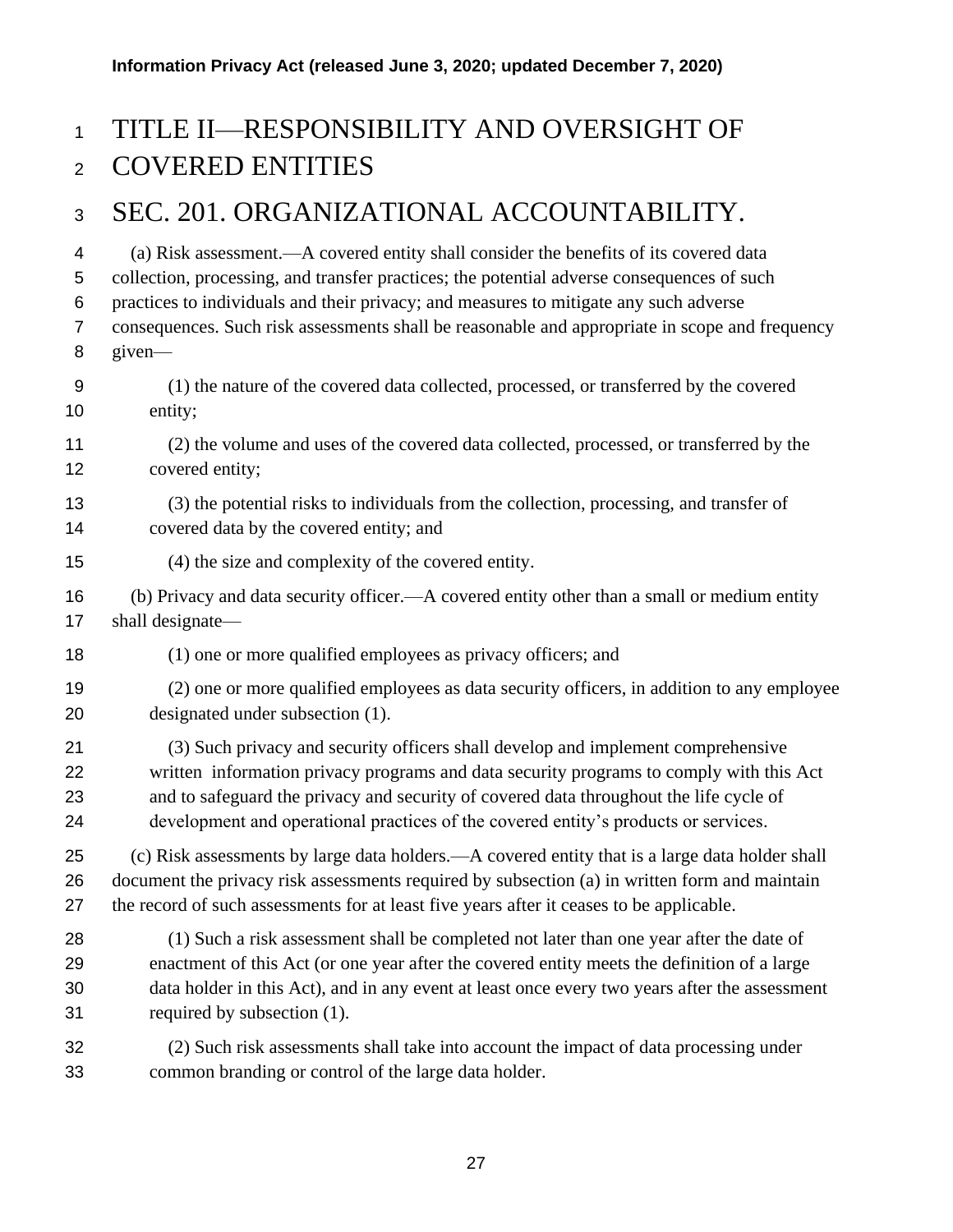(3) The large data holder shall conduct and document in writing additional such assessments whenever a change in the factors enumerated in subsection (a) may increase the potential adverse consequences to individuals and their privacy. Such additional risk assessments shall include—

- (A) the extent to which the actual policies and practices of the covered entity are consistent with any statement or disclosure required by sections 102 and 202 and representations to individuals, including specifically whether the processing and transferring of covered data are consistent with such statements;
- (B) whether individual privacy settings available in connection with a service product offered by the covered entity are adequately accessible to individuals, consistent with reasonable expectations of individuals, and calibrated to provide 12 control in accordance with these expectations;
- (C) the extent to which the adverse consequences to individuals or groups of individuals vary from previous assessments of risks; and
- (D) additional technical and operational measures that could enhance the protection of privacy and security and mitigate risks.

 (4) The written record of any risk assessment required by this subsection shall be available upon request to the Commission. A covered entity may redact and segregate trade secrets, as defined by section 1839 of title 18 of the United States Code, from public disclosure.

# SEC. 202. DISCLOSURE OF PRIVACY POLICIES AND PRACTICES.

 (a) Comprehensive Disclosure.—A covered entity shall make publicly and persistently available, in a conspicuous and readily accessible manner, a detailed, complete, and accurate disclosure of the entity's data processing and data transfer activities and policies and practices to protect individual privacy and data security and to comply with this Act. Such disclosure shall include, at a minimum—

- (1) each category of covered data the covered entity collects from individuals and information collected about individuals from third parties, publicly available information, and public records;
- (2) the methods by which such covered data is collected from individuals and otherwise;
- (3) for each such category, an explanation of the processing purposes for which the data is collected;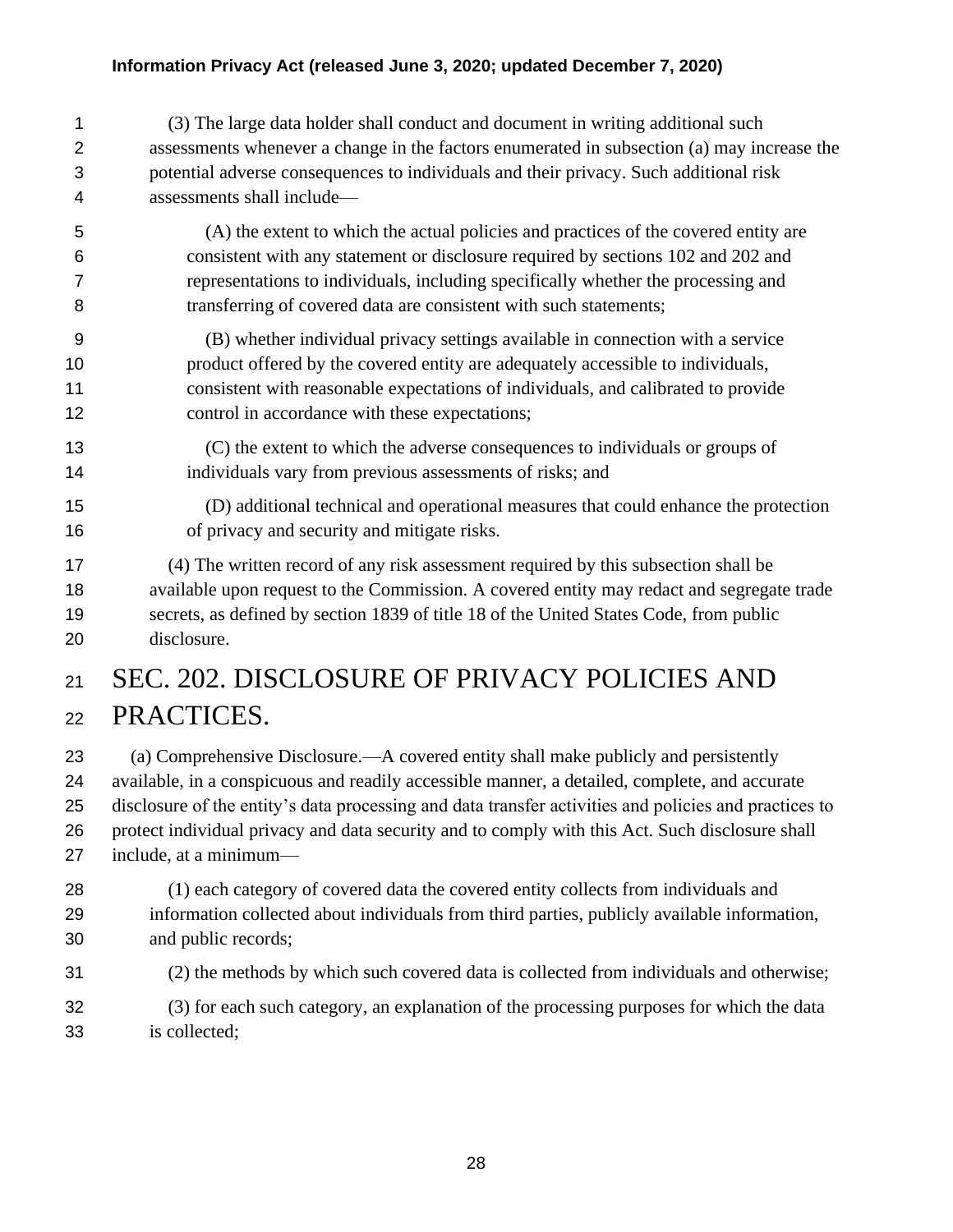| 1              | (4) a summary of the ways in which any covered data is used to customize products,                   |
|----------------|------------------------------------------------------------------------------------------------------|
| $\overline{2}$ | services, marketing, or pricing to individuals or for algorithmic decision-making that may           |
| 3              | have a significant impact on individuals;                                                            |
| 4              | (5) whether the covered entity transfers covered data and, if so-                                    |
| 5              | (A) each category of service provider and third party to which the covered entity                    |
| 6              | transfers covered data and the purposes for which such data is transferred to such                   |
| 7              | categories;                                                                                          |
| 8              | (B) an accessible list, which shall be updated at least annually, that identifies each               |
| 9              | such third party to which the covered entity transfers data and specifies the purposes               |
| 10             | for which such data is transferred to each third party, except for transfers to                      |
| 11             | governmental entities pursuant to a court order or law that prohibits the covered entity             |
| 12             | from disclosing such transfer; and                                                                   |
| 13             | (C) the identity of any affiliate of the covered entity to which covered data may be                 |
| 14             | transferred by the covered entity and the purposes for which such transfer is made;                  |
| 15             | (6) how long each kind of covered data processed by the covered entity will be retained              |
| 16             | by the covered entity and a description of the covered entity's policies to minimize the             |
| 17             | collection and processing of data and mitigate risks to individuals;                                 |
| 18             | (7) how individuals can exercise the individual rights enumerated in Title I of this Act;            |
| 19             | (6) a summary of the covered entity's data security policies and identification of any data          |
| 20             | breaches reported under applicable law during at least the preceding three years;                    |
| 21             | (7) how individuals and organizations can request to receive notification of changes in              |
| 22             | the covered entity's processing and transferring of covered data and privacy and data                |
| 23             | security policies and practices;                                                                     |
| 24             | (8) the identity and the contact information of the covered entity, including the contact            |
| 25             | information for the covered entity's representative for privacy and data security inquiries;         |
| 26             | and                                                                                                  |
| 27             | (9) the effective date or dates of the privacy and security policies and practices described.        |
| 28             | (b) Languages.—A covered entity shall make the disclosure required under this section                |
| 29             | available to the public in all of the languages in which the covered entity provides a product or    |
| 30             | service or carries out any other activities to which the disclosure relates, as well as available to |
| 31             | vision-impaired persons and in machine-readable format.                                              |
| 32             | (c) Changes to Disclosure.—A covered entity shall keep its disclosure reasonably current to          |
| 33             | reflect changes in its processing or transferring of covered data or the policies and practices to   |
| 34             | protect privacy and data, and shall announce material changes publicly through widely                |
| 35             | distributed media and through a distribution list for individuals and organizations that request     |
| 36             | such information, as well provide individual notice to the extent required by section 104(c).        |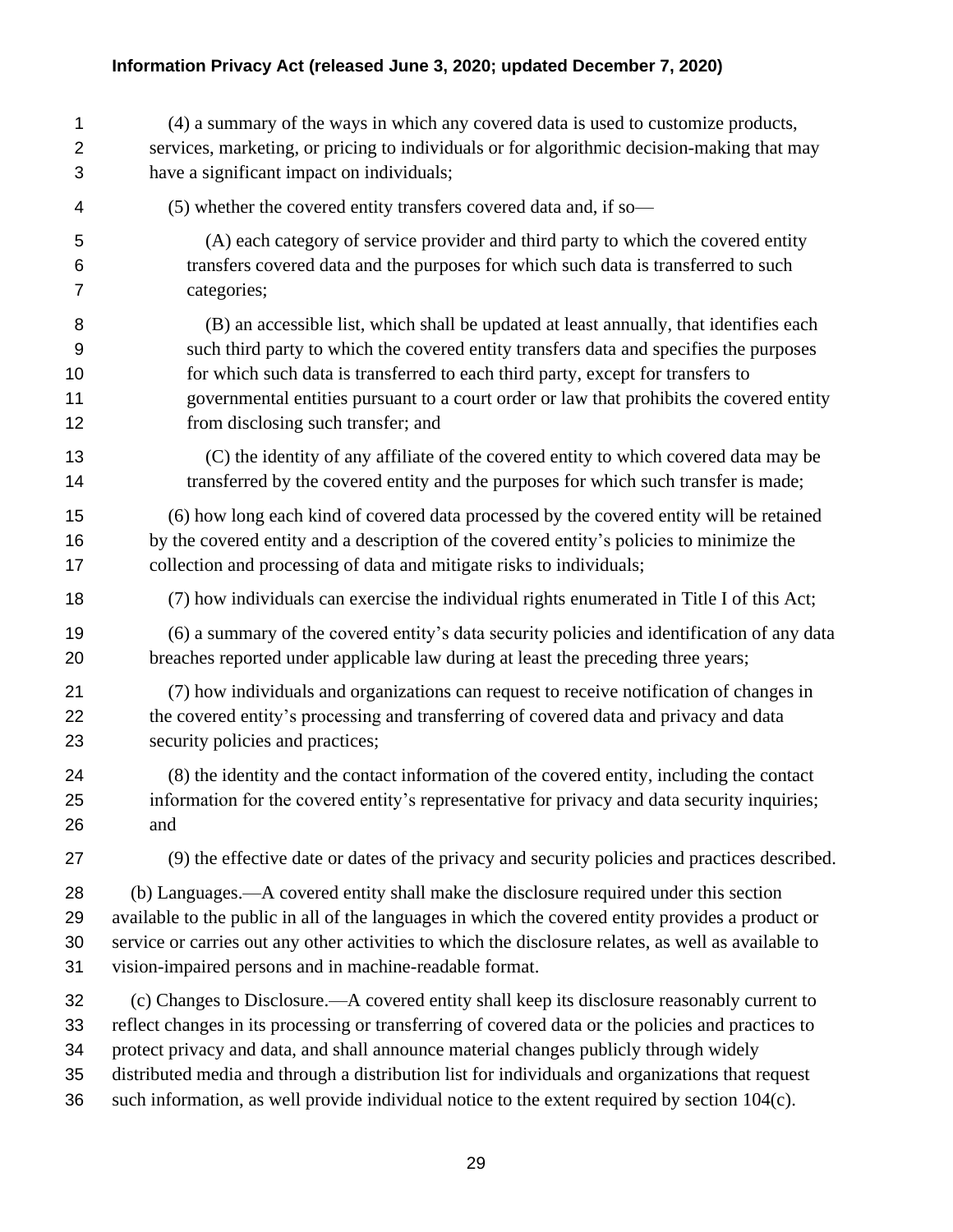(d) Large data holders.—Beginning one year after the date of enactment of this Act, the chief

executive officer of a covered entity that is a large data holder (or, if the entity does not have a

chief executive officer, the highest ranking officer of the entity) and each privacy officer and

- data security officer of such entity shall annually certify to the Commission, in a manner
- specified by the Commission, that the information provided in the entity's disclosure is accurate
- and timely and that the entity maintains adequate—
- (1) internal controls to comply with this Act; and (2) reporting structures to ensure that such certifying officers are involved in, and are
- responsible for, decisions that impact the entity's compliance with this Act.

(e) Requirements.—A certification submitted under subsection (a) shall be based on a review

of the effectiveness of a covered entity's internal controls and reporting structures that is

conducted by the certifying officers no more than 90 days before the submission of the

certification.

# SEC. 203. ALGORITHMIC DECISION-MAKING.

 (a) Algorithmic decision-making risk assessment.—A covered entity that is a large data holder and uses or is considering using algorithmic decision-making that may have a significant effect 17 on individuals shall include in the risk assessment required under section  $201(c)$ —

- (1) a description of the algorithmic decision-making processes including the design, logic, and training data used to develop the algorithmic decision-making;
- (2) an evaluation of the accuracy and fairness, and risk of error, bias or discrimination in the algorithmic decision-making process; and

 (3) an assessment of the relative benefits and costs of the algorithmic decision-making system in light of the nature of the covered data used, the accuracy and fairness, the relative risks of error, bias or discrimination, and the impact on individuals and other affected interests.

 (b) Impact assessment.—On an annual basis after the risk assessment described in subsection (a) and notwithstanding any other provision of law, a covered entity that is a large data holder and engaged in, or providing services to others engaged in, algorithmic decision-making, directly or indirectly through a service provider, or is providing service to others for purposes of such decision-making, shall conduct an impact assessment of such algorithmic decision-making that—

 (1) assesses whether the algorithmic decision-making system produces discriminatory results on the basis of an individual's or class of individuals' actual or perceived race, color, ethnicity, religion, national origin, sex, gender, gender identity, sexual orientation, familial status, biometric information, lawful source of income, or disability; and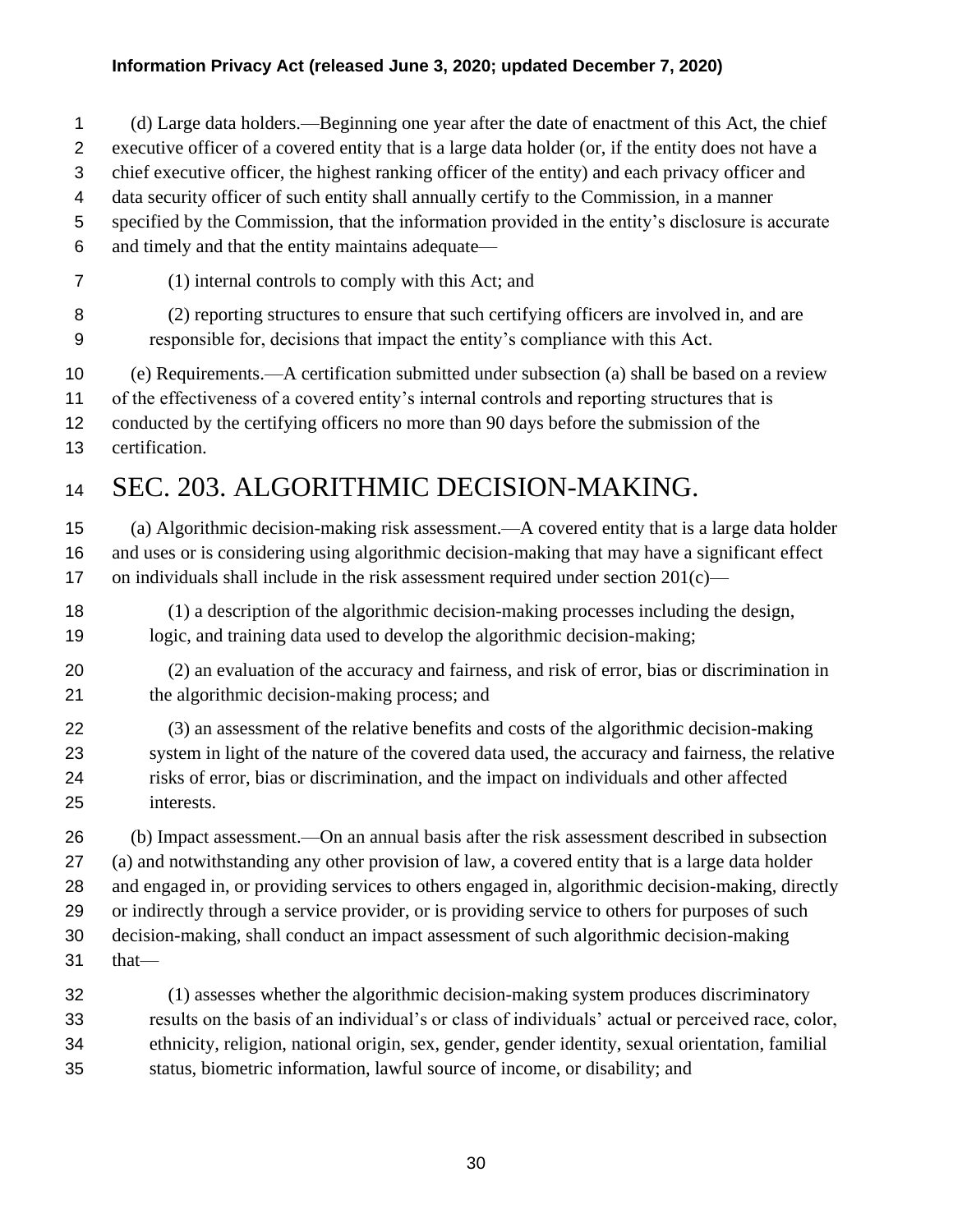(2) identifies whether any such discriminatory results occur in the context of opportunities or eligibility for housing, education, employment, credit, or determining access to, or restrictions on the use of, any place of public accommodation or any other form of discrimination that may be covered by Federal law from time to time.

- (3) The written record of any impact assessment required by this subsection shall be available upon request to the Commission. A covered entity may redact and segregate trade secrets, as defined by section 1839 of title 18 of the United States Code, from public disclosure.
- (4) Study.—Within three years after the date of enactment of this Act, the Commission shall publish a report containing the results of a study, using the Commission's authority 11 under section 6(b) of the Federal Trade Commission Act (15 U.S.C. § 46(b)), examining the use of algorithms and benefits, costs, and impacts described in this section. Not later than three years after the publication of the initial report, and as necessary thereafter, the Commission shall publish a new and updated version of such report.

### 15 SEC. 204. SERVICE PROVIDERS AND THIRD PARTIES.

- (a) General Obligations of Covered Entities.—
- (1) A covered entity shall exercise reasonable due diligence in selecting a service provider and deciding to transfer covered data to a third party.
- (2) A covered entity shall conduct reasonable oversight of its service providers and of third parties to ensure compliance with the applicable requirements of this section.
- (3) The level of due diligence and oversight shall be appropriate to the size and complexity of the covered entity; the volume, nature, and uses of the covered data subject to transfer; and the risk of harm to individuals that may result from the disclosure of such covered data.
- (b) Contractual Requirements.—A covered entity shall disclose covered data to a service provider only pursuant to a contract that is binding on both parties and meets the following requirements—
- (1) the contract shall specify the service provider data that is the subject of the contract and require the service provider to collect or process only the data authorized by the covered entity;
- (2) the contract shall specify the purposes for which the service provider is to collect and process such service provider data and the policies and practices that the service provider must apply to collecting and processing such data; and
- (3) the contract shall incorporate a reasonable representation by the service provider that it has established appropriate procedures and controls to comply with this Act, including section 106, and specify what additional information or representations the service provider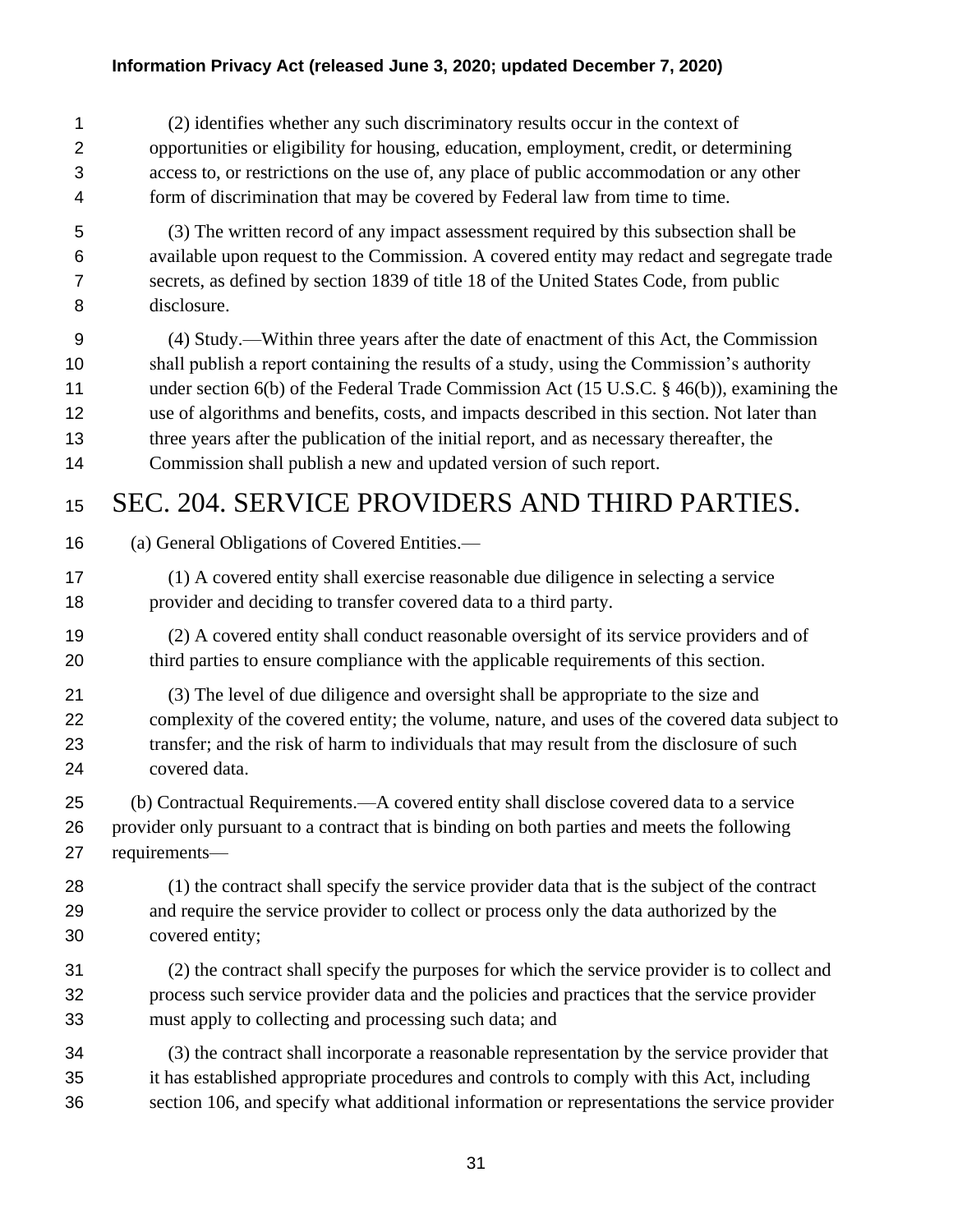must provide to the covered entity to demonstrate performance of its obligations under the contract and this section. (4) No such contract shall relieve either the covered entity or the service provider of any requirement or obligation directly imposed on it under this Act. (c) Service Providers Obligations.—A service provider— (1) shall not process service provider data for any purpose other than the one performed on behalf of, and at the direction of, a covered entity; as specifically provided in this Act; or pursuant to the contract required by subsection (b); (2) shall not transfer service provider data to a third party without the affirmative express consent, obtained by or on behalf of the covered entity, of the individual to whom such service provider data is linked or reasonably linkable. (3) Notification.—A service provider shall give notifications to the covered entity as follows— (A) a service provider shall give reasonable notice to the covered entity of amendments to policies and practices relating to collection, processing, or transfer of service provider data that may affect compliance with this Act or the contract with the covered entity required by subsection (b); (B) in the event that a service provider is required to process service provider data to comply with a legal obligation, including a subpoena of other legal process or the establishment, exercise, or defense of legal claims, the service provider shall inform the covered entity of such requirement for service provider data prior to processing, unless the service is prohibited by law from doing so; and (C) a service provider shall give the covered entity sufficient notice of an intention to employ a subcontractor to carry out or assist in the collection or processing of the service provider data sufficiently in advance of such employment to enable the covered entity to object; any such objection shall not be interposed arbitrarily, provided (i) use of a subcontractor is not prohibited by the contract between the service provider and the covered entity; (ii) the service provider is able to represent it has conducted due diligence consistent with subsection (a); and (iii) the subcontractor is subject to a binding contract with the service provider that incorporates all relevant obligations of the contract required by subsection (b)(4). Except as otherwise required by law, the service provider shall delete or de-identify all service provider data after the completion of services as soon as possible after the completion of the services subject to a contract described in subsection (b).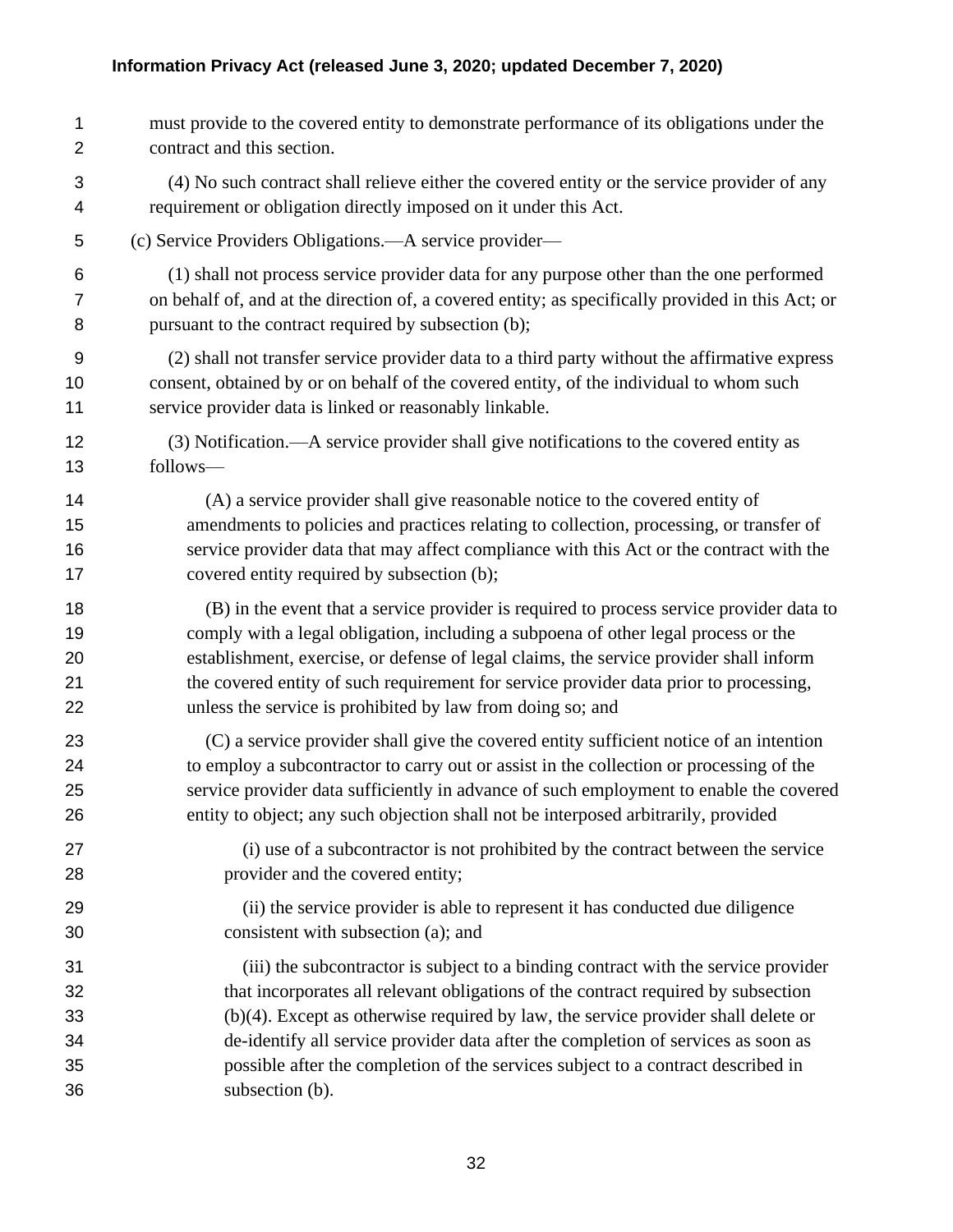| 1  | (4) As applied to service provider data, a service provider is exempt from the                |
|----|-----------------------------------------------------------------------------------------------|
| 2  | requirements of sections 101 through 105, but shall, to the extent practicable—               |
| 3  | (A) provide the covered entity with appropriate technical and administrative support          |
| 4  | in fulfilling requests made by individuals under sections 103 and 105 with respect to         |
| 5  | any service provider data;                                                                    |
| 6  | (B) shall respond as promptly as possible to requests from a covered entity for               |
| 7  | deletion, de-identification, correction, or portability (as applicable), any service          |
| 8  | provider data received from that covered entity that such covered entity has identified       |
| 9  | as subject to a verified request from an individual described in section 103; and             |
| 10 | (C) shall inform the covered entity if is unable to carry out the response called in          |
| 11 | subsection (B) because the service does not hold such data, cannot reasonably access          |
| 12 | such data, or is unable to comply because of a legal requirement on the service               |
| 13 | provider.                                                                                     |
| 14 | (d) Third Parties.—A third party—                                                             |
| 15 | (1) shall not process third party data for a purpose that is—                                 |
| 16 | (A) inconsistent with the terms of an individual's consent to the transfer of sensitive       |
| 17 | covered data;                                                                                 |
| 18 | (B) otherwise inconsistent with the practices or policies disclosed pursuant to               |
| 19 | sections $102(b)$ or $202(a)$ by the covered entity from which the third party data was       |
| 20 | obtained;                                                                                     |
| 21 | (C) inconsistent with an individual's exercise of opt-out rights under section 104(a);        |
| 22 | (D) not reasonably foreseeable in the context in which the third party data was               |
| 23 | collected or processed prior to transfer; or                                                  |
| 24 | (E) otherwise in violation of this Act or applicable law;                                     |
| 25 | (2) may reasonably rely on representations made by the covered entity that transferred        |
| 26 | third party data regarding the expectation of a reasonable individual, provided the third     |
| 27 | party conducts reasonable due diligence on the representations of the covered entity and      |
| 28 | finds those representations to be credible; and                                               |
| 29 | (3) upon receipt of any third party data, is exempt from the requirements of section          |
| 30 | 101(a) with respect to such data, but shall have the same responsibilities and obligations as |
| 31 | a covered entity with respect to such data under all other provisions of this Act.            |
| 32 | (4) Guidance.—Not later than one year after the date of enactment of this Act, the            |
| 33 | Commission shall issue guidance for covered entities regarding compliance with this           |
| 34 | subsection.                                                                                   |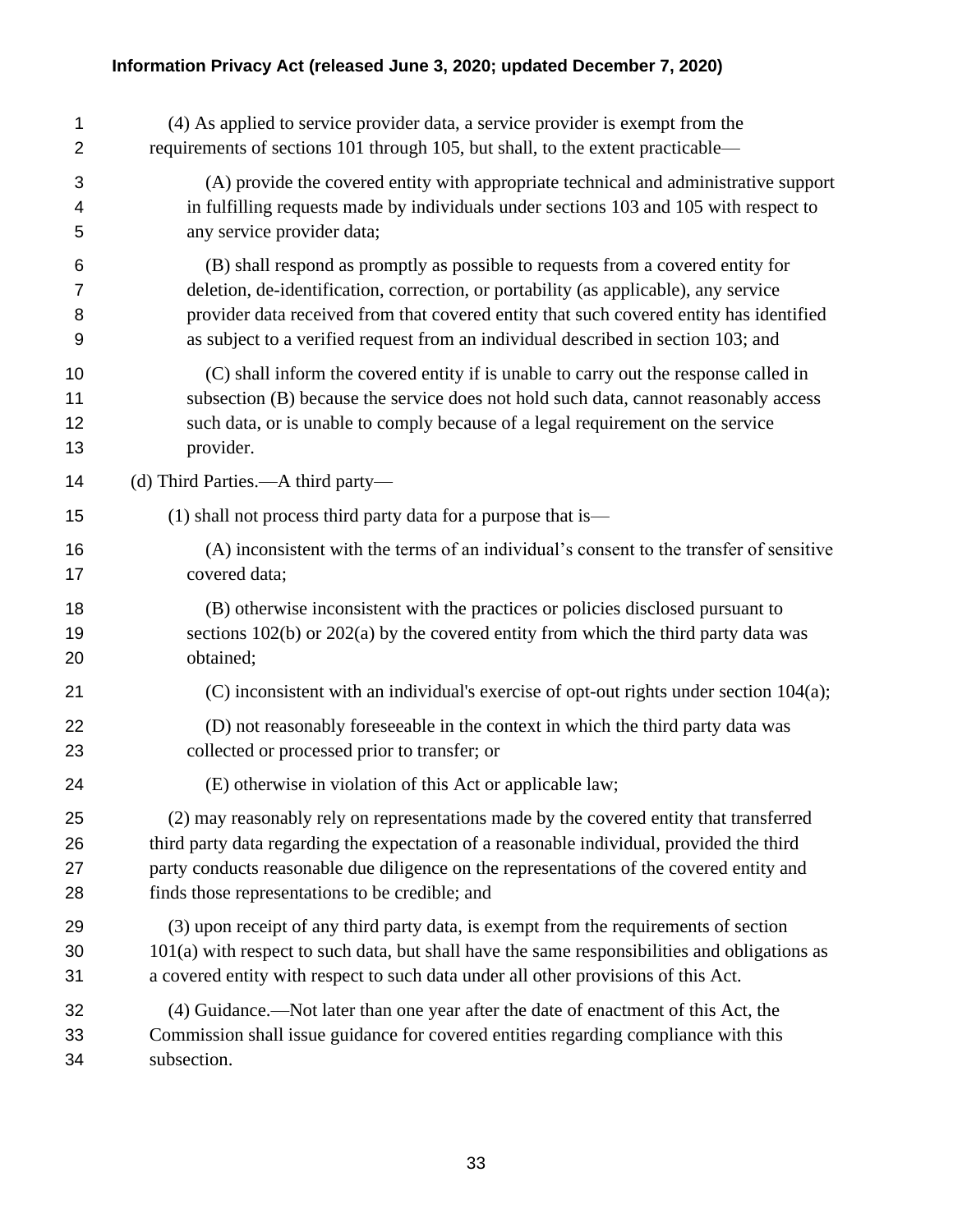(e) With regard to obligations of a covered entity under this Act to list or otherwise identify

- service providers, if a service provider (termed a "contracting service provider" for purposes of
- this subsection) contracts with one or more individuals who act as independent contractors to
- provide a benefit (such as transportation, delivery, short term housing, or other immediate
- benefit) directly to an end customer (termed an "end service provider" for purposes of this
- subsection), the covered entity must list or otherwise identify the contracting service provider,
- but need not list or identify any end service providers.

 (f) In General.—The Commission shall have authority under section 553 of title 5, United States Code, to promulgate regulations necessary to carry out the provisions of this section.

### SEC. 205. DATA BROKERS.

 (a) In General.—Each covered entity that has acted as a data broker shall register or reregister with the Commission pursuant to the requirements of this section—

- (1) for a covered entity that acted as a data broker in the 90 days prior to the enactment of 14 this Act, not later than 180 days after the date of enactment of this Act; and
- (2) for a covered entity that commences or resumes acting as a data broker following enactment of this Act, not later than 90 days after the date such activity commences or resumes.
- (3) Each covered entity registered as a data broker shall renew its registration annually on or before the anniversary of its initial registration.
- (b) Registration Requirements.—In initially registering or annually registering with the Commission as required under subsection (a), a covered entity required to register or register under subsection (a) shall do the following—
- (1) pay to the Commission a registration fee of \$100 for every 100,000 individuals linked to covered data it processes;
- (2) provide the Commission with the following information—
- (A) the name and primary physical, email, and Internet addresses of the covered entity;
- (B) a copy of its current disclosure pursuant to section 202(a) of this Act;
- (C) a link to its website through which an individual may exercise the rights provided under Sections 103 through 105 of this Act;
- (D) a description of the categories of information in processes linked or reasonably linkable to individuals; and
- (E) any additional information or explanation the covered entity chooses to provide concerning its data collection and processing practices.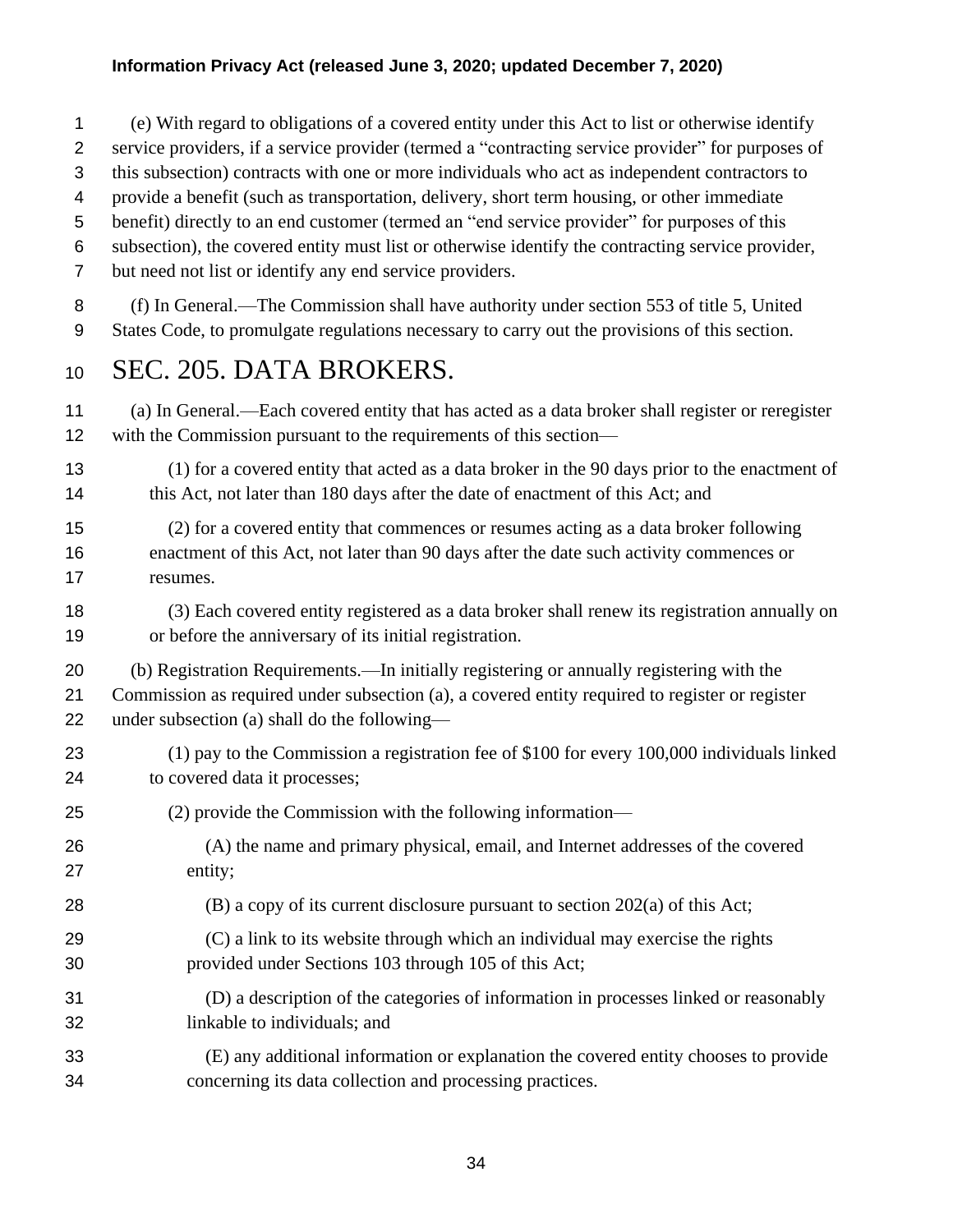- (c) Penalties.—A covered entity that fails to register as required under subsection (a) of this section shall be liable for—
- (1) a civil penalty of \$100 for each day it fails to register; and
- (2) an amount equal to the fees due under this section for each year that it failed to register as required under subsection (a).
- (d) Publication and Oversight of Registration Information.—
- (1) The Commission shall establish forms and online mechanisms for registration and payment of fees pursuant to this section, and shall publish on the website of the Commission the registration information provided by covered entities under this section.
- (2) The Commission is authorized to apply the proceeds of fees or penalties paid pursuant to this section to the development of an applications program interface or other mechanism by which individuals may exercise their rights under sections 103 through 105 of this Act through a single transaction.
- (3) In its annual reports to Congress pursuant to section 6(f) of the Federal Trade Commission Act (15 U.S.C. § 46 (f)), the Commission shall report on the number of covered entities registered under this section, the amount of fees collected, the number of individuals affected as inferred from fee receipts, and an assessment of other information obtained regarding data brokers and the operation of this section.

# SEC. 206. WHISTLEBLOWER PROTECTIONS.

 (a) In General.—A covered entity shall not, directly or indirectly, discharge, demote, suspend, threaten, harass, or in any other manner discriminate against a covered individual of the covered entity because—

- (1) the covered individual, or anyone perceived as assisting the covered individual, takes (or the covered entity suspects that the covered individual has taken or will take) a lawful action in providing to the Federal Government or the attorney general of a State information relating to any act or omission that the covered individual reasonably believes to be a violation of this Act or any regulation promulgated under this Act;
- (2) the covered individual provides information that the covered individual reasonably believes evidences such a violation to—
- (A) a person with supervisory authority over the covered individual at the covered entity; or
- (B) another individual working for the covered entity who the covered individual reasonably believes has the authority to investigate, discover, or terminate the violation or to take any other action to address the violation;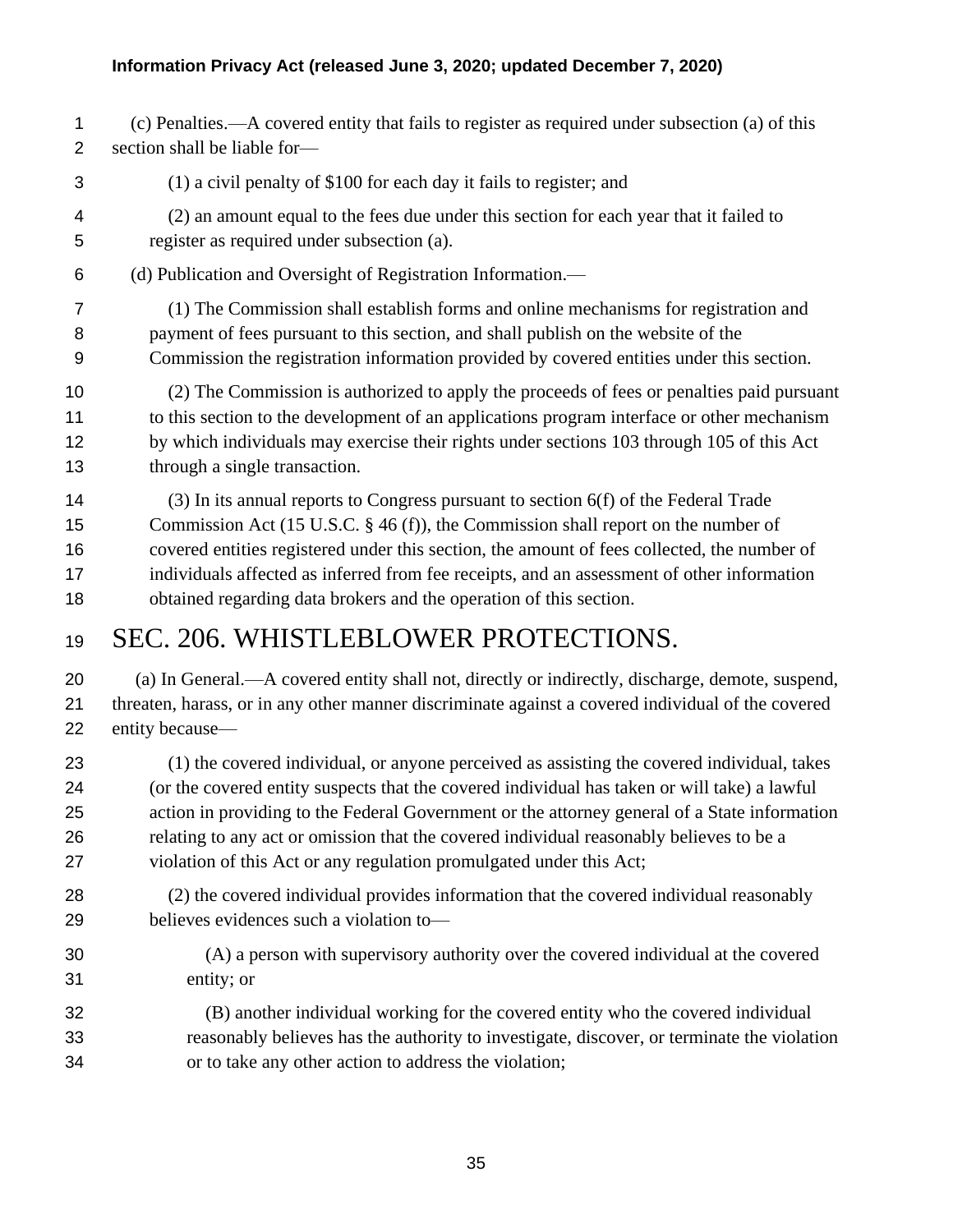|                       | (3) the covered individual testifies (or the covered entity expects that the covered  |
|-----------------------|---------------------------------------------------------------------------------------|
| $\mathbf{2}^{\prime}$ | individual will testify) in an investigation or judicial or administrative proceeding |
| 3                     | concerning such a violation; or                                                       |

 (4) the covered individual assists or participates (or the covered entity expects that the covered individual will assist or participate) in such an investigation or judicial or administrative proceeding, or the covered individual takes any other action to assist in carrying out the purposes of this Act.

 (b) Enforcement.—An individual who alleges discharge or other discrimination in violation of subsection (a) may bring an action governed by the rules, procedures, statute of limitations, and legal burdens of proof in section 42121(b) of title 49, United States Code. If the individual has not received a decision within 180 days and there is no showing that such delay is due to the bad faith of the claimant, the individual may bring an action for a jury trial, governed by the burden of proof in section 42121(b) of title 49, United States Code, in the appropriate district court of 14 the United States for the following relief—

- (1) Temporary relief while the case is pending;
- (2) Reinstatement with the same seniority status that the individual would have had, but 17 for the discharge or discrimination;
- (3) Three times the amount of back pay otherwise owed to the individual, with interest; and
- (4) Consequential and compensatory damages, and compensation for litigation costs, expert witness fees, and reasonable attorneys' fees.

 (c) Waiver of Rights and Remedies.—The rights and remedies provided for in this section shall not be waived by any policy form or condition of employment, including by a predispute arbitration agreement.

 (d) Predispute Arbitration Agreements.—No predispute arbitration agreement shall be valid or enforceable if the agreement requires arbitration of a dispute arising under this section.

 (e) Covered Individual Defined.—In this section, the term "covered individual" means an applicant, current or former employee, contractor, subcontractor, grantee, or agent of an employer.

### TITLE III—MISCELLANEOUS

# 31 SEC. 301. ENFORCEMENT BY THE FEDERAL TRADE COMMISSION.

 (a) Treatment as violation of rule.—A violation of this Act or a regulation promulgated under this Act shall be treated as a violation of a rule defining an unfair or deceptive act or practice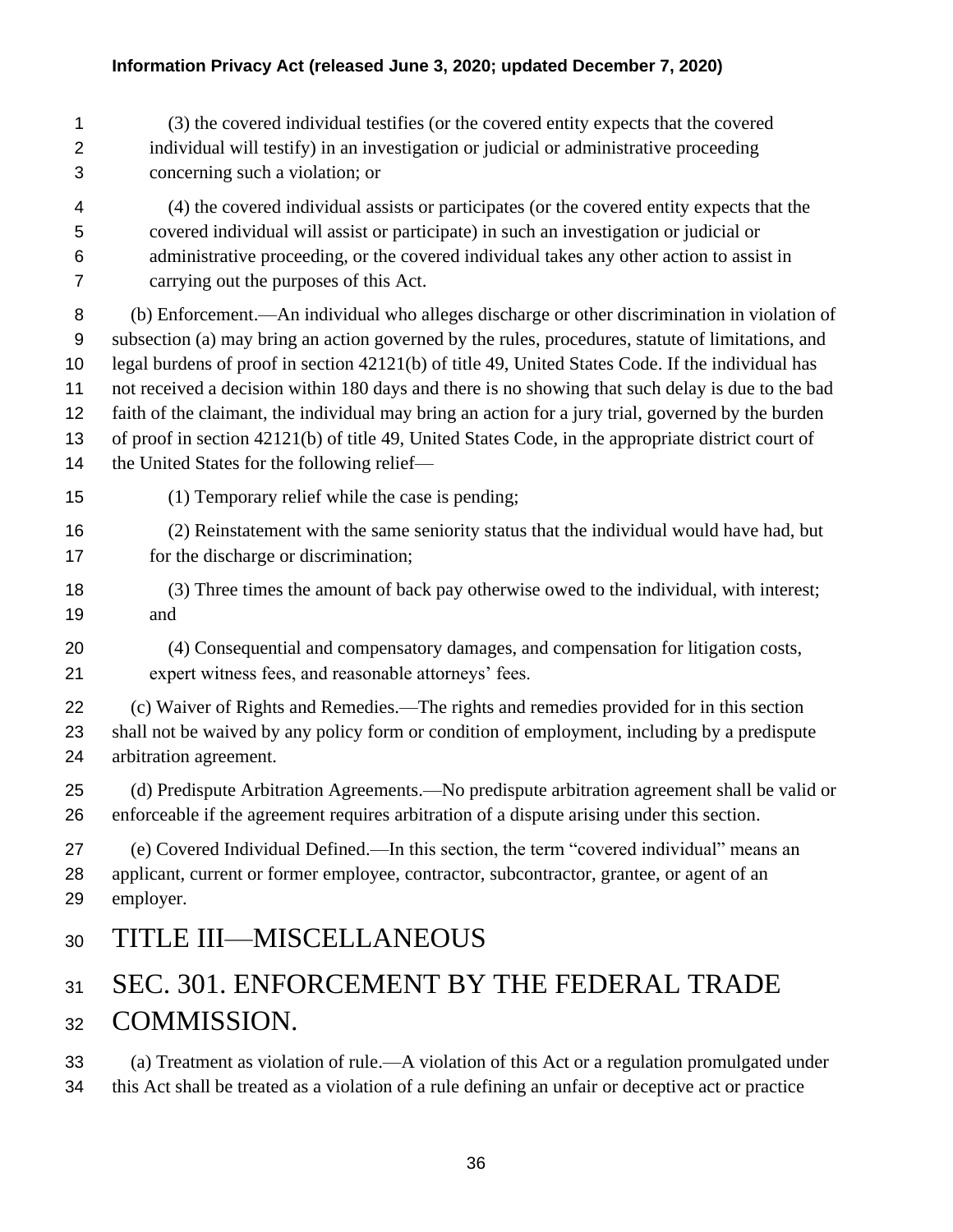prescribed under section 18(a)(1)(B) of the Federal Trade Commission Act (15 U.S.C. §

2  $57a(a)(1)(B)$ ).

(b) Powers of commission.—

 (1) In general.—Except as provided in subsection (c), the Commission shall enforce this Act and the regulations promulgated under this Act in the same manner, by the same means, and with the same jurisdiction, powers, and duties as though all applicable terms and provisions of the Federal Trade Commission Act (15 U.S.C. § 41 et seq.) were incorporated into and made a part of this Act.

 (2) Privileges and immunities.—Any person who violates this Act or a regulation promulgated under this Act shall be subject to the penalties and entitled to the privileges 11 and immunities provided in the Federal Trade Commission Act (15 U.S.C. § 41 et seq.).

 (3) Independent litigation authority.—The Commission may commence, defend, or intervene in, and supervise the litigation of any civil action under this subsection (including an action to collect a civil penalty) and any appeal of such action in its own name by any of its attorneys designated by it for such purpose. The Commission shall notify the Attorney General of any such action and may consult with the Attorney General with respect to any such action or request the Attorney General on behalf of the Commission to commence, defend, or intervene in any such action.

- (4) Civil penalties.—
- (A) A covered entity found in violation of this Act shall be subject to a civil penalty calculated by multiplying the number of individuals affected by an amount not to exceed \$43,280.
- (B) In assessing such a penalty, the Commission shall consider—
- (i) the gravity of the violation, including the degree of harm to the privacy and security of individuals and impact on their reasonable expectations; and
- (ii) the conduct of the covered entity, including its size, sophistication, and resources, its actions to comply with this Act, and any prior conduct and remedial actions taken.
- (C) Beginning on the date the Consumer Price Index is published by the Bureau of Labor Statistics (or any successor agency) three years after the date of enactment of this Act, the amount in subsection  $(4)(A)$  shall be adjusted annually by the amounts of change in the Consumer Price Index in the intervening year or years.

(c) Common carriers and nonprofit organizations.—Notwithstanding section 4, 5(a), or 6 of

the Federal Trade Commission Act (15 U.S.C. §§ 44, 45(a)(2), 46) or any jurisdictional

limitation of the Commission, the Commission shall enforce this Act and the regulations

promulgated under this Act in the same manner provided in this section, with respect to—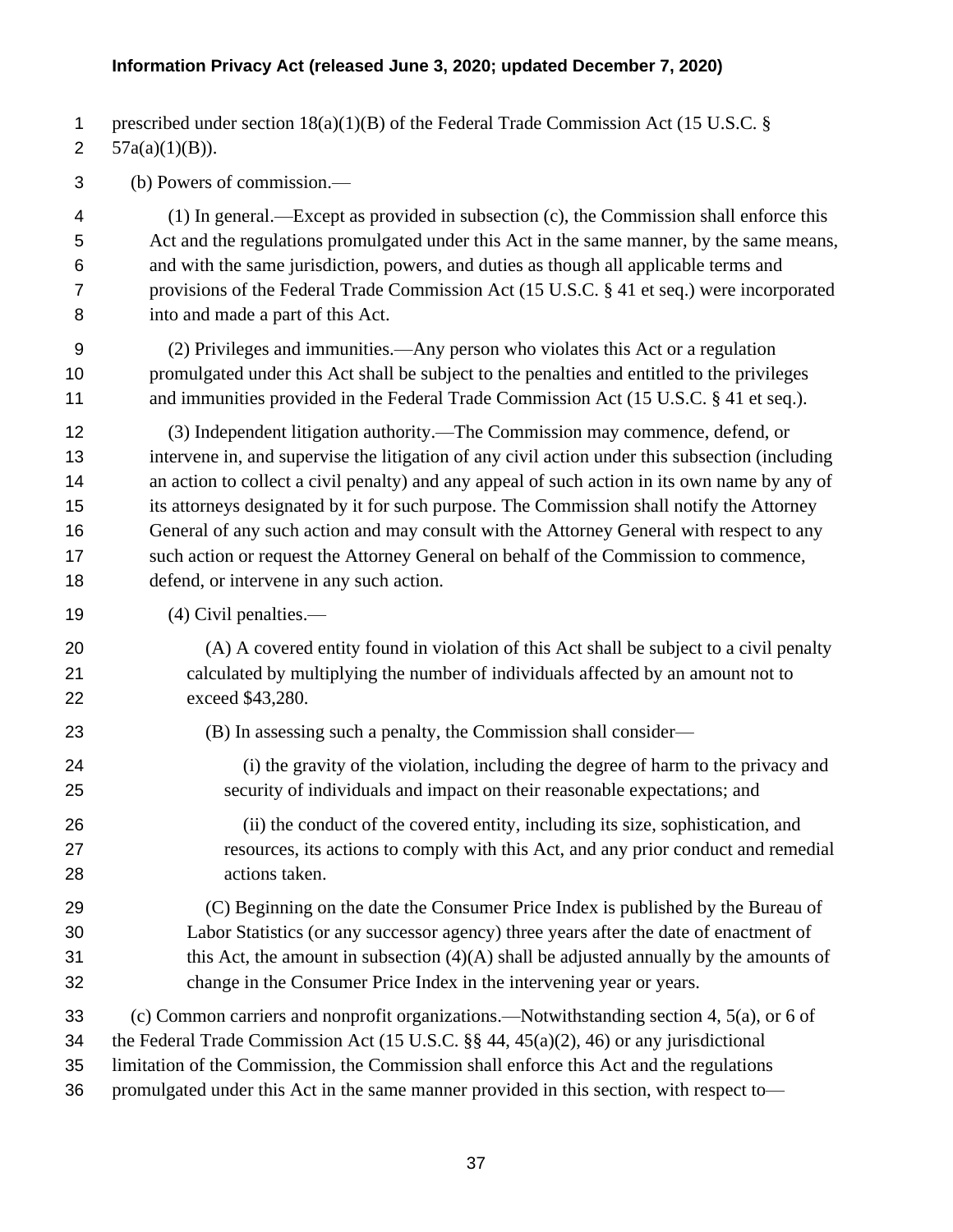(1) common carriers subject to the Communications Act of 1934 (47 USC 151 *et seq*.) and all Acts amendatory thereto and supplementary thereof; and (2) organizations not organized to carry on business for their own profit or that of their members. (d) Information privacy and security relief fund.— (1) Establishment of relief fund.—There is established in the Treasury of the United States a separate fund to be known as the "Information Privacy and Security Relief Fund" (referred to in this subsection as the "Relief Fund"). (2) Deposits.— (A) Deposits from the commission.—The Commission shall deposit into the Relief Fund the amount of any civil penalty obtained against any covered entity in any judicial or administrative action the Commission commences to enforce this Act or a regulation promulgated under this Act. (B) Deposits from the attorney general.—The Attorney General of the United States shall deposit into the Relief Fund the amount of any civil penalty obtained against any covered entity in any judicial or administrative action the Attorney General commences on behalf of the Commission to enforce this Act or a regulation promulgated under this Act. (3) Use of fund amounts.—Notwithstanding section 3302 of title 31, United States Code, amounts in the Relief Fund shall be available to the Commission, without fiscal year limitation, to provide redress, payments or compensation, or other monetary relief to individuals affected by an act or practice for which civil penalties have been obtained under this Act. To the extent that individuals cannot be located or such redress, payments or compensation, or other monetary relief are otherwise not practicable, the Commission may use such funds for the purpose of consumer or business education relating to information privacy and data security or for the purpose of engaging in technological research that the Commission considers necessary to enforce this Act. (4) Amounts not subject to apportionment.—Notwithstanding any other provision of law, amounts in the Relief Fund shall not be subject to apportionment for purposes of chapter 15 of title 31, United States Code, or under any other authority. (e) New bureau.— (1) In general.—The Commission shall establish a new Bureau within the Commission comparable in structure, size, organization, and authority to the existing Bureaus with the Commission related to consumer protection and competition.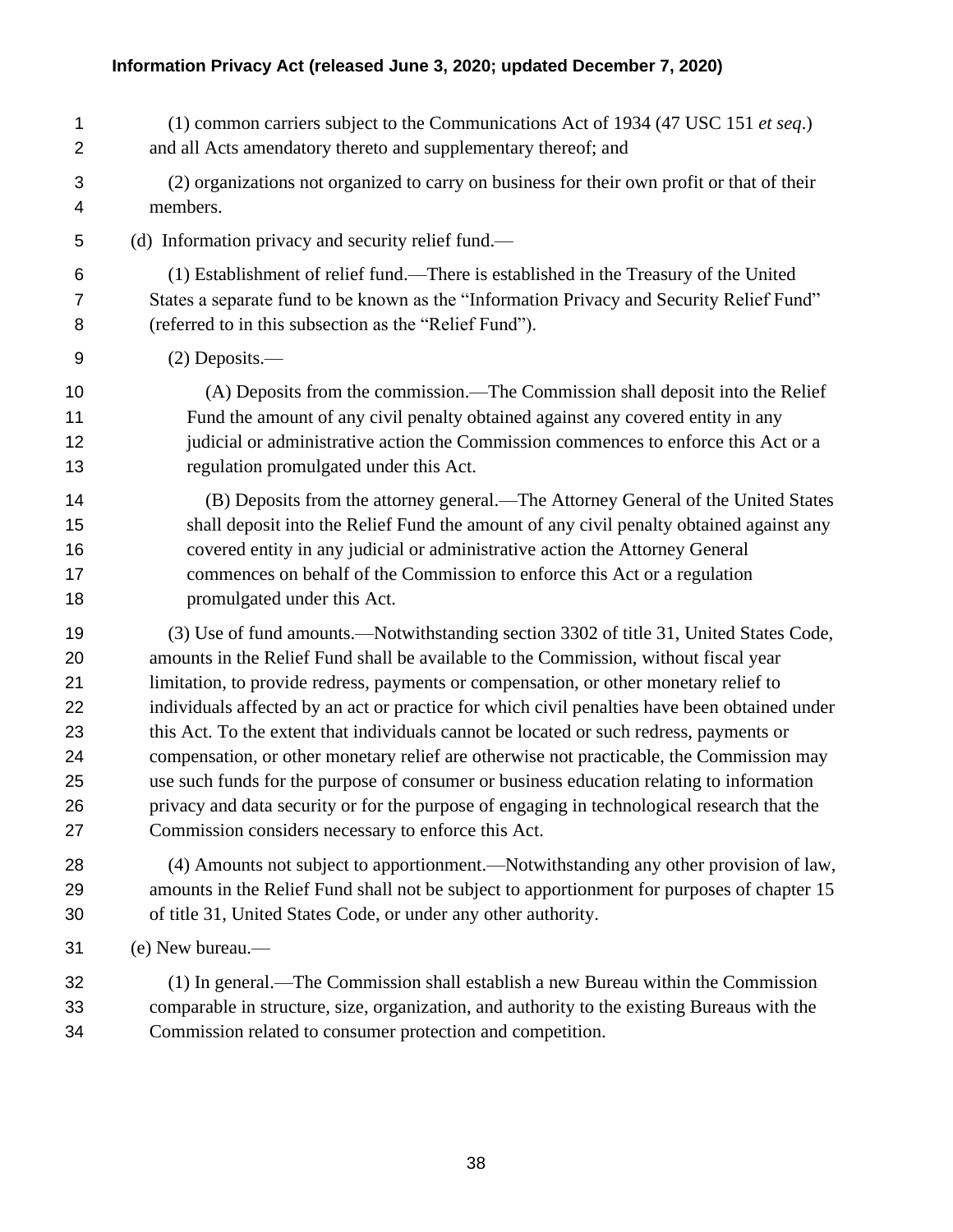(2) Mission.—The mission of the Bureau established under this subsection shall be to assist the Commission in exercising the Commission's authority under this Act and under other Federal laws addressing privacy, data security, and related issues.

 (3) Appointments.—The Chair of the Commission shall appoint a Director of the Bureau. The Bureau Director in turn shall appoint not less than 500 professional staff without regard to civil service laws, which staff shall include but not be limited to lawyers, people trained in information technologies, and economists.

 (4) Timeline.—Such Bureau shall be established, staffed, and fully operational within 2 years of enactment of this Act.

### 10 SEC. 302. ENFORCEMENT BY STATES.

 (a) Civil action.—In any case in which the attorney general of a State or other officer duly authorized by State law has reason to believe that an interest of the residents of that State has been or is adversely affected by the engagement of any covered entity in an act or practice that violates this Act or a regulation promulgated under this Act, the attorney general of the State or other officer authorized by State law, as parens patriae, may bring a civil action on behalf of the residents of the State in an appropriate district court of the United States to—

- 17 (1) enjoin that act or practice;
- (2) enforce compliance with this Act or the regulation;
- (3) obtain damages, civil penalties, restitution, or other compensation on behalf of the residents of the State; or
- (4) obtain such other relief as the court may consider to be appropriate.

 (b) Notice to the Commission and rights of the Commission.—Except where not feasible, the State officer bringing an action pursuant to subsection (a) shall notify the Commission in writing prior to initiating a civil action under subsection (a). Such notice shall include a copy of the complaint to be filed to initiate such action. If prior notice is not feasible, the State shall provide a copy of the complaint to the Commission immediately upon instituting the action. Upon receiving such notice, the Commission may elect to—

- (1) to assume responsibility for the prosecution of the action and either bring its own action instead (and dismiss the action brought by the State) or intervene as of right in the action brought by the State and prosecute the action;
- (2) intervene as of right in such action and, upon intervening be heard on all matters arising in such action (including the filing of petitions for appeal of a decision in such action); or
- 

(3) allow the action brought by the State to proceed without Commission involvement.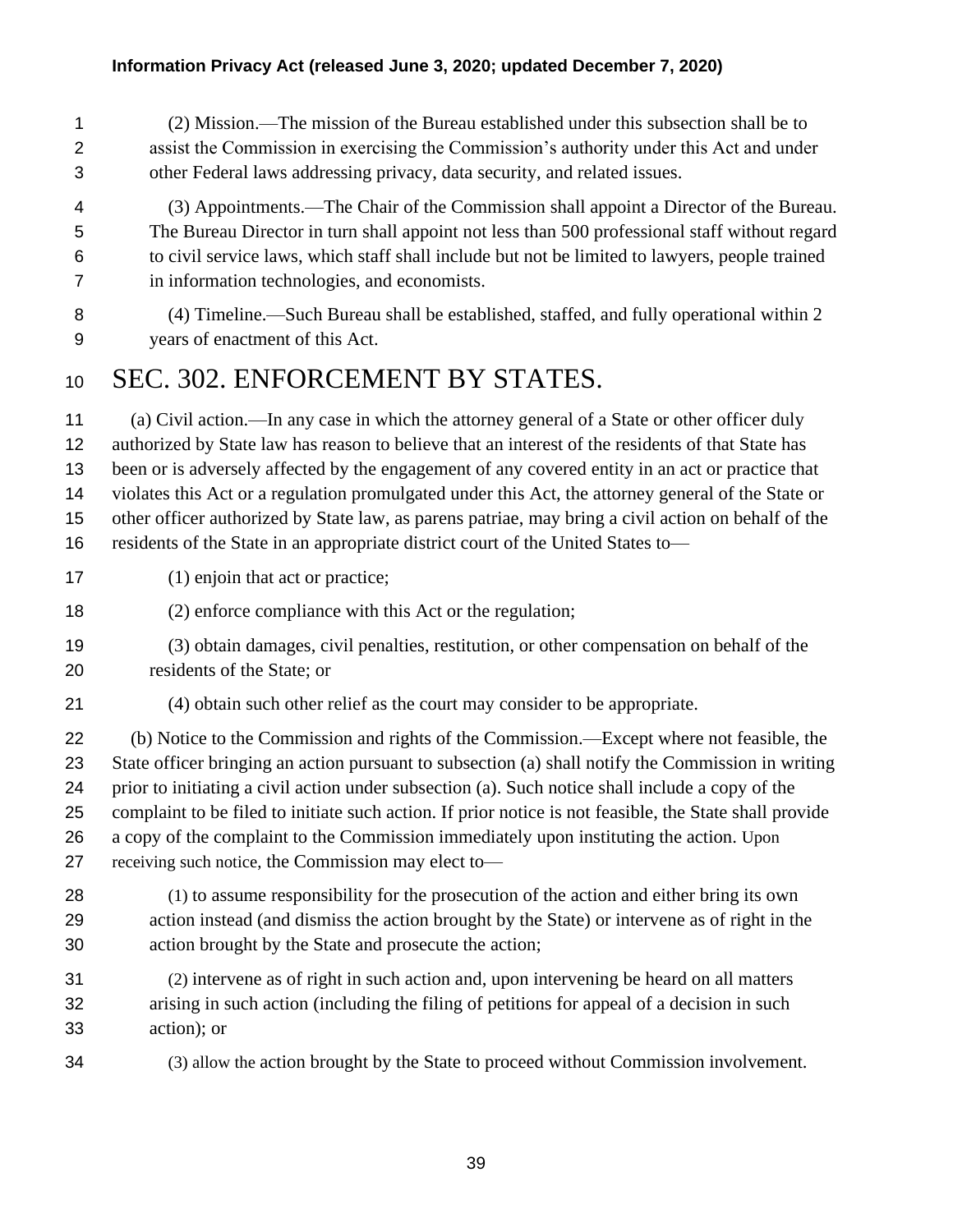(c) Preservation of state powers.—No provision of this section shall be construed as altering,

 limiting, or affecting the authority of a State attorney general or other authorized officer of a State to—

 (1) bring an action or other regulatory proceeding arising solely under the law in effect in that State; or

 (2) exercise the powers conferred on the attorney general or other officer of a State by the laws of the State, including the ability to conduct investigations, to administer oaths or affirmations, or to compel the attendance of witnesses or the production of documentary or other evidence.

(d) Venue; service of process.—

 (1) Venue.—Any action brought under subsection (a) may be brought in the district court of the United States that meets applicable requirements relating to venue under section 1391 of title 28, United States Code. In the event actions are brought by officers of more than one State involving common questions of law or fact warranting consolidation of cases, they shall be consolidated and transferred in accordance with section 1407 of title 28, United States Code.

- (2) Service of process.—In an action brought under subsection (1), process may be 18 served in any district in which the defendant—
- (A) is an inhabitant; or
- (B) may be found.

# SEC. 303. ENFORCEMENT BY INDIVIDUALS.

 (a) Any individual who has been injured by a violation of this Act or a regulation promulgated under this Act may bring a civil action in any State or Federal court of competent jurisdiction as provided in this section.

(b) Prior to bringing such an action against a covered entity—

 (1) that is covered by or has opted into section 105, such individual shall seek recourse as provided in section 105 of this Act and shall file with the complaint an affidavit describing 28 the recourse sought and the manner in which the covered entity has failed to provide such recourse; or

 (2) that is a small to medium entity that has not opted into section 105, such individual shall at least thirty days prior to the filing of any such action mail or delivery to the covered entity a written demand for relief, identifying the claimant and reasonably describing the violation of this Act and the injury suffered. The covered entity may, within thirty days of the mailing or delivery of the demand for relief, make a written tender of settlement. If the tender is rejected by the claimant, the coverer entity may, in any subsequent action, file the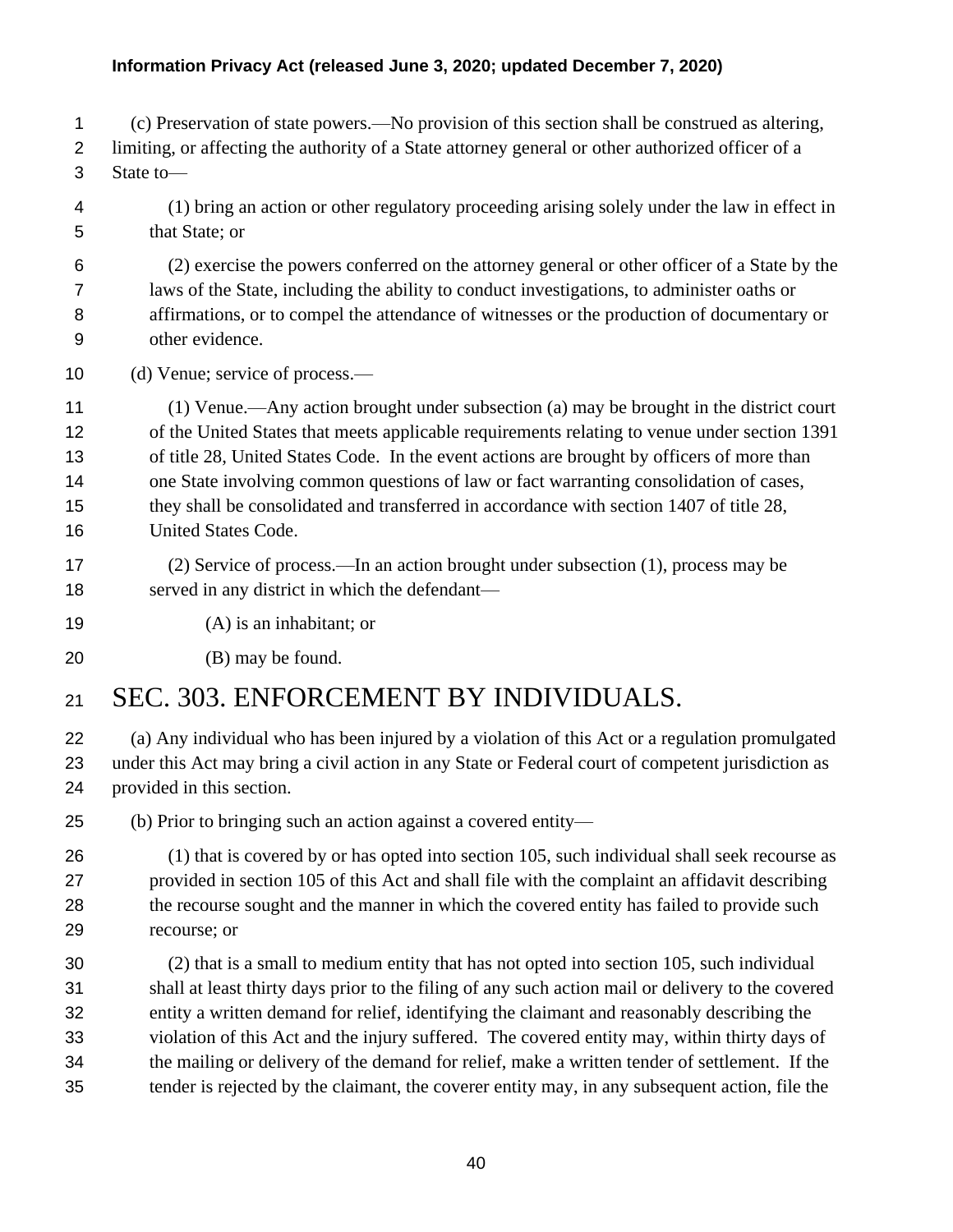| 1              | written tender and an affidavit concerning its rejection and thereby limit any recovery to the  |
|----------------|-------------------------------------------------------------------------------------------------|
| $\overline{2}$ | relief tendered if the court finds that the relief tendered was reasonable in relation to the   |
| 3              | injury actually suffered by the claimant.                                                       |
| 4              | (3) In the event of an immediate threat of physical injury or other irreparable harm as a       |
| 5              | result of the violation alleged that makes recourse or prior notice unfeasible, such individual |
| 6              | may forgo compliance with subparagraphs $(1)$ or $(2)$ and shall in that event file with the    |
| $\overline{7}$ | complaint an affidavit describing the immediate threat or other irreparable harm.               |
| 8              | (c) The complaint shall allege with reasonable particularity-                                   |
| 9              | (1) the violation of the duty of care as provided in Section $101(d)$ ;                         |
| 10             | (2) the knowing or reckless disregard of the privacy or security of individuals in violation    |
| 11             | of other provisions of this Act, except as otherwise provided in this Act; or                   |
| 12             | (3) the willful or repeated violation of sections 103, 105, 201, or 202.                        |
| 13             | (d) In a civil action in which the plaintiff prevails, the court may award—                     |
| 14             | (1) actual damages for the injuries by the violations found;                                    |
| 15             | (2) statutory damages in an amount not less than \$100 nor greater than \$1,000 per             |
| 16             | violation per day for willful or repeated violations; for the purpose of this provision, a      |
| 17             | violation shall not be considered repeated solely by virtue of the fact that it affects a large |
| 18             | number of individuals at one time;                                                              |
| 19             | (3) reasonable attorney's fees and litigation costs, provided that if the final amount of a     |
| 20             | judgment for actual damages is not more favorable than an offer made to the plaintiff           |
| 21             | pursuant to section $105(f)$ or section $303(b)(2)$ , the plaintiff must pay costs; and         |
| 22             | (4) any additional relief, including equitable or declaratory relief, that the court            |
| 23             | determines appropriate.                                                                         |
| 24             | (e) A civil action under this section shall be the exclusive judicial remedy for the individual |
| 25             | injuries at issue.                                                                              |
| 26             | (f) Class Actions.—                                                                             |
| 27             | (1) This subsection shall apply in each private civil action arising under this Act that is     |
| 28             | brought as a class action. The Federal courts shall have exclusive jurisdiction over any civil  |
| 29             | action under this section brought as a class action.                                            |
| 30             | (2) Certification filed with complaint.—                                                        |
| 31             | (A) Each plaintiff seeking to serve as a representative party on behalf of a class shall        |
| 32             | provide a sworn certification, which shall be personally signed by such plaintiff and           |
| 33             | filed with the complaint, that-                                                                 |
| 34             | (i) states that the plaintiff has reviewed the complaint and authorized its filing;             |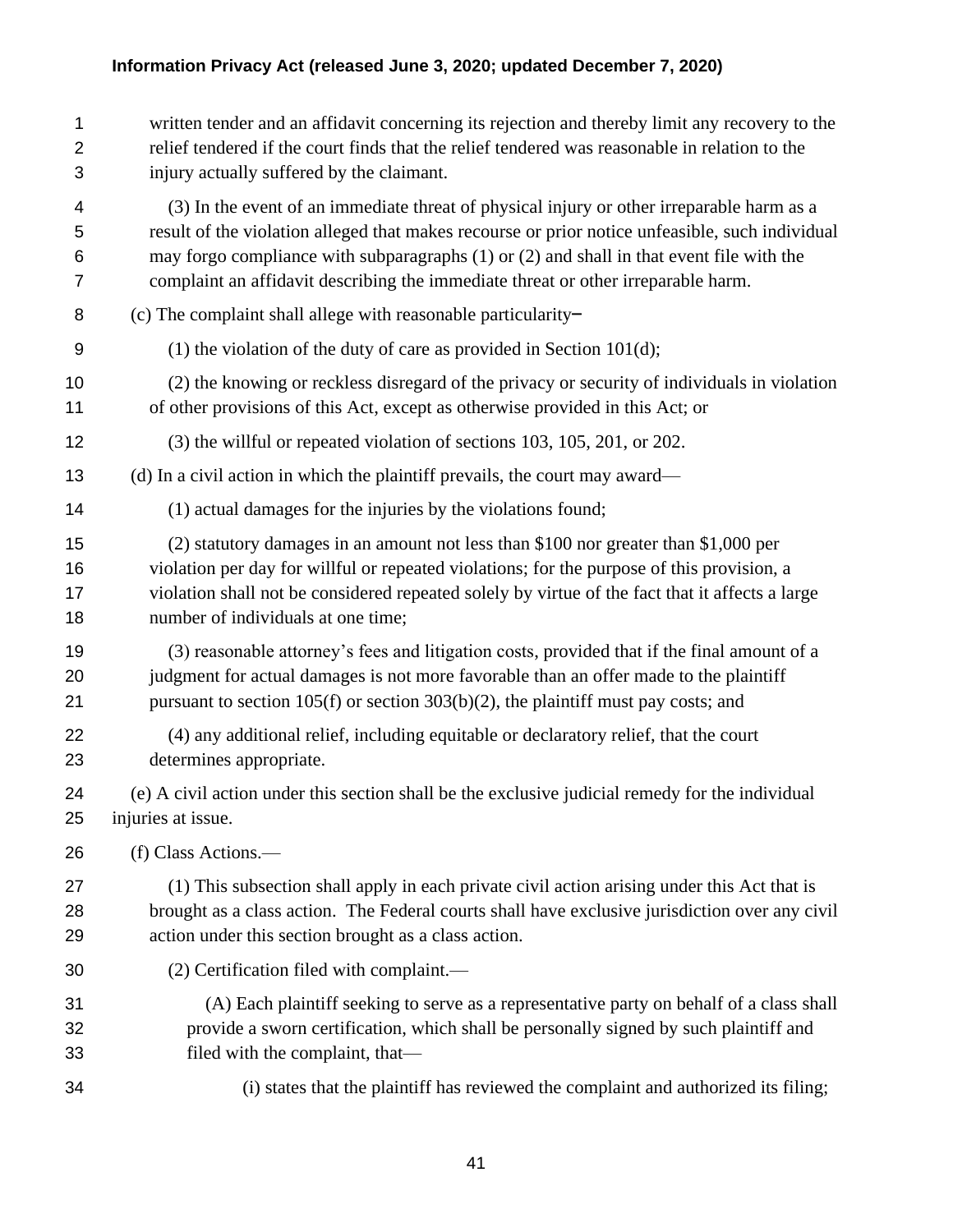| 1              | (ii) states that the plaintiff is willing to serve as a representative party on behalf       |
|----------------|----------------------------------------------------------------------------------------------|
| $\overline{2}$ | of a class, including providing testimony at deposition and trial, if necessary;             |
| 3              | (iii) sets forth all of the matters required by subsections (b) and (c) above                |
| 4              | during the class period specified in the complaint; and                                      |
| 5              | (iv) states that the plaintiff will not accept any payment for serving as a                  |
| 6              | representative party on behalf of a class beyond the plaintiff's pro rata share of           |
| $\overline{7}$ | any recovery, except as ordered or approved by the court in accordance with                  |
| 8              | subsection $(6)(D)$ .                                                                        |
| 9              | (B) The certification filed pursuant to subsection $(f)(2)$ shall not be construed to be a   |
| 10             | waiver of the attorney-client privilege.                                                     |
| 11             | (3) Appointment of lead plaintiff.—                                                          |
| 12             | (A) Not later than 20 days after the date on which the complaint is filed, the plaintiff     |
| 13             | or plaintiffs shall cause to be published, in a widely circulated national publication or    |
| 14             | wire service, and a widely used online information service, a notice advising members        |
| 15             | of the purported plaintiff class—                                                            |
| 16             | (i) of the pendency of the action, the claims asserted therein, and the purported            |
| 17             | class period; and                                                                            |
| 18             | (ii) that, not later than 60 days after the date on which the notice is published,           |
| 19             | any member of the purported class may move the court to serve as lead plaintiff              |
| 20             | of the purported class.                                                                      |
| 21             | (B) If more than one action on behalf of a class asserting substantially the same            |
| 22             | claim or claims arising under this chapter is filed, only the plaintiff or plaintiffs in the |
| 23             | first filed action shall be required to cause notice to be published in accordance with      |
| 24             | clause $(A)$ .                                                                               |
| 25             | (C) Notice required under clause (A) shall be in addition to any notice required             |
| 26             | pursuant to the Federal Rules of Civil Procedure.                                            |
| 27             | (D) Not later than 90 days after the date on which a notice is published under clause        |
| 28             | (A), the court shall consider any motion made by a purported class member in response        |
| 29             | to the notice, including any motion by a class member who is not individually named          |
| 30             | as a plaintiff in the complaint or complaints, and shall appoint as lead plaintiff the       |
| 31             | member or members of the purported plaintiff class that the court determines to be           |
| 32             | most capable of adequately representing the interests of class members (hereafter in         |
| 33             | this subsection referred to as the "most adequate plaintiff") in accordance with this        |
| 34             | clause.                                                                                      |
| 35             | (E) If more than one action on behalf of a class asserting substantially the same            |
| 36             | claim or claims arising under this chapter has been filed, and any party has sought to       |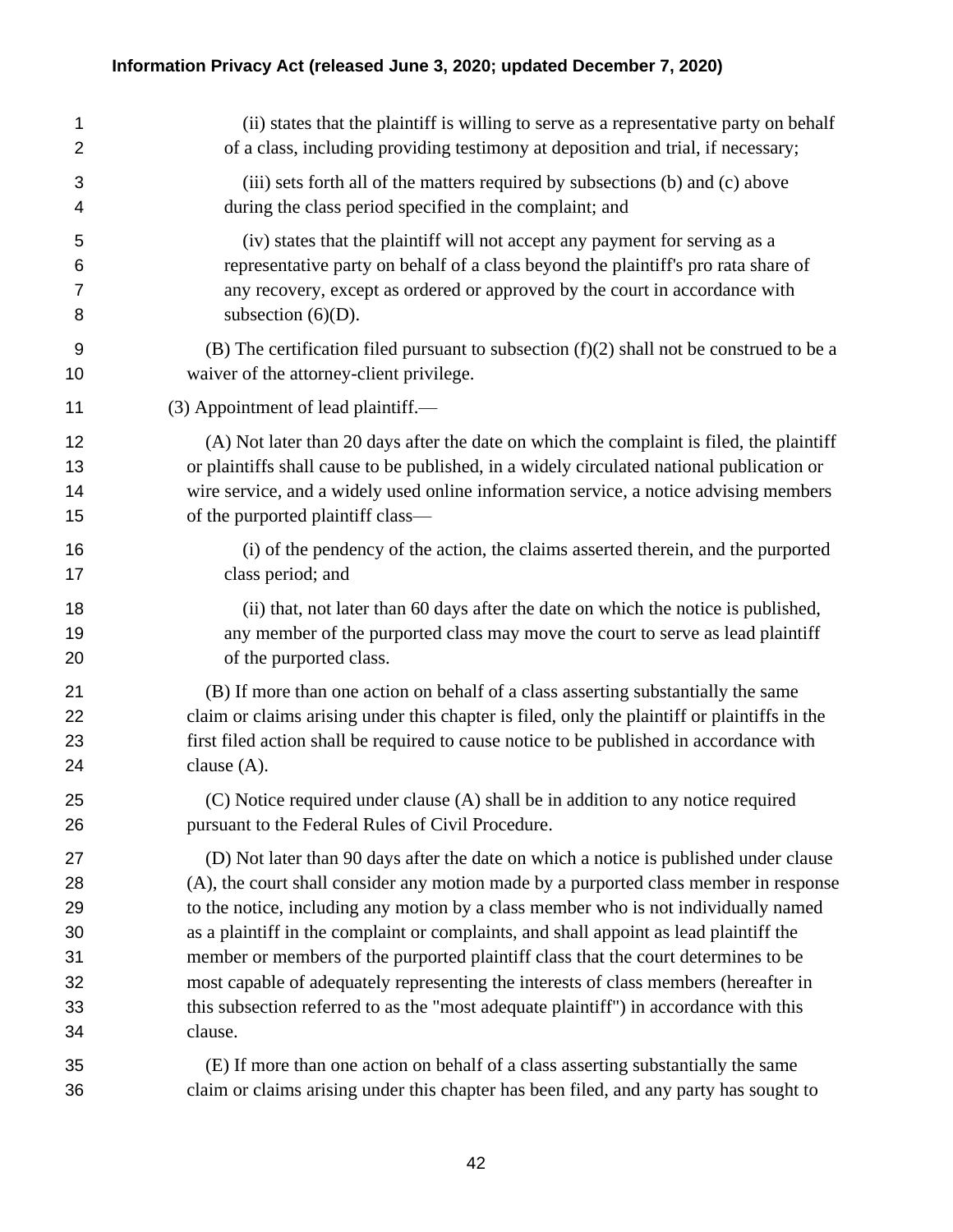consolidate those actions for pretrial purposes or for trial, the court shall not make the determination required by clause (D) until after the decision on the motion to consolidate is rendered. As soon as practicable after such decision is rendered, the appropriate court or courts shall appoint the most adequate plaintiff as lead plaintiff for the consolidated actions in accordance with this subsection. The most adequate plaintiff shall, subject to the approval of the court, select and retain counsel to represent the class.

 (F) For purposes of this subsection, discovery relating to whether a member or members of the purported plaintiff class is the most adequate plaintiff may be conducted by a plaintiff only if the plaintiff first demonstrates a reasonable basis for a finding that the presumptively most adequate plaintiff is incapable of adequately 12 representing the class.

 (4) The share of any final judgment or of any settlement that is awarded to a representative party serving on behalf of a class shall be equal, on a per rata basis, to the 15 portion of the final judgment or settlement awarded to all other members of the class. Nothing in this subsection shall be construed to limit the award of reasonable costs and expenses (including lost wages) directly relating to the representation of the class to any representative party serving on behalf of a class.

 (5) The terms and provisions of any settlement agreement of a class action shall not be filed under seal, except that on motion of any party to the settlement, the court may order filing under seal for those portions of a settlement agreement as to which good cause is shown for such filing under seal. For purposes of this subsection, good cause shall exist only if publication of a term or provision of a settlement agreement would cause direct and substantial harm to any party.

 (6) Total attorneys' fees and expenses awarded by the court to counsel for the plaintiff class shall not exceed a reasonable percentage of the amount of any damages and prejudgment interest actually paid to the class.

 (7) Any proposed or final settlement agreement that is published or otherwise disseminated to the class shall include each of the following disclosures to class members, along with a cover page summarizing the information contained in such statements—

 (A) The amount of the settlement proposed to be distributed to the parties to the action, determined in the aggregate and on an average per person basis;

 (B) A brief statement explaining the reasons why the parties are proposing the settlement and of the potential outcomes of the case.

 (i) If the settling parties agree on the average amount of damages per person that would be recoverable if the plaintiff prevailed on each claim alleged under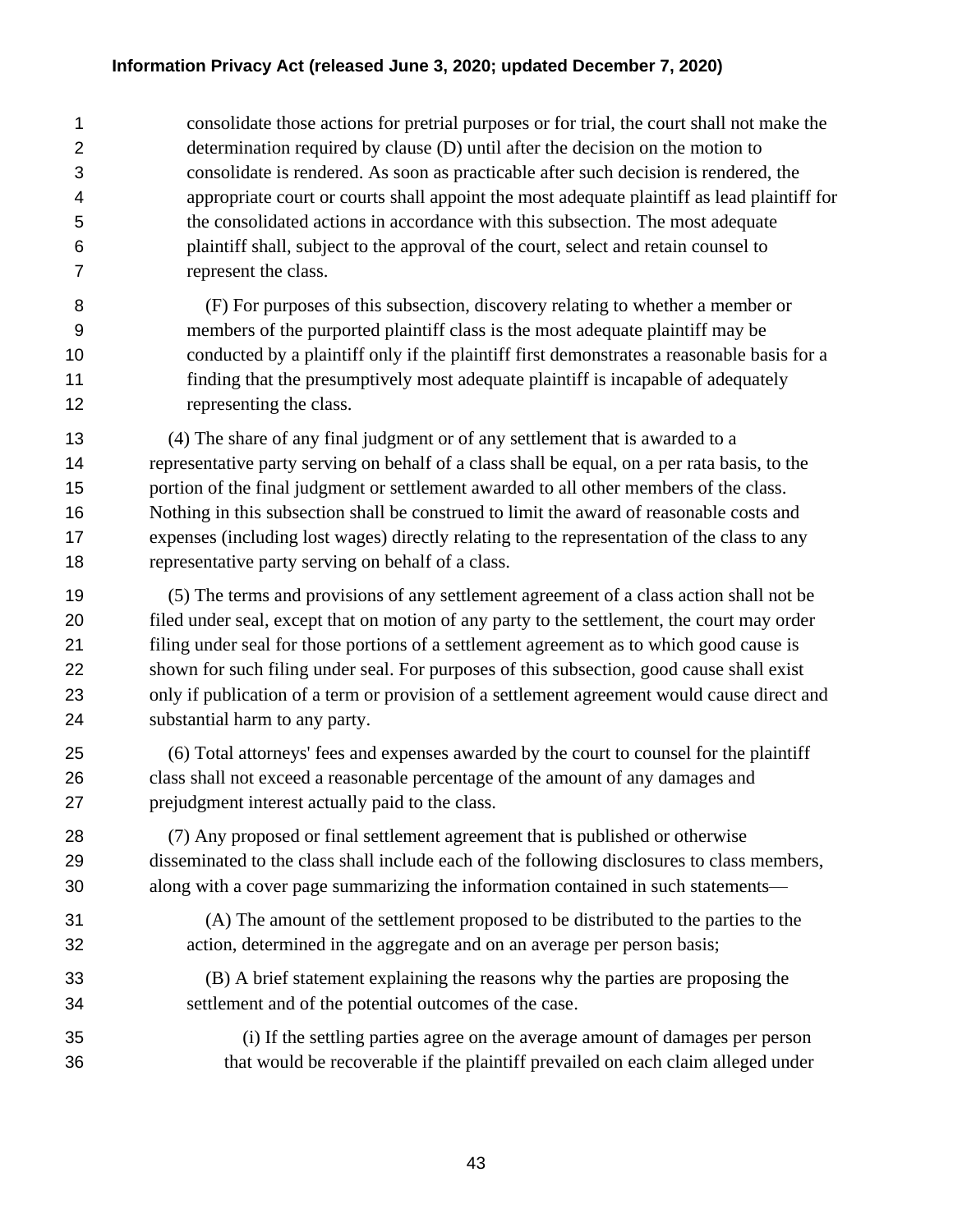this chapter, a statement concerning the average amount of such potential damages per person. (ii) If the settling parties do not agree on the average amount of damages per person that would be recoverable if the plaintiff prevailed on each claim alleged under this chapter, a statement from each settling party concerning the issue or issues on which the parties disagree. (iii) A statement made in accordance with subclauses (i) or (ii) concerning the amount of damages shall not be admissible in any Federal or State judicial action or administrative proceeding, other than an action or proceeding arising out of such statement. (C) If any of the settling parties or their counsel intend to apply to the court for an award of attorneys' fees or costs from any fund established as part of the settlement, a statement on the cover page of any notice to a party of any proposed or final settlement 14 agreement indicating— (i) which parties or counsel intend to make such an application; (ii) the amount of fees and costs that will be sought (including the amount of such fees and costs determined on an average per person basis), and a brief explanation supporting the fees and costs sought; and (iii) contact information of one or more representatives of counsel for the plaintiff class who will be reasonably available to answer questions from class members concerning any matter contained in any notice of settlement published or otherwise disseminated to the class. (D) Such other information as may be required by the court. (9) In any private action arising under this chapter that is certified as a class action pursuant to the Federal Rules of Civil Procedure, the court may require an undertaking from the attorneys for the plaintiff class, the plaintiff class, or both, or from the attorneys for the defendant, the defendant, or both, in such proportions and at such times as the court determines are just and equitable, for the payment of fees and expenses that may be awarded under this subsection. (10) Sanctions for abusive litigation.— (A) In any private action arising under this chapter, upon final adjudication of the action, the court shall include in the record specific findings regarding compliance by each party and each attorney representing any party with each requirement of Rule 11(b) of the Federal Rules of Civil Procedure as to any complaint, responsive pleading, or dispositive motion.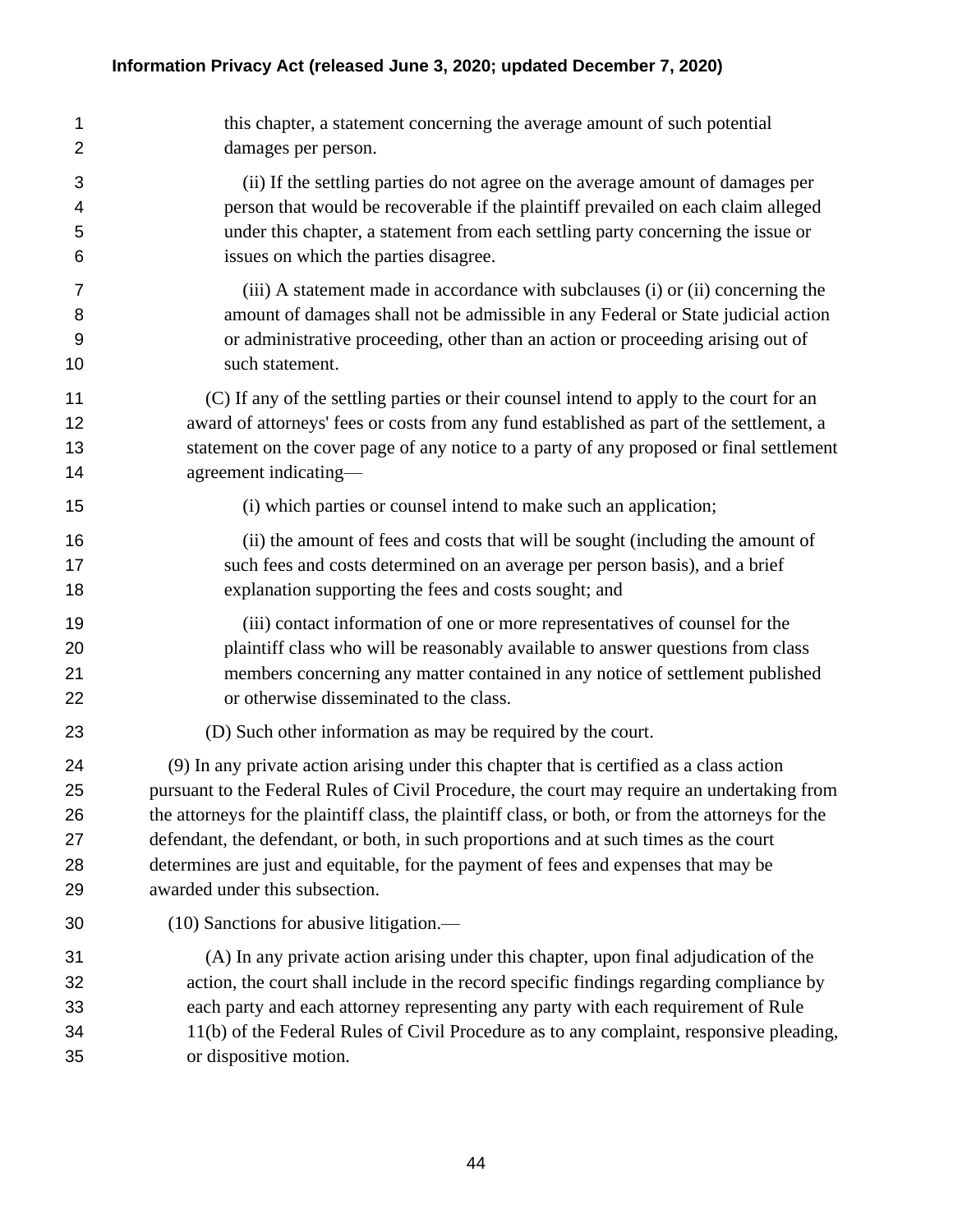| 1                   | (B) If the court makes a finding under clause (A) that a party or attorney violated                                                                                        |
|---------------------|----------------------------------------------------------------------------------------------------------------------------------------------------------------------------|
| $\overline{2}$<br>3 | any requirement of Rule 11(b) of the Federal Rules of Civil Procedure as to any<br>complaint, responsive pleading, or dispositive motion, the court shall impose sanctions |
| 4                   | on such party or attorney in accordance with Rule 11 of the Federal Rules of Civil                                                                                         |
| 5                   | Procedure. Prior to making a finding that any party or attorney has violated Rule 11 of                                                                                    |
| 6                   | the Federal Rules of Civil Procedure, the court shall give such party or attorney notice                                                                                   |
| 7                   | and an opportunity to respond.                                                                                                                                             |
| 8                   | (C) If the party or attorney against whom sanctions are to be imposed meets its                                                                                            |
| 9                   | burden under subsection (B), the court shall award the sanctions that the court deems                                                                                      |
| 10                  | appropriate pursuant to Rule 11 of the Federal Rules of Civil Procedure.                                                                                                   |
| 11                  | (g) Statute of limitations.—Any civil action under this subsection may be brought in any                                                                                   |
| 12                  | appropriate State or Federal court without regard to the amount in controversy, within three years                                                                         |
| 13                  | from the date on which the violation occurs or the date on which the plaintiff discovered or                                                                               |
| 14                  | reasonably should have discovered such violation, whichever is later.                                                                                                      |
| 15                  | (h) Invalidity of Pre-dispute Arbitration Agreements and Pre-dispute Joint Action Waivers.—                                                                                |
| 16                  | (1) In general.—Notwithstanding any other provision of law, no pre-dispute arbitration                                                                                     |
| 17                  | agreement or pre-dispute joint action waiver shall be valid or enforceable with respect to a                                                                               |
| 18                  | privacy or data security dispute arising under this Act.                                                                                                                   |
| 19                  | (2) Applicability.—Any determination as to whether or how this subsection applies to                                                                                       |
| 20                  | any privacy or data security dispute shall be made by a court, rather than an arbitrator,                                                                                  |
| 21                  | without regard to whether such agreement purports to delegate such determination to an                                                                                     |
| 22                  | arbitrator.                                                                                                                                                                |
| 23                  | (3) Definitions.—For purposes of this subsection—                                                                                                                          |
| 24                  | (A) The term "pre-dispute arbitration agreement" means any agreement to arbitrate a                                                                                        |
| 25                  | dispute that has not arisen at the time of the making of the agreement.                                                                                                    |
| 26                  | (B) The term "pre-dispute joint-action waiver" means an agreement, whether or not                                                                                          |
| 27                  | part of a pre-dispute arbitration agreement, that would prohibit, or waive the right of,                                                                                   |
| 28                  | one of the parties to the agreement to participate in a joint, class, or collective action in                                                                              |
| 29                  | a judicial, arbitral, administrative, or other forum, concerning a dispute that has not yet                                                                                |
| 30                  | arisen at the time of the making of the agreement.                                                                                                                         |
| 31                  | (C) The term "privacy or data security dispute" means any claim relating to an                                                                                             |
| 32                  | alleged violation of this Act, or a regulation promulgated under this Act, and between                                                                                     |
| 33                  | an individual and a covered entity.                                                                                                                                        |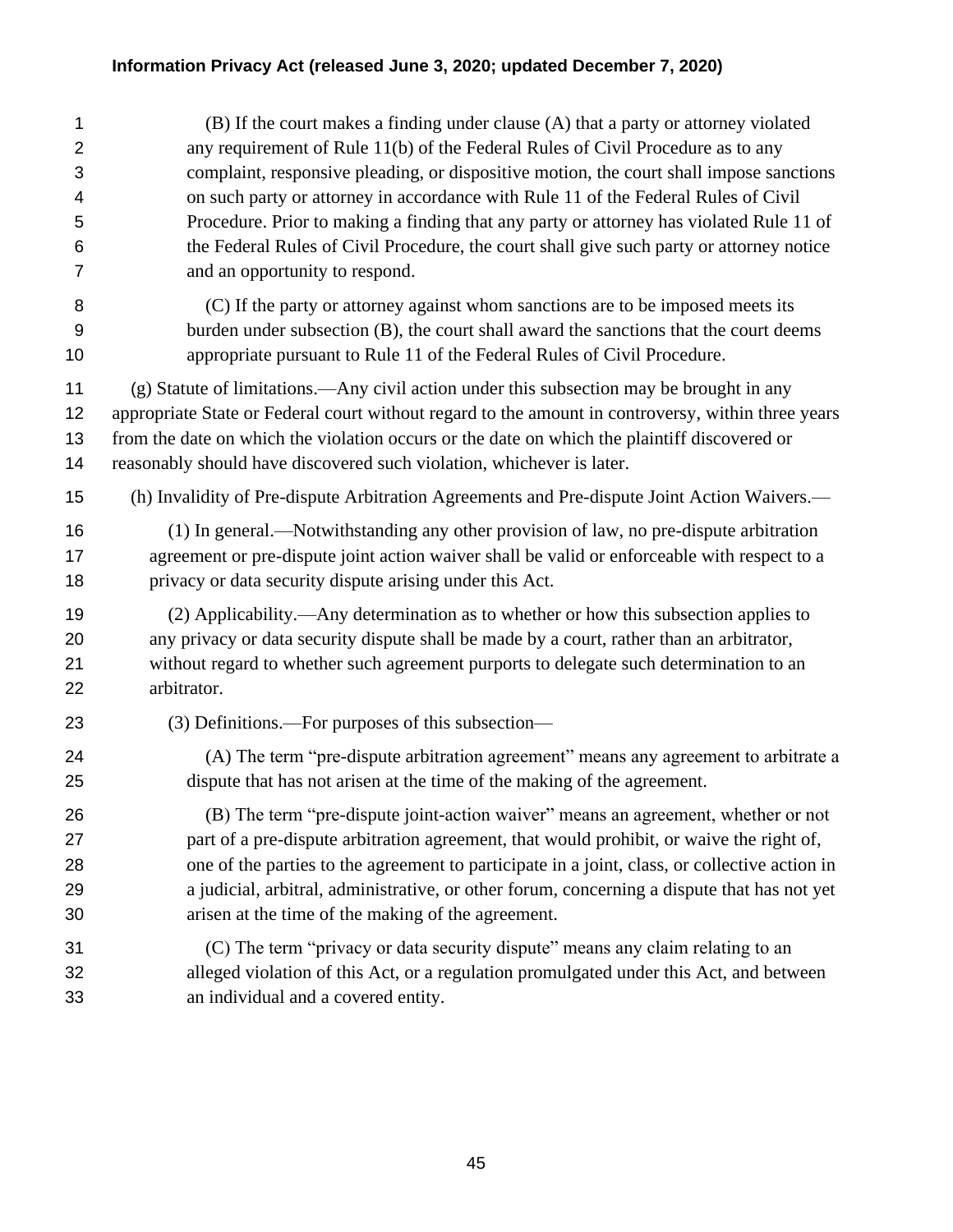# SEC. 304. INDUSTRY-SPECIFIC COMPLIANCE PROGRAMS.

 (a) In General.—The Commission may approve compliance programs designed to provide guidance to covered entities on how to comply with requirements and obligations of this Act in the context of specific subsectors, technologies, or applications, and to establish compliance systems to ensure that covered entities meet commitments to follow the guidance. Such industry-specific compliance programs shall be developed by one or more covered entities or organizations representing categories of covered entities to create standards or codes of conduct regarding compliance with one or more provisions in this Act, and may be submitted to the Commission for consideration no earlier than two years after the date of enactment of this Act. (b) Requirements.—To be eligible for approval by the Commission, a compliance program shall— (1) specify clear and enforceable requirements for covered entities participating in the program that provide an overall level of privacy, or data security protection, or other compliance with this Act, that is equivalent to or greater than that provided in the relevant provisions in this Act (which provisions shall be specifically identified in any application for a program); (2) require each participating covered entity to post in a prominent place a clear and conspicuous public attestation of compliance and a link to the website described in 20 subsection (4); (3) require a process for the independent assessment of a participating covered entity's compliance with the program prior to attestation and on an annual basis; (4) create a website describing the program's goals and requirements, listing participating covered entities, and providing a method for individuals and organizations representing individuals to ask questions and file complaints about the program or any participating covered entity; (5) take meaningful action for non-compliance with the compliance program or with relevant provisions of this Act by any participating covered entity, which shall depend on the severity of the non-compliance and may include— (A) removing the covered entity from the program; (B) referring the covered entity to the Commission for enforcement; (C) publicly reporting the disciplinary action taken with respect to the covered entity; (D) providing redress to individuals harmed by the non-compliance; (E) making voluntary payments to the United States Treasury; and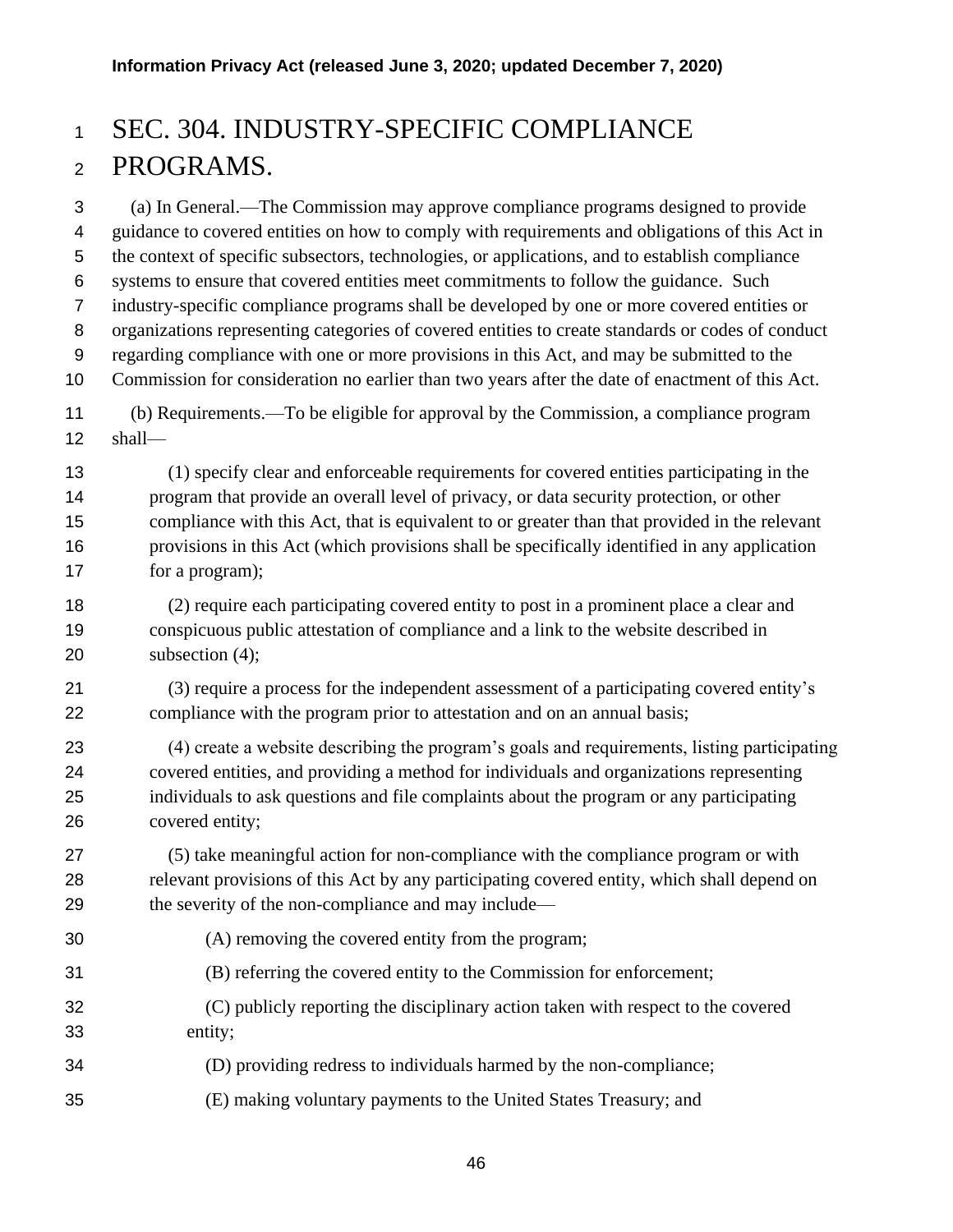(F) taking any other action or actions to ensure the compliance of the covered entity with respect to the relevant provisions of this Act and deter future non-compliance; and (6) issue annual reports to the Commission and to the public detailing the activities of the program and its effectiveness during the preceding year in ensuring compliance with the relevant provisions of this Act by participating covered entities. (c) Consideration and Approval by the Commission.—The Commission shall consider and respond to the application as follows, and pursuant to regulations issued pursuant to this section— (1) The application for approval shall set forth how the program meets the requirements of subsection (b); list to the extent possible the covered entities known or expected to participate; identify the entity or entities that will conduct the independent assessment required by subsection (b)(3); and identify organizations or individuals consulted regarding the requirements of the program that the applicant wishes to bring to the attention of the Commission. (2) Public Comment and Requests for Information.—The Commission shall provide an opportunity for public comment on the application, and may issue requests for information to the applying party or other entities. (3) Time for Approval.—Unless an application is withdrawn, the Commission shall issue a decision regarding the approval or non-approval of a certification program not later than 270 days after an application for approval is submitted, except that the Commission may extend this deadline based on the number of applications simultaneously pending before it. (4) Standard for Approval.—The Commission shall approve an application only if the applicant demonstrates that the program provides an overall level of privacy, or data security protection, or other compliance with this Act that is equivalent to or greater than that provided in the relevant provisions in this Act. In evaluating the proposed compliance program, the Commission shall consider whether and how much the proposal reflects consultation and/or consensus with academic, civil society, and other experts and stakeholders knowledgeable about the matters covered by the proposal. (5) Explanation of Decision.—The Commission shall publicly explain in writing the reasons for approving or denying each application that it reviews pursuant to this section. (6) Duration of an Approval.—Any approval of a program by the Commission shall be for an initial duration of not more than four years. No later than 270 days before the end of an approval period, the applicant may seek a renewal of the approval pursuant to the procedures in this section. In such application for renewal, the applicant shall provide the full information required for an initial application, and shall highlight for the Commission and public review all alterations and improvements, if any, in the program as compared to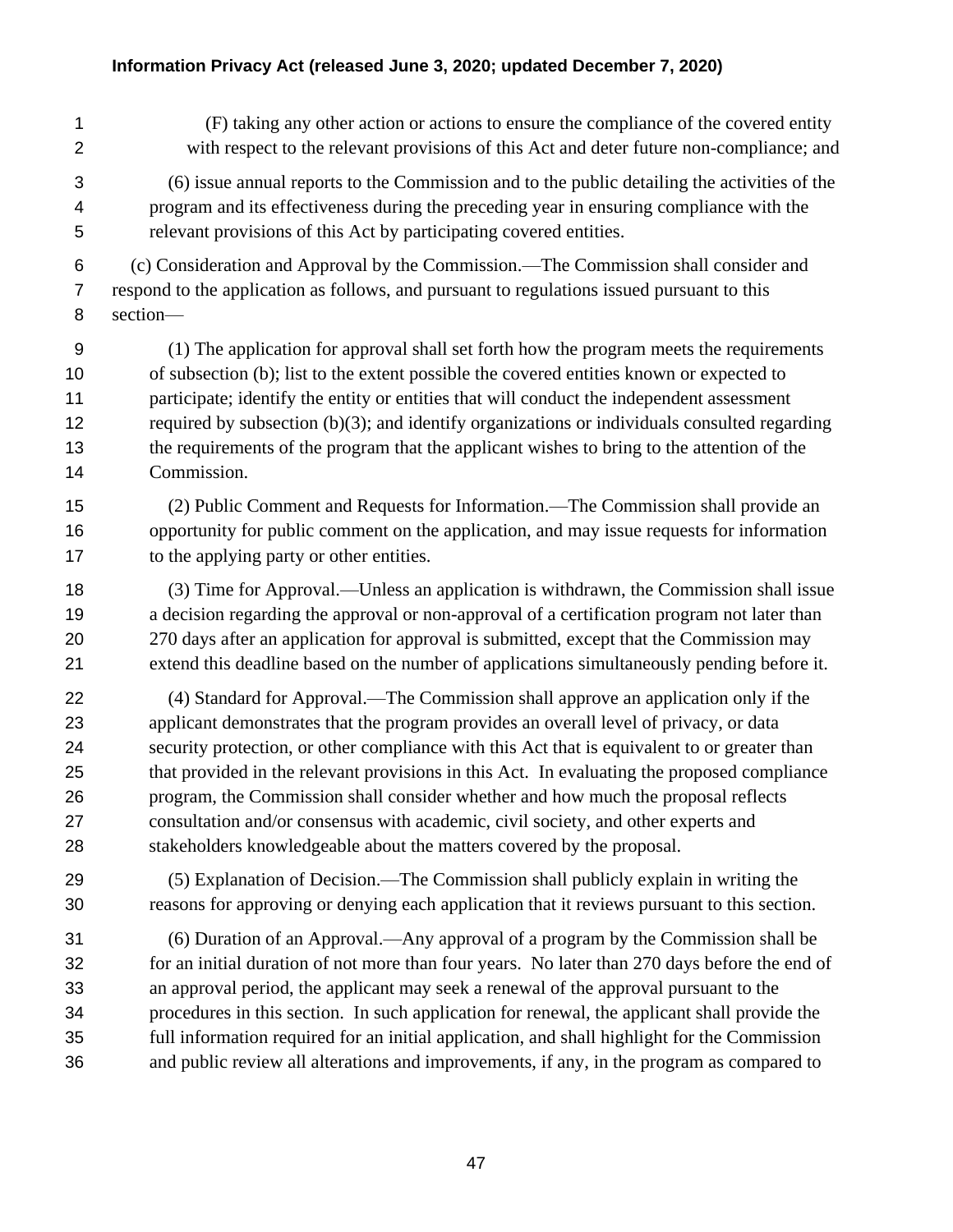| 1              | the previously approved program. If the Commission approves of the requested renewal,          |
|----------------|------------------------------------------------------------------------------------------------|
| $\mathbf 2$    | such renewal shall be of a duration of not more than seven years.                              |
| 3              | (d) Effect of Approval.—A covered entity that complies with a compliance program approved      |
| 4              | by the Commission shall be deemed to be in compliance with the provisions of this Act          |
| 5              | addressed by such program.                                                                     |
| $\,6$          | (e) Effect of Non-compliance.-                                                                 |
| $\overline{7}$ | (1) In general.—A covered entity that has certified compliance with an approved program        |
| 8              | and is found not to be in compliance with such program by the                                  |
| 9              | Commission shall be considered to be in violation of the section 5 of the Federal Trade        |
| 10             | Commission Act (15 U.S.C. § 45) prohibition on unfair or deceptive acts or practices.          |
| 11             | (2) Effect of decision by program on FTC authority.—A determination by an approved             |
| 12             | compliance program with respect to the compliance or noncompliance with such program of        |
| 13             | a covered entity shall not affect the authority of the Commission to make a different          |
| 14             | determination with respect to such compliance.                                                 |
| 15             | (f) Rulemaking.—The Commission may promulgate regulations under section 553 of title 5,        |
| 16             | United States Code, to establish the process by which the Commission will determine whether to |
| 17             | approve or renew a compliance program under this section. Such process shall include—          |
| 18             | (1) requirements for the form and content of requests for approval, including a                |
| 19             | requirement that the requesting entity provide details about the process used to develop the   |
| 20             | proposed compliance program, including whether and how much the proposal reflects              |
| 21             | consultation and/or consensus with academic, civil society, and other experts and              |
| 22             | stakeholders knowledgeable about the matters covered by the proposal;                          |
| 23             | (2) timing and form for notice and opportunity for public comment about a request for          |
| 24             | approval; and                                                                                  |
| 25             | (3) equitable approaches to the scheduling of consideration of applications for approval       |
| 26             | of compliance programs and managing the resources of the Commission needed to review           |
| 27             | applications for and compliance with such programs.                                            |
| 28             | SEC. 305. RELATIONSHIP TO FEDERAL AND STATE                                                    |
| 29             | LAWS.                                                                                          |
| 30             | (a) Federal Law Preservation.—Nothing in this Act or a regulation promulgated under this Act   |
| 31             | shall be construed to limit-                                                                   |

- (1) the authority of the Commission, or any other Executive agency, under any other provision of law; or
- (2) any other provision of Federal law unless as specifically authorized by this Act.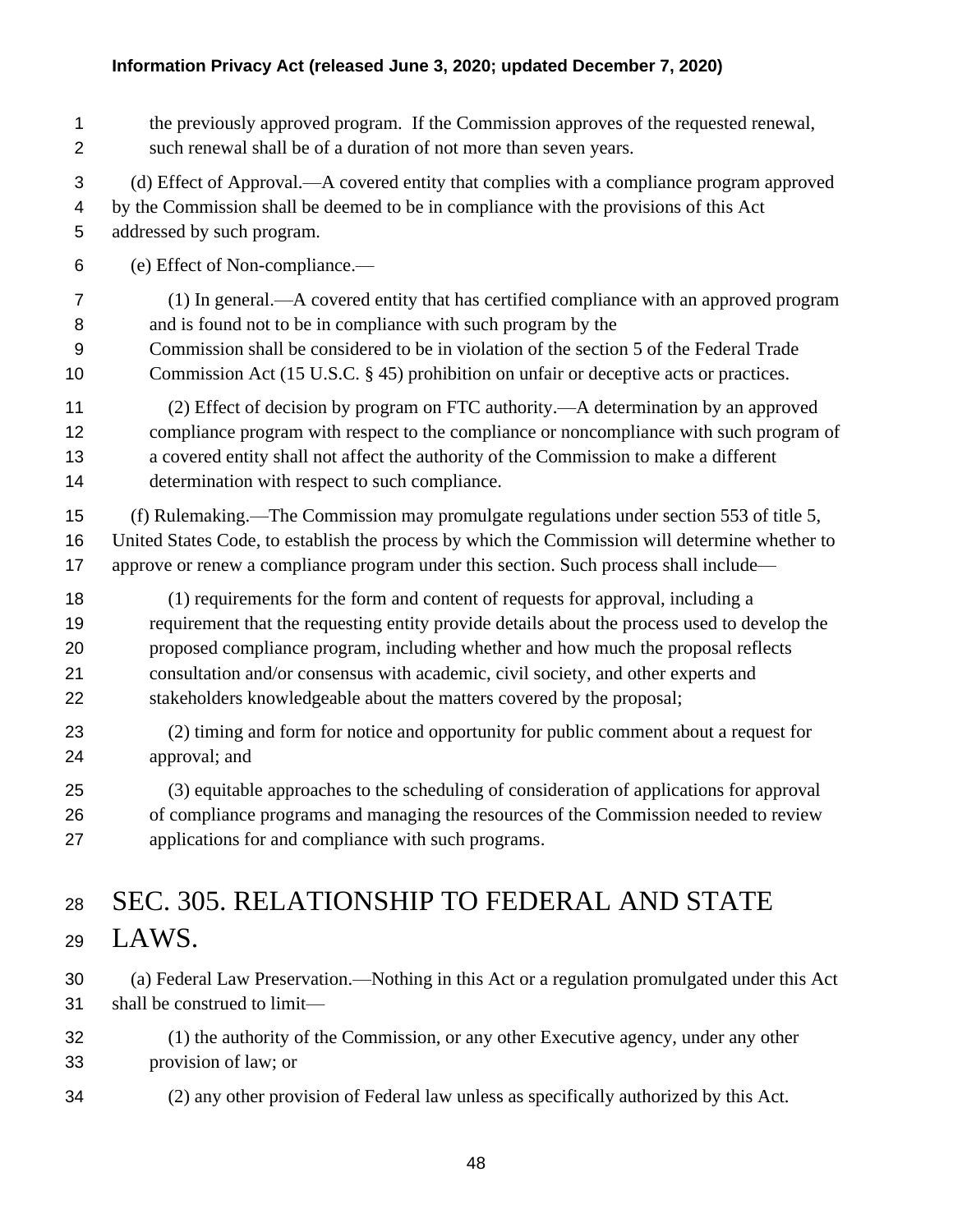| 1<br>2<br>3<br>4<br>5<br>6 | (b) Applicability of Other Information Privacy Requirements.—A covered entity that is<br>required to comply with the provisions of a federal law listed in this subsection and is in<br>compliance with the information privacy requirements of such regulations, part, title, or Act (as<br>applicable), shall be deemed to be in compliance with the related requirements of this title,<br>except for section 107, with respect to data subject to the requirements of such regulations, part,<br>title, or Act- |
|----------------------------|---------------------------------------------------------------------------------------------------------------------------------------------------------------------------------------------------------------------------------------------------------------------------------------------------------------------------------------------------------------------------------------------------------------------------------------------------------------------------------------------------------------------|
| 7<br>8                     | (1) Title V of the Financial Services Modernization Act of 1999 (15 U.S.C. § 6801 et<br>$seq.$ );                                                                                                                                                                                                                                                                                                                                                                                                                   |
| 9<br>10                    | (2) The Health Information Technology for Economic and Clinical Health Act (42 U.S.C.<br>§ 17931 et seq.);                                                                                                                                                                                                                                                                                                                                                                                                          |
| 11                         | (3) Part C of title XI of the Social Security Act (42 U.S.C. § 1320d et seq.);                                                                                                                                                                                                                                                                                                                                                                                                                                      |
| 12                         | (4) The Fair Credit Reporting Act (15 U.S.C. § 1681 et seq.);                                                                                                                                                                                                                                                                                                                                                                                                                                                       |
| 13<br>14                   | (5) Section 444 of the General Education Provisions Act (20 U.S.C. § 1232g) (commonly<br>referred to as the "Family Educational Rights and Privacy Act");                                                                                                                                                                                                                                                                                                                                                           |
| 15<br>16                   | $(6)$ Regulations promulgated pursuant to section 264 $(c)$ of the Health Insurance<br>Portability and Accountability Act of 1996 (42 U.S.C. § 1320d-2 note);                                                                                                                                                                                                                                                                                                                                                       |
| 17                         | (7) The Children's Online Privacy Protection Act (15 U.S.C. § 6501 et seq.);                                                                                                                                                                                                                                                                                                                                                                                                                                        |
| 18                         | (8) The Fair Debt Collection Practices Act (15 U.S.C. § 692 et seq.);                                                                                                                                                                                                                                                                                                                                                                                                                                               |
| 19<br>20                   | (9) The Controlling Assault and Non-Solicited Pornography and Marketing Act (15)<br>U.S.C. chapter $103$ );                                                                                                                                                                                                                                                                                                                                                                                                         |
| 21                         | (10) The Restore Online Shoppers' Confidence Act (15 U.S.C. § 8403);                                                                                                                                                                                                                                                                                                                                                                                                                                                |
| 22<br>23                   | (11) The Telemarketing and Consumer Fraud and Abuse Prevention Act (15 U.S.C.<br>§ 6101 et seq.);                                                                                                                                                                                                                                                                                                                                                                                                                   |
| 24                         | (12) The Telephone Consumer Protection Act (47 U.S.C. § 227);                                                                                                                                                                                                                                                                                                                                                                                                                                                       |
| 25                         | (13) The Genetic Information Nondiscrimination Act (42 U.S.C. § 2000ff);                                                                                                                                                                                                                                                                                                                                                                                                                                            |
| 26<br>27<br>28             | (14) Section 222 of the Communications Act of 1934, as amended, insofar as it relates to<br>use of information necessary to provide emergency services or to address anticompetitive<br>behavior based on customer usage of existing services (47 U.S.C. § 222);                                                                                                                                                                                                                                                    |
| 29                         | (15) The Electronic Communications Privacy Act (18 U.S.C. § 2510 et seq.);                                                                                                                                                                                                                                                                                                                                                                                                                                          |
| 30                         | (16) The Driver's Privacy Protection Act (18 U.S.C. § 2721 et seq.); and                                                                                                                                                                                                                                                                                                                                                                                                                                            |
| 31                         | $(17)$ The Federal Aviation Act of 1958 (49 U.S.C. § 1301 et seq.).                                                                                                                                                                                                                                                                                                                                                                                                                                                 |
| 32<br>33<br>34             | (c) Applicability of Other Data Security Requirements.—A covered entity that is required to<br>comply with title V of the Gramm-Leach-Bliley Act (15 U.S.C. § 6801 et seq.), the Health<br>Information Technology for Economic and Clinical Health Act (42 U.S.C. § 17931 et seq.), part                                                                                                                                                                                                                            |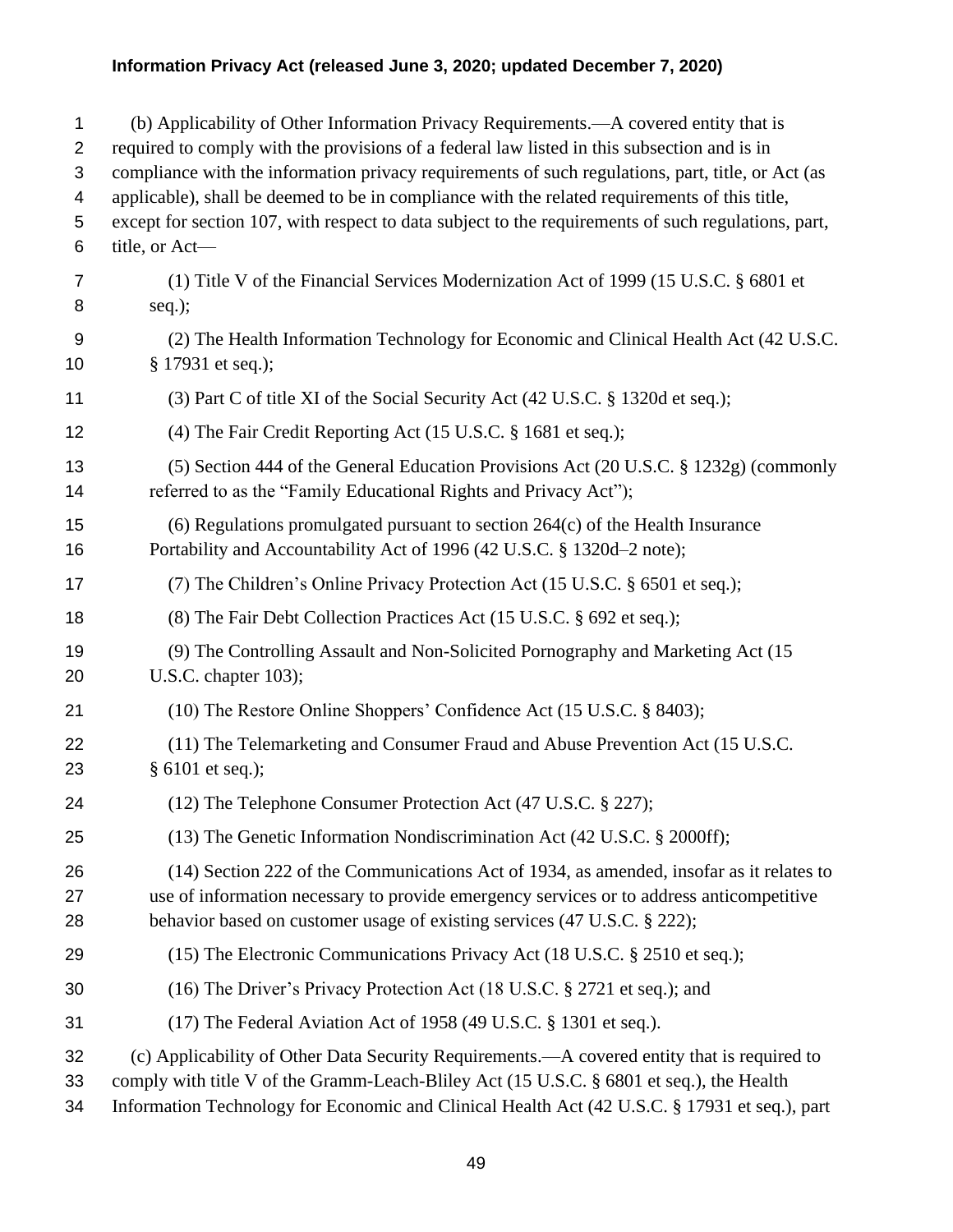| 1              | C of title XI of the Social Security Act (42 U.S.C. § 1320d et seq.), or the regulations            |
|----------------|-----------------------------------------------------------------------------------------------------|
| $\overline{2}$ | promulgated pursuant to section 264(c) of the Health Insurance Portability and Accountability       |
| 3              | Act of 1996 (42 U.S.C. § 1320d-2 note), and is in compliance with the information security          |
| 4              | requirements of such regulations, part, title, or Act (as applicable), shall be deemed to be in     |
| 5              | compliance with the requirements of section 107 with respect to data subject to the requirements    |
| 6              | of such regulations, part, title, or Act.                                                           |
| $\overline{7}$ | (d) Not later than one year after the date of enactment of this Act, the Commission shall issue     |
| 8              | guidance describing the implementation of subsections (b) and (c), in consultation with the         |
| 9              | Department of Health and Human Services, the Department of Education, the Federal                   |
| 10             | Communications Commission, and Consumer Financial Protection Board and, with respect to             |
| 11             | subsection (c), the Department of Commerce and the Department of Homeland Security.                 |
| 12             | (e) Except as provided in subsection $(b)(14)$ , any provision of the Communications Act of         |
| 13             | 1934 as amended (47 U.S.C. § 151 et seq.) relating to privacy policies and practices and any        |
| 14             | other matters covered by this Act or of any rules or regulations promulgated thereunder shall       |
| 15             | have no force or effect.                                                                            |
| 16             | (f) State Law Preservation.—Except to the extent specifically provided in subsection (g),           |
| 17             | nothing in this Act shall be construed to preempt, displace, or supplant the following laws, rules, |
| 18             | regulations, or requirements of any State or political subdivision thereof-                         |
| 19             | (1) Consumer protection laws of general applicability;                                              |
| 20             | (2) Laws prohibiting unfair and deceptive or unconscionable practices;                              |
| 21             | (3) Laws protecting civil rights or freedom from discrimination based on race, sex,                 |
| 22             | national origin, or other classification protected under State law;                                 |
| 23             | (4) Laws that govern the privacy rights or other protections of employees, employee                 |
| 24             | information, students or student information, or library users or library usage information;        |
| 25             | (5) Laws that address notification requirements in the event of a data breach;                      |
| 26             | (6) Statutory and common law rights and remedies for individuals under contract,                    |
| 27             | property, or tort law, including existing causes of action based personal injury, property          |
| 28             | damage, invasion of privacy, trespass, or other damage;                                             |
| 29             | (7) Criminal laws governing fraud, theft, unauthorized access to information or                     |
| 30             | communications or unauthorized use of information, malicious behavior, and similar                  |
| 31             | provisions, and laws of criminal procedure;                                                         |
| 32             | (8) Laws addressing collection and use of social security numbers, motor or vehicle                 |
| 33             | license information, or other public records governed by State law;                                 |
| 34             | (9) Public safety or sector-specific laws unrelated to privacy or security; and                     |
| 35             | (10) State constitutional law.                                                                      |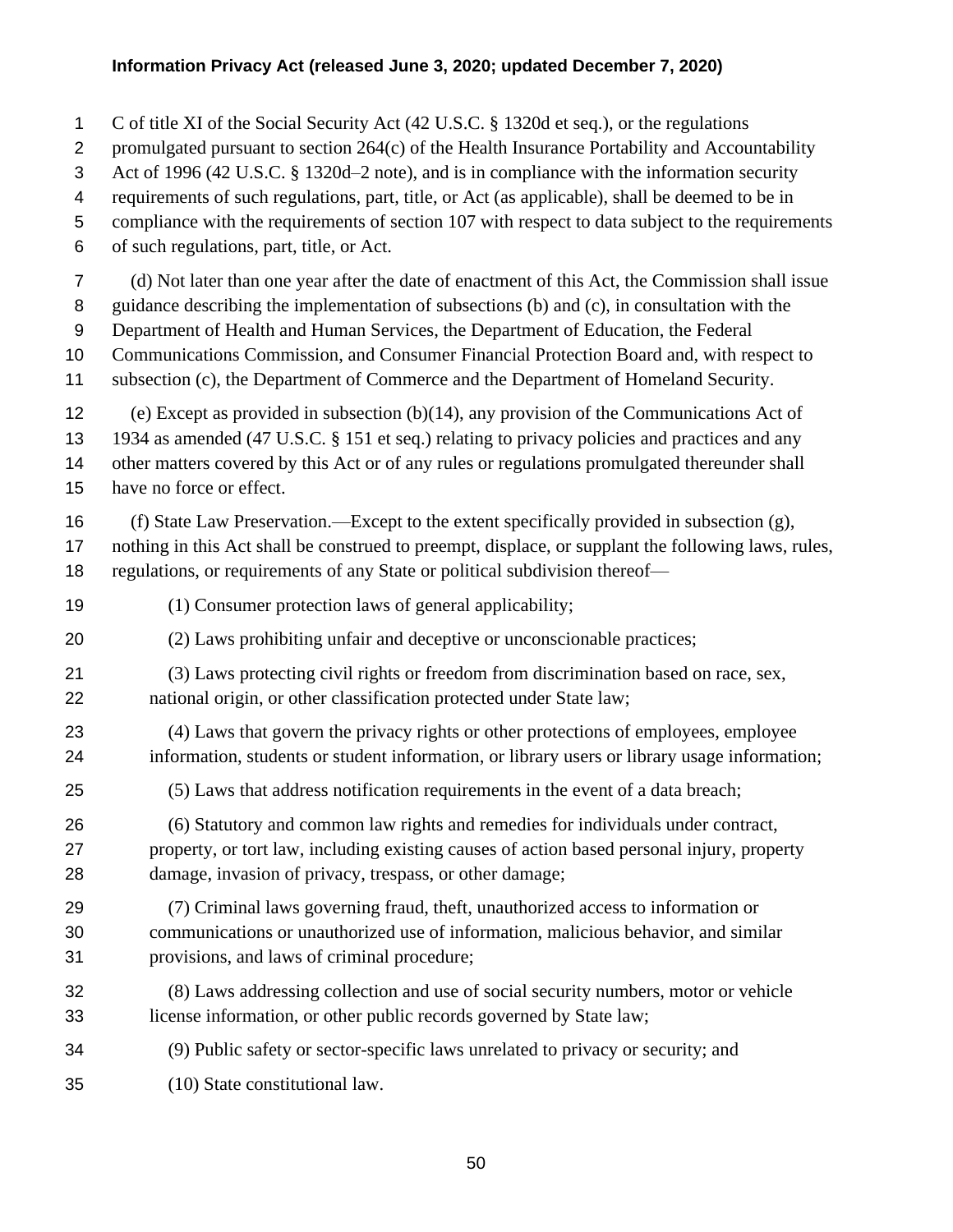(g) Preemption of Inconsistent State Laws.—

 (1) This Act shall preempt and supersede any State law regulating the collection, processing, transferring, and security of covered data to the extent such law is inconsistent with the provisions of this Act or a standard, rule, or regulation promulgated under this Act.

 (2) Upon petition of any interest party or its own motion, if the Commission determines, after notice and the opportunity to comment, that the law of any State or subdivision thereof 7 (including law enacted consistent with subsection  $(c)(2)$ ) is inconsistent with the operation of this Act or any standard, rule, or regulation promulgated thereunder, it shall preempt to the extent necessary to prevent such conflict.

 (3) Upon petition of any interested party or its own motion, if the Commission determines, after notice and the opportunity to comment, that the laws of any two or more 12 States or subdivisions thereof (including laws enacted consistent with subsection  $(g)(4)$ ) conflict with each other in a manner that harms the goals or operation of this Act or any standard, rule or regulation promulgated thereunder, and that creates a burden on interstate Commerce, it may preempt one or more of such laws to the extent necessary to prevent such conflict, harm, or burden.

- (4) Except as may be provided by a further Act of Congress, subsection (g)(1) shall not 18 preempt or supersede any provision of State law (including any provision of a State constitution) that—
- (A) is enacted eight (8) years after the enactment of this Act;
- (B) states explicitly that the provision is intended to supplement this Act; and
- (C) gives greater protection to individuals than is provided under this Act.

23 (5) Subsection (g)(1) shall not preempt or supersede any provision of—

- (A) any State law that establishes additional obligations to regulate covered entities as defined in the Health Insurance Portability and Accountability Act of 1996 (Pub. L. 104-191), the Family Educational Rights and Privacy Act (Pub. L. 93-380), the Fair Credit Reporting Act of 1974 (Pub. L. 91-508), or the Financial Services Modernization Act of 1999 (Pub. L. 106-102); or
- (B) any law of a State or political subdivision thereof that regulates the use of biometric covered data for surveillance of individuals in public spaces within the jurisdiction of such State or political subdivision.

(h) Commission on Harmonization of Federal Privacy Laws.—As of the date five years after

the enactment of this Act, there is hereby established a Bipartisan Privacy Harmonization

Commission (in this Act referred to as the "Harmonization Commission"), which not later than

24 months following its initial meeting shall issue a report to Congress that (1) analyzes and

compares the operation and effectiveness of this Act with other Federal laws that protect privacy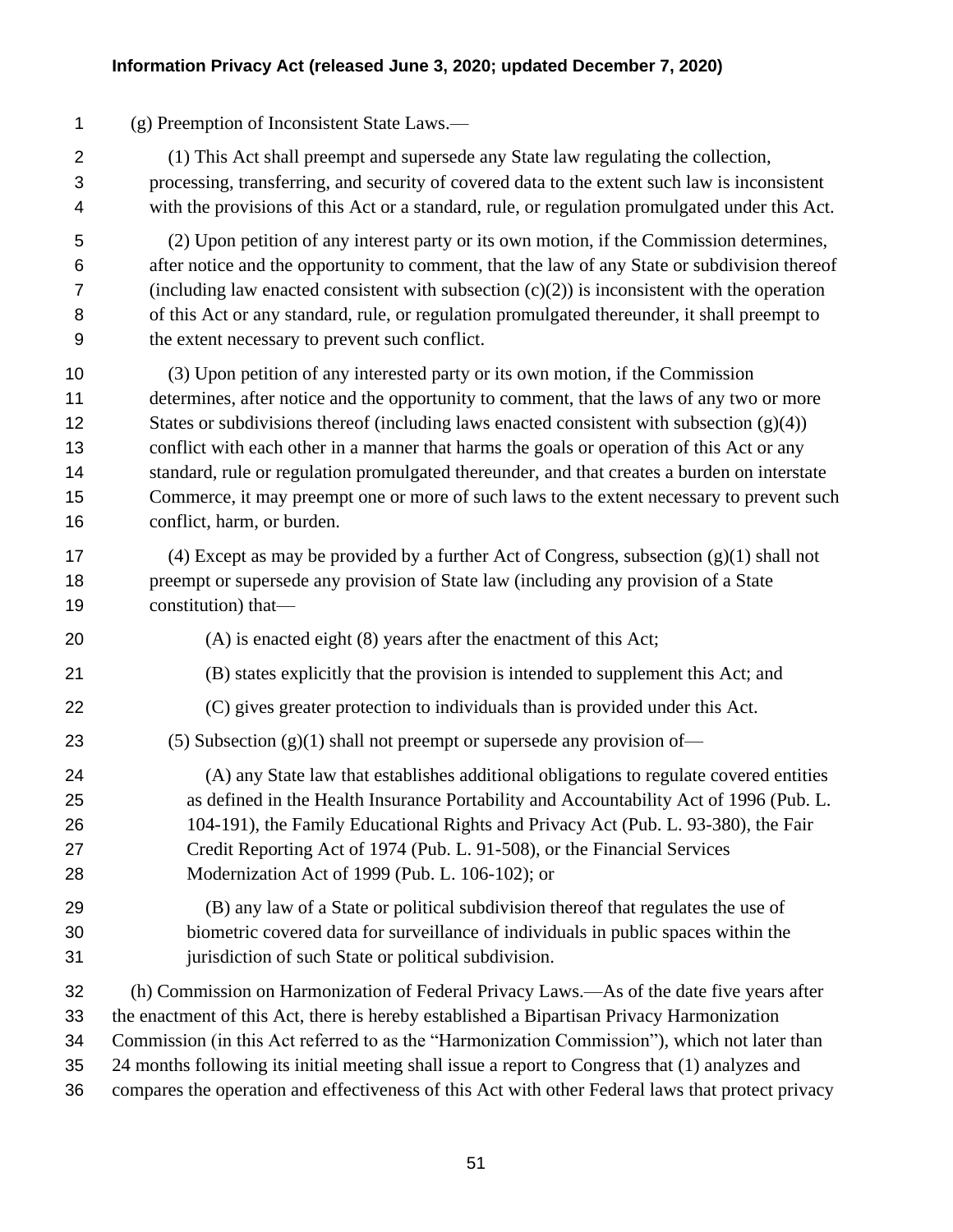and data security, and (2) considers recommendations to Congress about how Federal laws addressing privacy and data security may be harmonized.

# SEC. 306. DIGITAL CONTENT FORGERIES.

 (a) Reports.—Not later than one year after the date of enactment of this Act, and annually thereafter, the Director of the National Institute of Standards and Technology shall publish a report regarding digital content forgeries.

- (b) Requirements.—Each report under subsection (a) shall include the following—
- (1) A definition of digital content forgeries along with accompanying explanatory materials. The definition developed pursuant to this section shall not supersede any other provision of law or be construed to limit the authority of any executive agency related to digital content forgeries;
- (2) A description of the common sources in the United States of digital content forgeries and commercial sources of digital content forgery technologies;
- (3) An assessment of the uses, applications, and harms of digital content forgeries;

 (4) An analysis of the methods and standards available to identify digital content forgeries as well as a description of the commercial technological counter-measures that are, or could be, used to address concerns with digital content forgeries, which may include

- the provision of warnings to viewers of suspect content;
- (5) A description of the types of digital content forgeries, including those used to commit fraud, cause harm or violate any provision of law; and
- (6) Any other information determined appropriate by the Director.

### SEC. 307. SEVERABILITY.

 If any provision of this Act, or the application thereof to any person or circumstance, is held invalid, the remainder of this Act and the application of such provision to other persons not similarly situated or to other circumstances shall not be affected by the invalidation.

# SEC. 308. AUTHORIZATION OF APPROPRIATIONS.

 There are authorized to be appropriated to the Commission such sums as may be necessary to carry out this Act.